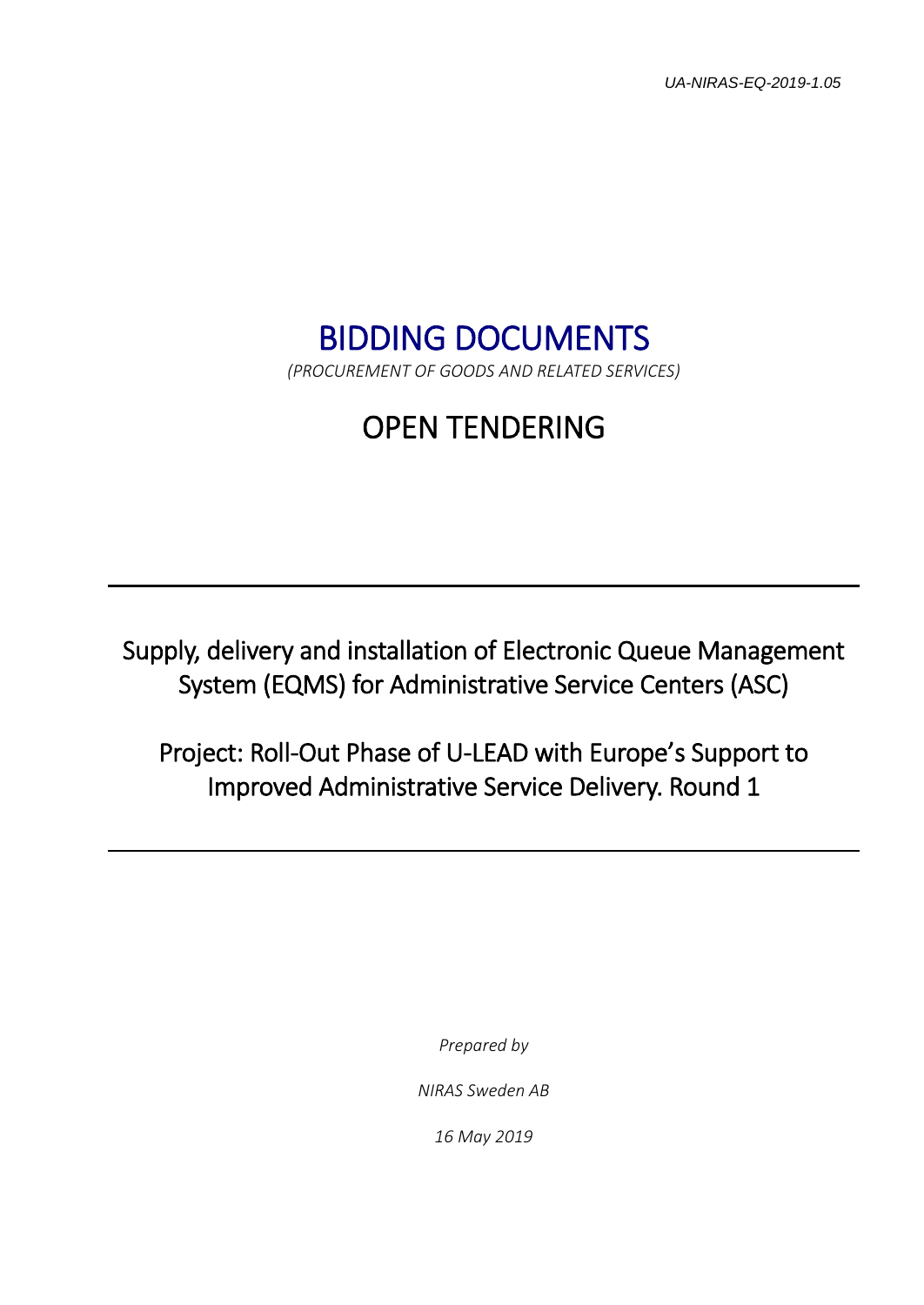<span id="page-1-0"></span>

| А. |  |
|----|--|
| Β. |  |
| C. |  |
|    |  |
|    |  |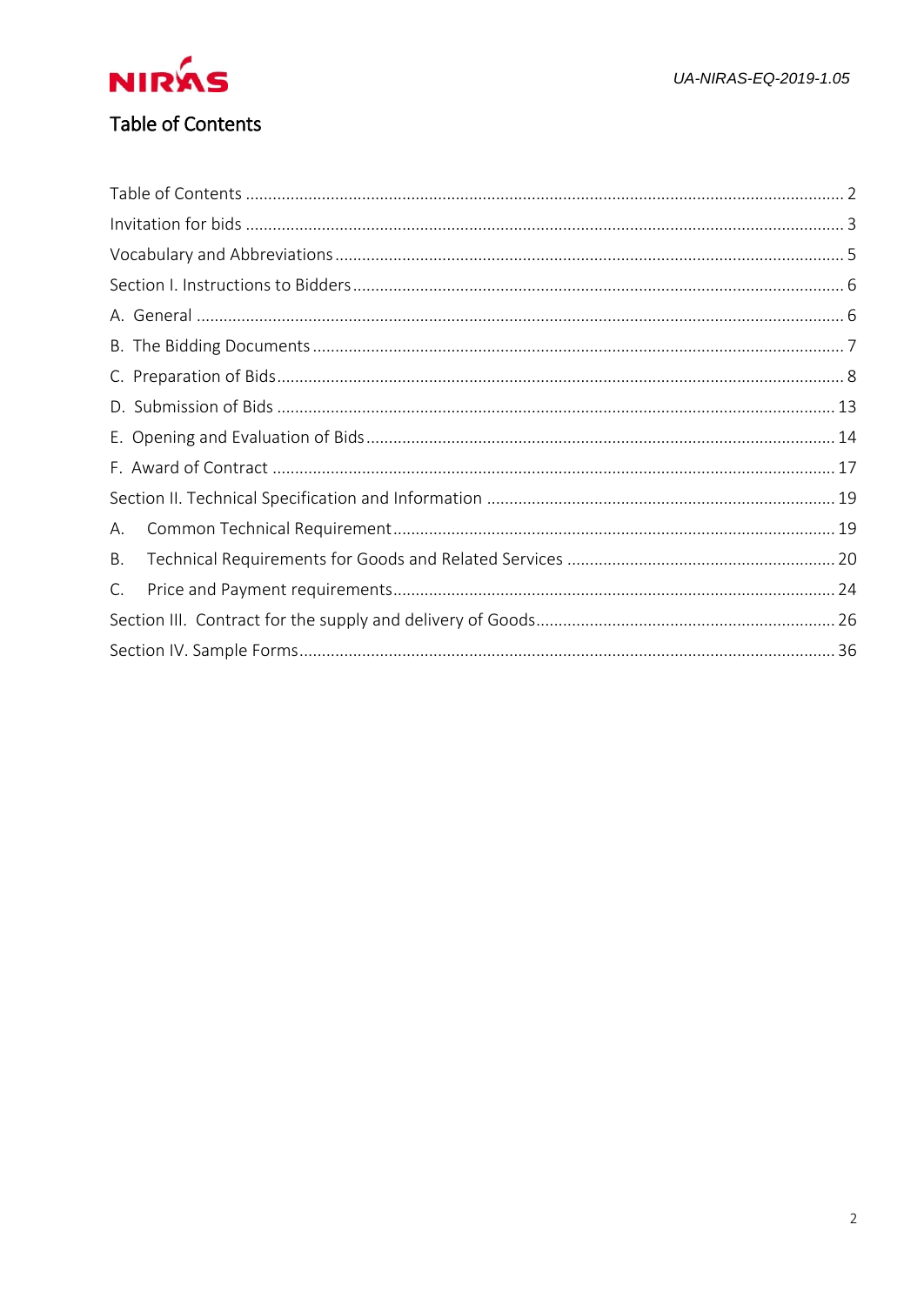<span id="page-2-0"></span>

# Invitation for bids

№: UA-NIRAS-EQ-2019-1.05

Date: 16.05.2019

In compliance with the Delegation Agreement between the Swedish International Development Cooperation Agency (Sida) and the EU Delegation in Ukraine, Sida has the overall responsibility for implementation of the second component of the "U-LEAD with Europe" Programme (C2) that aims at improving accessibility to national, regional and local administrative services through establishment of up to 600 Administrative Service Centres (ASCs) across Ukraine, as well as through development of IT solutions that will enhance exchange of data needed for delivery of the services concerned. The programme (C2) has been divided into an inception phase, implemented from October 2016 through April 2018 and a roll-out phase, launched in March 2018.

The first round of participant's selection was launched on March 1, 2018, within the Roll-Out Phase of U-LEAD with Europe's Support to Improved Administrative Service Delivery. The Roll-Out Phase 2018- 2020 focuses on creation and upgrading of up to 600 administrative service centers (ASCs), including the establishment of the information and communication infrastructure of the ASCs, to provide highquality and accessible services to the population.

The key objective of the Program is to support the creation of the ASCs in the amalgamated territorial communities (hromadas) and in the communities that are in the process of amalgamation. Territorial communities of villages, towns and cities with the number of residents from 5 to 50 thousand can apply for support from this Program as well. There is also an option of submitting of a joint application from several local self-government bodies. The Roll-Out Phase will be carried out in four rounds - each will include cooperation with up to 150 communities.

To support creation of the ASCs the Programme provides the following support:

- Institutional support of the ASCs: establishment of the ASCs institutional structure, staff training, raising awareness and inclusion of the citizens;
- Physical support: furniture, office equipment, software, development of the new design of the ASC;
- Special types of assistance that include setting up an electronic queue system and a mobile ASC.

As the result of first round 112 hromadas were selected by the Program.

NIRAS Sweden AB (NIRAS) operates according to the signed contract with Sida for the first round.

In the framework of the first round NIRAS invites interested Bidders to submit a "Bid" for open tendering for "Supply, delivery and installation of Electronic Queue Management System (EQMS) for Administrative Service Centers (ASC)" (hereinafter – Goods) according to this documentation.

Key points of Bids:

Price. The offered price of the Goods and related Services shall be quoted in EUR, VAT excluded. Delivery terms – DDP - "Place of delivery" (Incoterms 2010).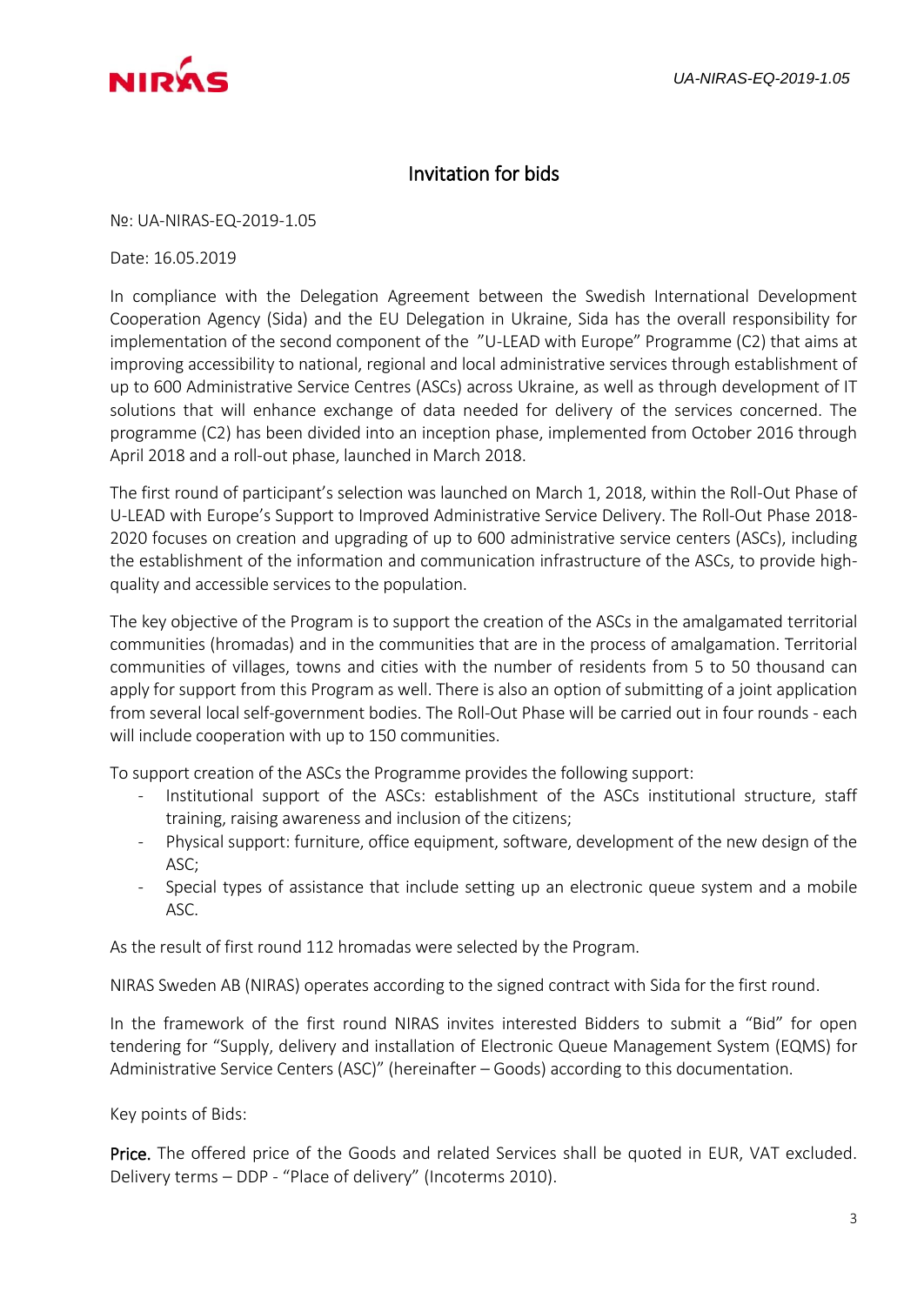

Language. The bids as well as all correspondence and documents related to this tendering procedure shall be written in the English language.

Validity of Bids. Bids must be valid for a period of 90 calendar days after the bid submission deadline.

Submission of Bids. It is an Electronic Bids submission procedure.

Bidders shall send the electronic bid through the SmartME system (see the registration instruction in ITB clause 19.1) (and optionally  $-$  additional copy of electronic bid [ulead.procurements@niras.com.](mailto:ulead.procurements@niras.com) The subject line of the e-mail with your bid shall clearly indicate the following: «*UA-NIRAS-EQ-2019-1.05 – [insert full name of the Bidder] – Electronic bid»*): not later than 18:00, 07 June 2019 (Kyiv time).

Bid composition. The Electronic Bid shall consist of scanned pages of the original hardcopy bid and signed by duly authorized representative of the Bidder and sealed with company stamp (if applicable) on each page of the Bid (follow the forms and instruction in SmartME system).

The Bid shall include the documents listed in Form-8 "Bid documents checklist" in Section IV of Bidding Documentation. In case the Bidder is going to assign any subcontractors and amount of the subcontractors works/services exceeds 15% of Bid's amount, the documents listed in Form-8 "Bid documents checklist" (points 5-15,17) are to be provided by every subcontractor also with the detailed description of subcontractor's works/services.

The bidders confirm their commitment to accept and sign the standard supply agreement with NIRAS using the Contract template annexed to Instruction to Bidders of this bidding documentation, which is to be signed with the winner of this tender procedure. The Contract template is provided in Section III.

Interested Bidders may send questions related to Bidding Documentation to NIRAS by SmartME system (and optionally provide the additional copy of request via email: [ulead.procurements@niras.com.](mailto:ulead.procurements@niras.com) The email must be with subject line *"UA-NIRAS-EQ-2019-1.05 – [insert bidder's name] – to the attention of procurement person"*) no later than 3 (three) working days prior to the deadline for the submission of bids*.* 

NIRAS responses to questions and clarifications of bidders (including an explanation of the query but without identifying the source of inquiry) will be send via SmartME system.

NIRAS reserves the right to accept or reject any bid and/or to annul the selection process and/or reject all proposals at any time prior to contract award, without thereby incurring any liability to affected Bidders.

Sincerely yours, NIRAS Team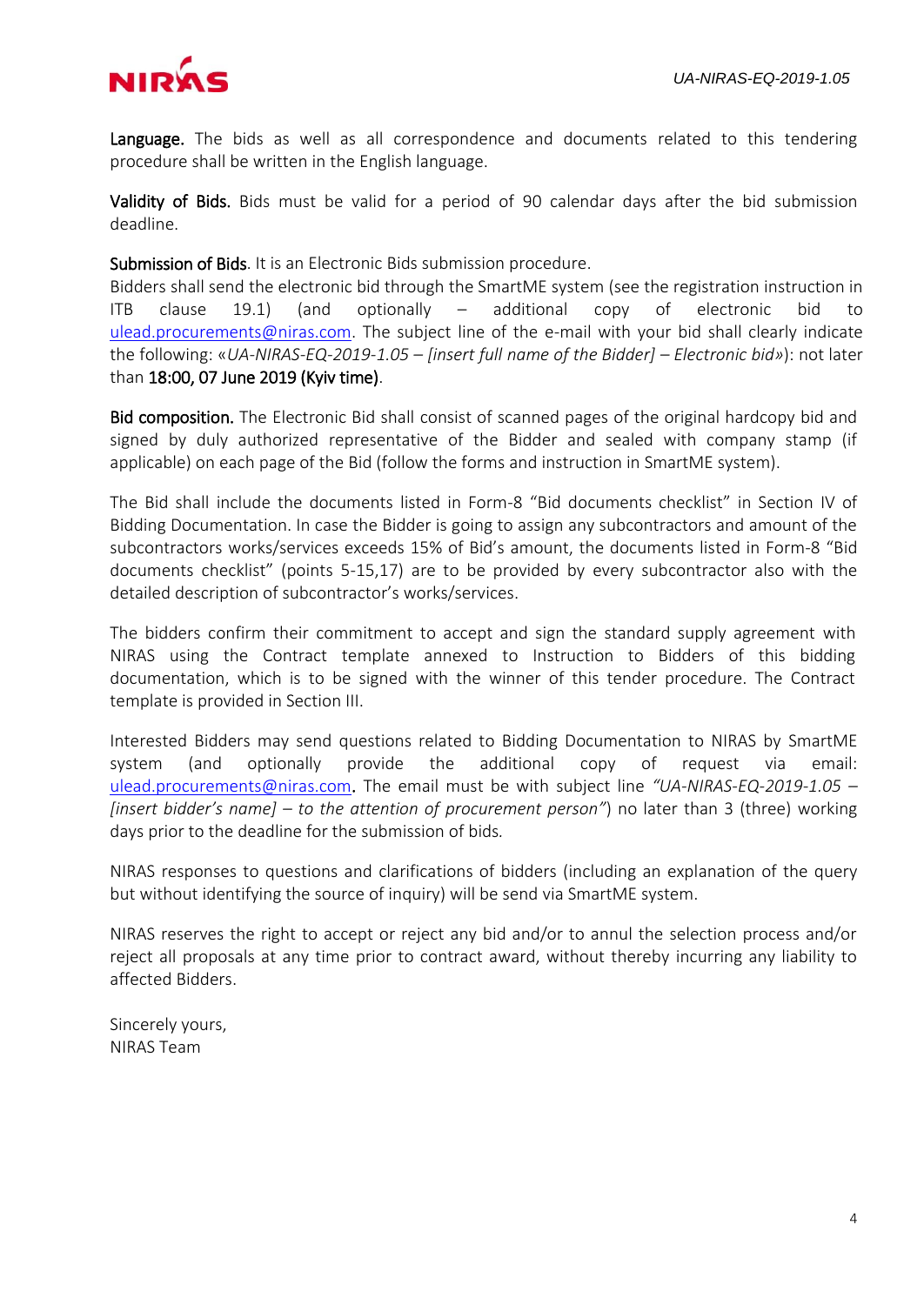<span id="page-4-0"></span>

# Vocabulary and Abbreviations

| Abbreviation/Term               | Meaning                                                                                                                                                                                                                                                                    |
|---------------------------------|----------------------------------------------------------------------------------------------------------------------------------------------------------------------------------------------------------------------------------------------------------------------------|
| <b>ASC</b>                      | Administrative Service Center                                                                                                                                                                                                                                              |
| <b>ATC</b>                      | Amalgamated territorial community in Ukraine                                                                                                                                                                                                                               |
| <b>Bid</b>                      | The proposal made according to the requirements of this bidding<br>documentation and provided by Bidder to the Contracting Entity                                                                                                                                          |
| Bidder                          | Legal entity or physical entity entrepreneur who submitted the Bid according to<br>the requirements of bidding documentation                                                                                                                                               |
| <b>Bidding</b><br>Documentation | This document with all the annexes                                                                                                                                                                                                                                         |
| <b>Bid Security</b>             | A Bank Guarantee issued by the bank                                                                                                                                                                                                                                        |
| Contract                        | Contract for the Supply and Delivery of Goods signed between the Contracting<br>Entity and the winner of the selection procedure                                                                                                                                           |
| <b>Contracting Entity</b>       | NIRAS Sweden AB or NIRAS                                                                                                                                                                                                                                                   |
| Goods                           | All the equipment, software, materials, works, services included in the<br>framework of this procurement                                                                                                                                                                   |
| Hromada                         | ATC in Ukraine who is a recipient of Goods                                                                                                                                                                                                                                 |
| <b>ITB</b>                      | Instruction to Bidders                                                                                                                                                                                                                                                     |
| <b>Related Services</b>         | All the services associated with supply and installation of the furniture. The<br>price of related services is included in the price of the respective furniture<br>(except for the cases when the prices are to be defined separately according to<br>this documentation) |
| <b>Public Recourses</b>         | https://tsnap.ulead.org.ua/en/announcements/<br>https://donors.decentralization.gov.ua/en/project/u-lead                                                                                                                                                                   |
| SmartME system                  | Electronic resources that used by NIRAS for all procurement procedure. All<br>interested stakeholders could access the system (see the instruction in clause<br>19.1)                                                                                                      |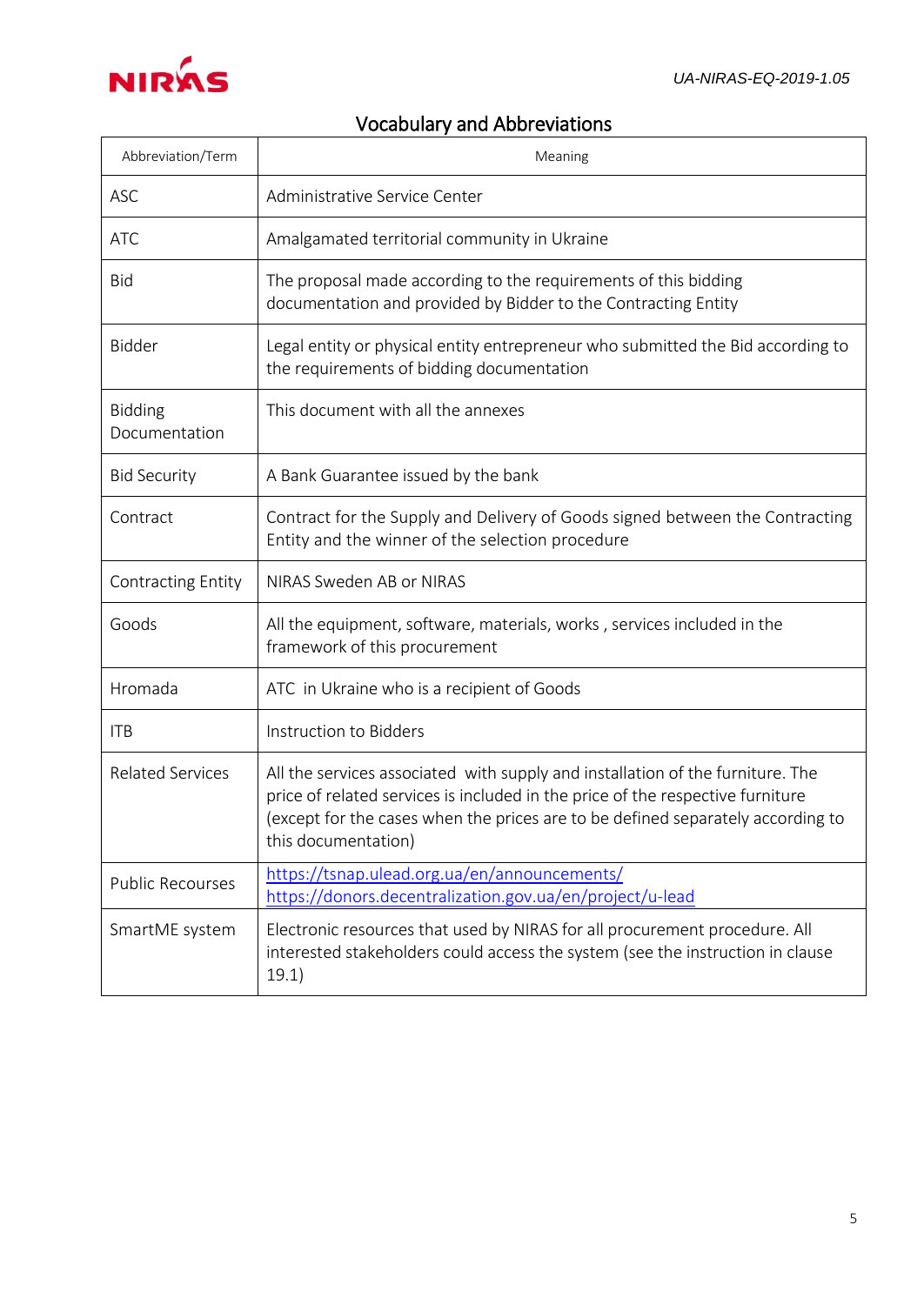<span id="page-5-0"></span>

## Section I. Instructions to Bidders

#### A. General

- <span id="page-5-1"></span>1. Scope of Bid 1.1 In the framework of the first round, NIRAS invites interested Bidders to submit a "Bid" for open tendering "Supply, delivery and installation of Electronic Queue Management System (EQMS) for Administrative Service Centers (ASC)" hereto referred to as «Goods».
- 2. Eligible Bidders 2.1 This Invitation for Bids is open to all Bidders legal entities or natural persons entrepreneurs - from eligible source countries.
	- 2.2 Bidders shall not be involved in terrorist act/criminal activities or associated with individuals and/or entities associated with terrorist act/criminal activities. For this purpose, Bidders shall not be included in the proscribed list of individuals and/or entities as contained in the 1267 Committee of the UN Security Council Counter Terrorism Committee (CTC).
	- 2.3 Bidders should not be associated, or have been associated in the past, directly or indirectly, with a firm or any of its affiliates which have been engaged by NIRAS to provide consulting services for the preparation of the design, specifications, and other documents to be used for the procurement of the goods to be purchased under this Invitation for Bids.
	- 2.4 Government-owned enterprises in Ukraine participate only if they are legally and financially autonomous, if they operate under commercial law, and if they are not a beneficiary of NIRAS.
	- 2.5 Cognizant with the Ukrainian legislation, this Bidding Documentation is not open to companies with shareholders, with ties to or registered within the Russian Federation or within offshore.
	- 2.6 Bidders shall sign as the part of their bids Letter of compliance in accordance with Instruction to Bidders (ITB) Clause 3.
- 3. Business Integrity 3.1 NIRAS has a zero-tolerance policy to corruption, tax evasion and fraud as well as to any form of modern slavery, discrimination and harassment. NIRAS requires that all Bidders, manufacturers, suppliers or distributors, observe NIRAS' Business Integrity and Ethics Policy as presented on NIRAS' website [http://niras.com/about-niras/corporate](http://niras.com/about-niras/corporate-social-responsibility/)[social-responsibility/.](http://niras.com/about-niras/corporate-social-responsibility/) In this respect, no offer, payment, promotion, or any benefit, which constitutes illegal or corrupt practices, shall be made, either directly or indirectly, as an inducement or reward in relation to (a) Bid, (b) the Bid contract, or (c) the execution of the Bid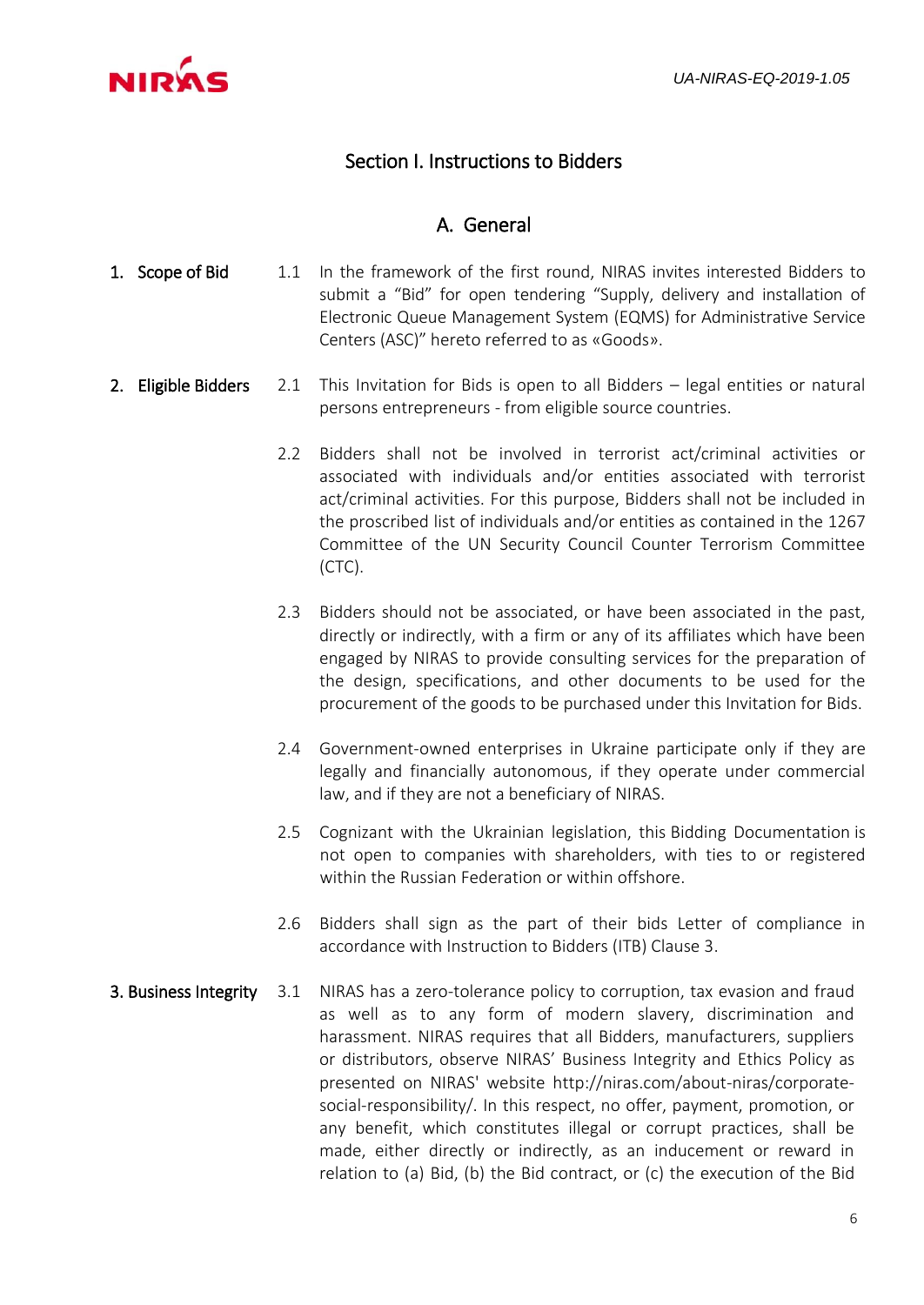

contract. Any such event is defined grounds for the immediate cancellation of the Bid Contract and for such additional actions, civil and/or criminal as may be appropriate.

NIRAS requires that all Bidders fill and sign as the part of their bids Letter of compliance (Form-5).

4. Eligible Goods and Services All goods to be supplied under the contract shall have their origin in eligible source countries, and all expenditures made under the contract will be limited to such goods and services. The list of the eligible source countries is specified in Annex A2a of the Practical Guide to contracting procedures for the European Union external actions (PRAG). Refer to the link below:

[http://ec.europa.eu/europeaid/prag/document.do?nodeNumber=2.3.1](http://ec.europa.eu/europeaid/prag/document.do?nodeNumber=2.3.1&locale=en) [&locale=en.](http://ec.europa.eu/europeaid/prag/document.do?nodeNumber=2.3.1&locale=en)

Please note, that according to Ukrainian legislation central executive authorities are forbidden to purchase and use equipment of the Russian manufacturer and/or supplier due to annexation of Crimea by the Russian Federation and ongoing conflict in Eastern Ukraine.

- 4.2 For purposes of this clause, "origin" means the place where the goods are mined, grown, or produced. Goods are produced when, through manufacturing, processing, or substantial and major assembly of components, a commercially recognized product results that is substantially different in basic characteristics or in purpose or utility from its components.
- 4.3 The origin of goods and services is distinct from the nationality of the Bidder.

### B. The Bidding Documents

- <span id="page-6-0"></span>Bidding **Documents** 5.1 The goods required, bidding procedures, and contract terms are set out in the bidding documents. In addition to the Invitation for Bids, the bidding documents include:
	- a) Instructions to Bidders (ITB);
	- b) Technical Specification and Information;
	- c) Template of the Agreement for Supply and Delivery of Goods (hereinafter – Contract template, Contract);
	- d) Sample Forms.
	- 5.2 Bidder is expected to examine all instructions, forms, terms, and specifications in the bidding documents. Failure to furnish all information required in the bidding documents or to submit a bid not substantially responsive to the bidding documents in every respect will be at the Bidder's risk and may result in the rejection of its bid.

5. Content of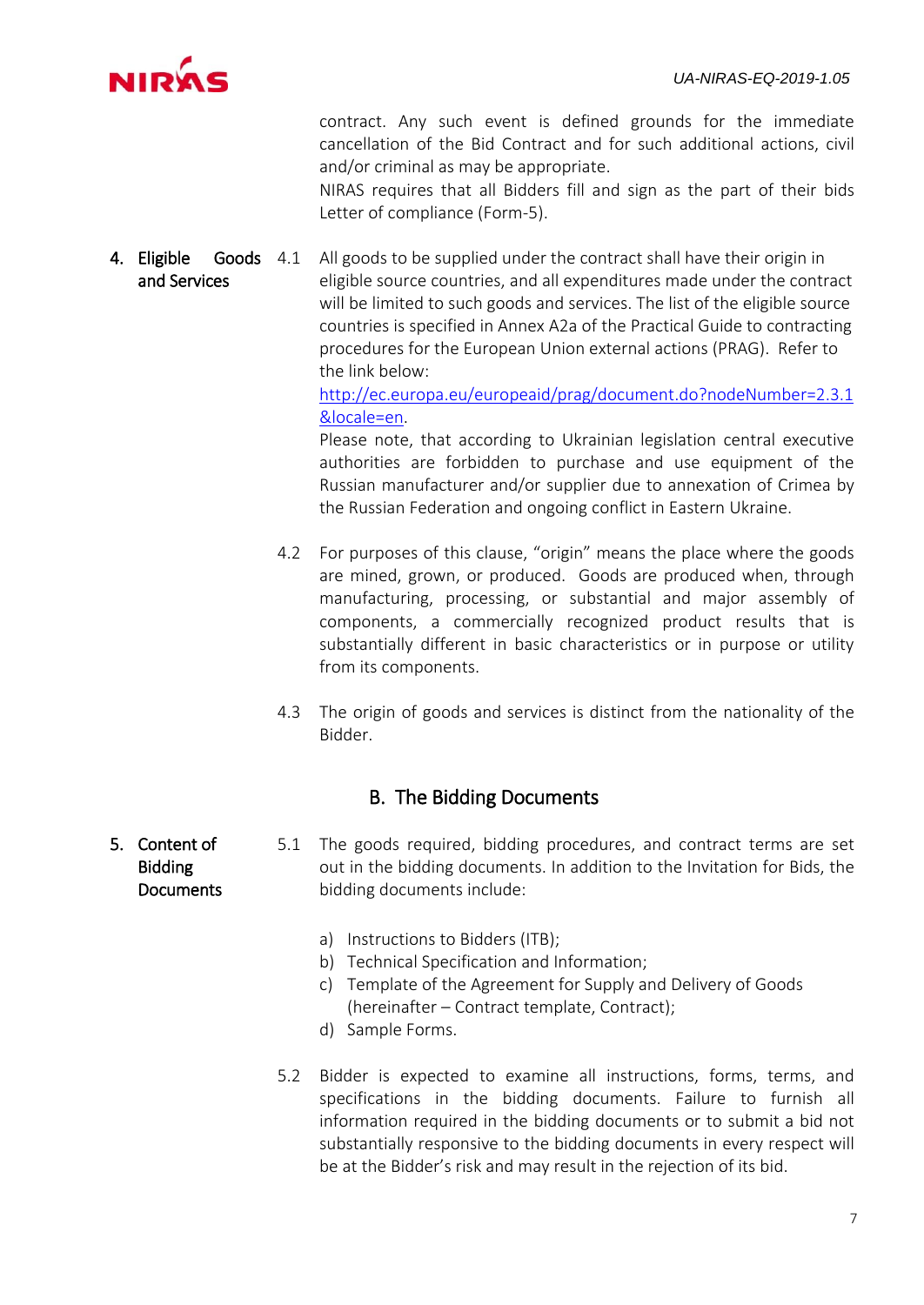

- 6. Clarification of Bidding Documentation 6.1 Bidders may send questions related to Bidding Documentation to NIRAS by SmartME system (and optionally provide the additional copy of request via email: [ulead.procurements@niras.com.](mailto:ulead.procurements@niras.com) The email must be with subject line *"UA-NIRAS-EQ-2019-1.05 – [insert bidder's name] – to the attention of procurement person"*) no later than 3 (three) working days prior to the deadline for the submission of bids. NIRAS will respond to any request for clarification of the bidding documents, which it receives no later than 3 (three) working days prior to the deadline for the submission of bids. Copies of NIRAS response (including an explanation of the query but without identifying the source of inquiry) will be placed in SmartME system.
- 7. Amendment of 7.1 Bidding **Documents** At any time prior to the deadline for submission of bids, NIRAS, for any reason, whether at its own initiative or in response to a clarification requested by a prospective Bidder, may modify the bidding documents by amendment.
	- 7.2 All prospective bidders will be notified of the amendment by publishing of revised Bidding document in SmartME system. Prospective bidders are advised to check for updates on SmartME system. These amendments, if any, will be binding on all bidders.
	- 7.3 In order to allow prospective bidders reasonable time in which to take the amendment into account in preparing their bids, NIRAS, at its discretion, may extend the deadline for the submission of bids.

### C. Preparation of Bids

- <span id="page-7-0"></span>8. Cost of Bidding 8.1 The Bidder shall bear all costs associated with the preparation and submission of its bid, and NIRAS will in no case be responsible or liable for those costs, regardless of the conduct or outcome of the bidding process.
- 9. Language of Bid 9.1. The Bid prepared by the Bidder, as well as all correspondence and documents relating to the Bid exchanged by the Bidder and the Contracting Entity, shall be in English. Supporting documents and printed literature furnished by the Bidder may be in Ukrainian.

Successful Bidders whose bids has been determined to be substantially responsive and scored the highest number of points according to the evaluation results shall translate all the documents of their bids into English and provide the translations in hardcopy to NIRAS together with the signed Contract.

10. Documents 10.1 The Bid shall comprise the documents listed in Form-8 "Bid documents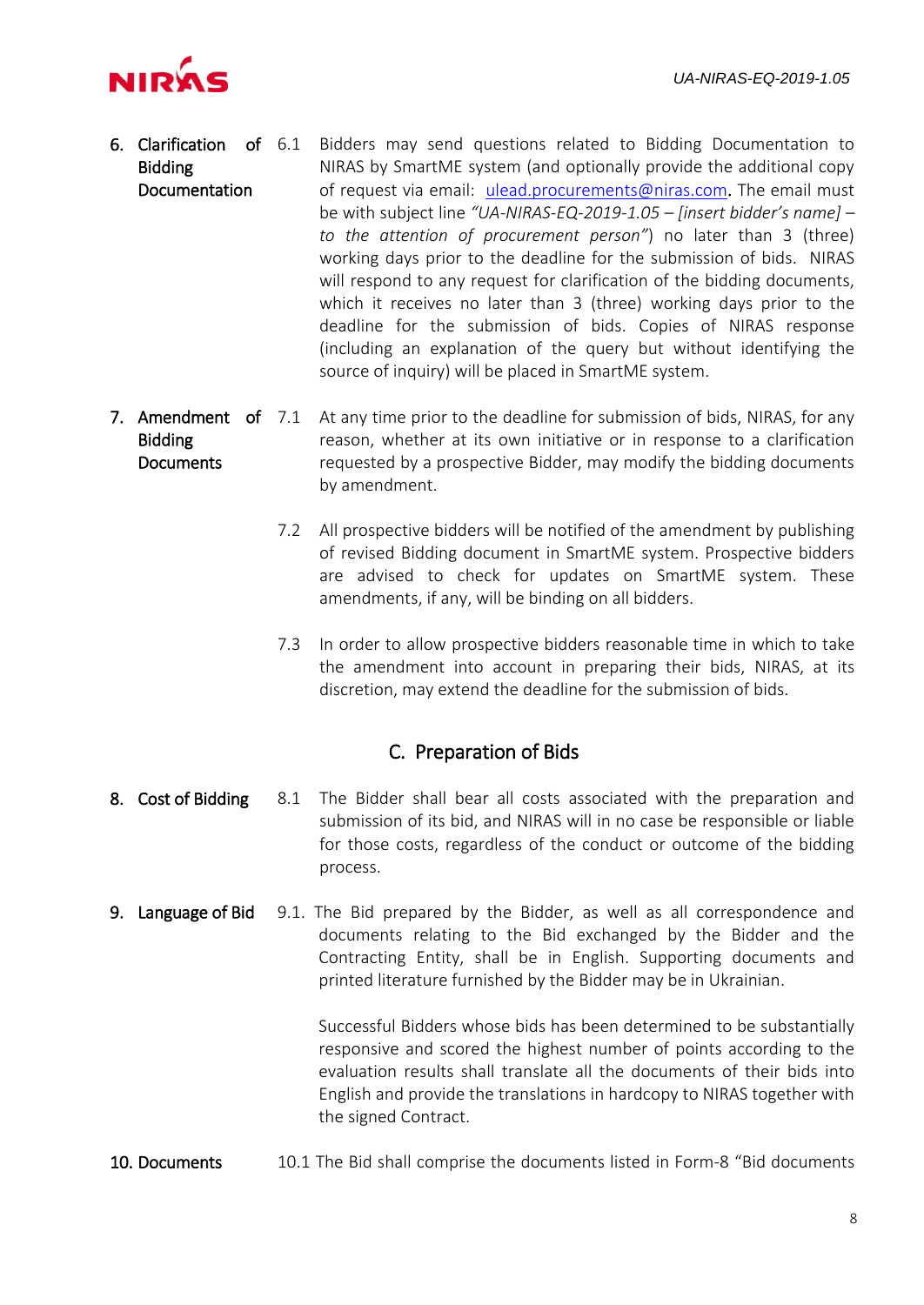

| Comprising the<br><b>Bid</b> |  | checklist" in Section IV of Bidding Documentation.<br>In case the Bidder is going to assign any subcontractors, all the<br>documents listed in Form-8 "Bid documents checklist" (points 5-15,17)<br>are to be provided for each subcontractor.                                                                                                                                                                                                                                                                                                                                                                                                                                                                                                                                                                                                                                                                                                                                                                                                                                                                                                                 |
|------------------------------|--|----------------------------------------------------------------------------------------------------------------------------------------------------------------------------------------------------------------------------------------------------------------------------------------------------------------------------------------------------------------------------------------------------------------------------------------------------------------------------------------------------------------------------------------------------------------------------------------------------------------------------------------------------------------------------------------------------------------------------------------------------------------------------------------------------------------------------------------------------------------------------------------------------------------------------------------------------------------------------------------------------------------------------------------------------------------------------------------------------------------------------------------------------------------|
| 11. Bid Form                 |  | 11.1 The Bidder shall complete the Official Bid Form (Form-1) and the<br>appropriate Price lists furnished in the bidding documents, indicating<br>the goods to be supplied, a brief description of the goods, quantity and<br>prices.                                                                                                                                                                                                                                                                                                                                                                                                                                                                                                                                                                                                                                                                                                                                                                                                                                                                                                                         |
|                              |  | 11.2 The Bidder shall complete the Price Lists (Form-3).                                                                                                                                                                                                                                                                                                                                                                                                                                                                                                                                                                                                                                                                                                                                                                                                                                                                                                                                                                                                                                                                                                       |
| 12. Bid Prices               |  | 12.1 The Bidder shall indicate on the Official Bid Form the amount of total<br>bid. Amount of bid and preferred Payment Schedule, unit prices and<br>total bid price of the goods to be supplied under the contract shall be<br>indicated in the Price List.                                                                                                                                                                                                                                                                                                                                                                                                                                                                                                                                                                                                                                                                                                                                                                                                                                                                                                   |
|                              |  | 12.2 The INCOTERMS rules prescribed in the current edition of INCOTERMS<br>published by the International Chamber of Commerce (ICC) shall<br>govern.                                                                                                                                                                                                                                                                                                                                                                                                                                                                                                                                                                                                                                                                                                                                                                                                                                                                                                                                                                                                           |
|                              |  | 12.3 Prices quoted by the Bidder shall be fixed and not subject to variation<br>on any account during execution of the contract. A bid submitted with<br>an adjustable price quotation will be treated as non-responsive and will<br>be rejected, pursuant to ITB Clause 25.                                                                                                                                                                                                                                                                                                                                                                                                                                                                                                                                                                                                                                                                                                                                                                                                                                                                                   |
|                              |  | 12.2 The preferred payment scheme of the Contracting Entity shall be as<br>follows:<br>1) No advance payment;<br>2) 90% (ninety percent) of Goods and related services value shall be<br>paid within 20 (twenty) calendar days after the delivery note has been<br>signed by all three parties - Supplier, Hromada and the Contracting<br>Entity confirming that Goods have been delivered to the Hromada<br>according to the Contract and the respective invoice has been<br>submitted by the Supplier;<br>3) remaining 10% (ten percent) of Goods and related services value<br>shall be paid within 20 (twenty) calendar days after the Act of complete<br>service delivery has been signed by three parties - Supplier, Hromada<br>and Contracting Entity confirming that: a) all the Goods and related<br>services have been supplied according to the Contract; b) there are no<br>objections from the part of Contracting Entity and Hromada, and<br>Supplier has submitted the respective invoice for payment.<br>However, Bidders may propose other payment schedule in their bids<br>having in mind that the payment scheme is one of the evaluation |
|                              |  | criteria of this selection procedure.                                                                                                                                                                                                                                                                                                                                                                                                                                                                                                                                                                                                                                                                                                                                                                                                                                                                                                                                                                                                                                                                                                                          |

Advance payment in the amount of not more than 20% of the Contract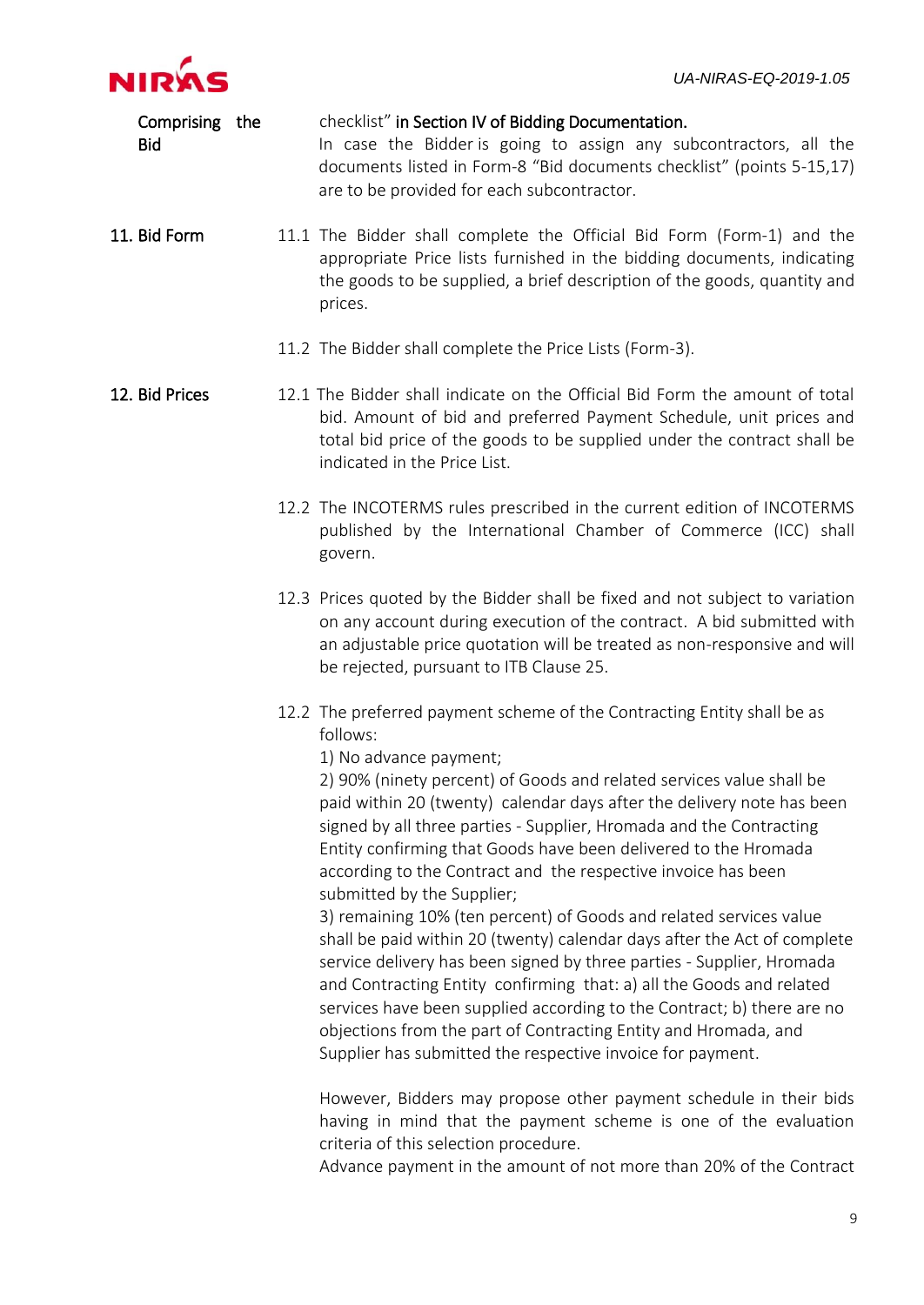

Price is acceptable in case the bidder provides bank guarantee or security for the total amount of the advance payment (Form-10).

#### 13. Bid Currencies 13.1 Bids shall be submitted in EUR.

 Important Note for Bidders based in Ukraine: The goods to be purchased out of this tender exercise are for an International technical assistance project registered with the Ministry of Economic Development and Trade of Ukraine (registration card #3722-02 26/03/2019) and are therefore exempted from the Value Added Tax (VAT). Proposal prices therefore should exclude VAT. The Contract total price shall likewise exclude VAT. If the winning Supplier is a VAT payer in Ukraine, the Contracting Entity will provide the Supplier with copies of the project's registration card and procurement plan. The Supplier in return, should indicate in the Invoices, Acts of goods supplied that the transaction is performed "Without VAT" and submit all the relevant documents along with Tax Bill indicating "Without VAT" to the Contracting Entity.

The winner of the tender shall provide the Contracting Entity with copies of all the Tax Bills issued under the Contract due to submission of VAT exemption report to State Fiscal Service of Ukraine and Ministry of Economic Development and Trade of Ukraine on a monthly basis according to the Resolution of the Cabinet of Ministers # 153 dd.15.02.02, Addendum # 8. Suppliers are encouraged to refer to the State Fiscal Service instruction letters on International Technical Assistance which can be found at links below:

- [http://sfs.gov.ua/baneryi/podatkovi-konsultatsii/konsultatsii-dlya](http://sfs.gov.ua/baneryi/podatkovi-konsultatsii/konsultatsii-dlya-yuridichnih-osib/69266.html)[yuridichnih-osib/69266.html](http://sfs.gov.ua/baneryi/podatkovi-konsultatsii/konsultatsii-dlya-yuridichnih-osib/69266.html)
- [http://sfs.gov.ua/baneryi/podatkovi-konsultatsii/konsultatsii-dlya](http://sfs.gov.ua/baneryi/podatkovi-konsultatsii/konsultatsii-dlya-yuridichnih-osib/69076.html)[yuridichnih-osib/69076.html](http://sfs.gov.ua/baneryi/podatkovi-konsultatsii/konsultatsii-dlya-yuridichnih-osib/69076.html)
- [http://sfs.gov.ua/baneryi/podatkovi-konsultatsii/konsultatsii-dlya](http://sfs.gov.ua/baneryi/podatkovi-konsultatsii/konsultatsii-dlya-yuridichnih-osib/69020.html)[yuridichnih-osib/69020.html](http://sfs.gov.ua/baneryi/podatkovi-konsultatsii/konsultatsii-dlya-yuridichnih-osib/69020.html) [http://sfs.gov.ua/baneryi/podatkovi-konsultatsii/konsultatsii-dlya](http://sfs.gov.ua/baneryi/podatkovi-konsultatsii/konsultatsii-dlya-yuridichnih-osib/68434.html)[yuridichnih-osib/68434.html.](http://sfs.gov.ua/baneryi/podatkovi-konsultatsii/konsultatsii-dlya-yuridichnih-osib/68434.html)
- 14. Documents Establishing Bidder's 14.1 Pursuant to ITB Clause 10.1b, the Bidder shall furnish, as part of its bid, documents establishing the Bidder's eligibility to bid and its qualifications to perform the contract if its bid is accepted.
	- Eligibility and Qualification
		- 14.2 The documentary evidence of the Bidder's eligibility to bid shall establish to the Contracting Entity's satisfaction that the Bidder, at the time of submission of its bid, is from an eligible country as defined under ITB Clause 4.
			- 14.3 The documentary evidence of the Bidder's qualifications to perform the contract if its bid is accepted shall prove:
				- (a) that the Bidder has the financial, technical, and production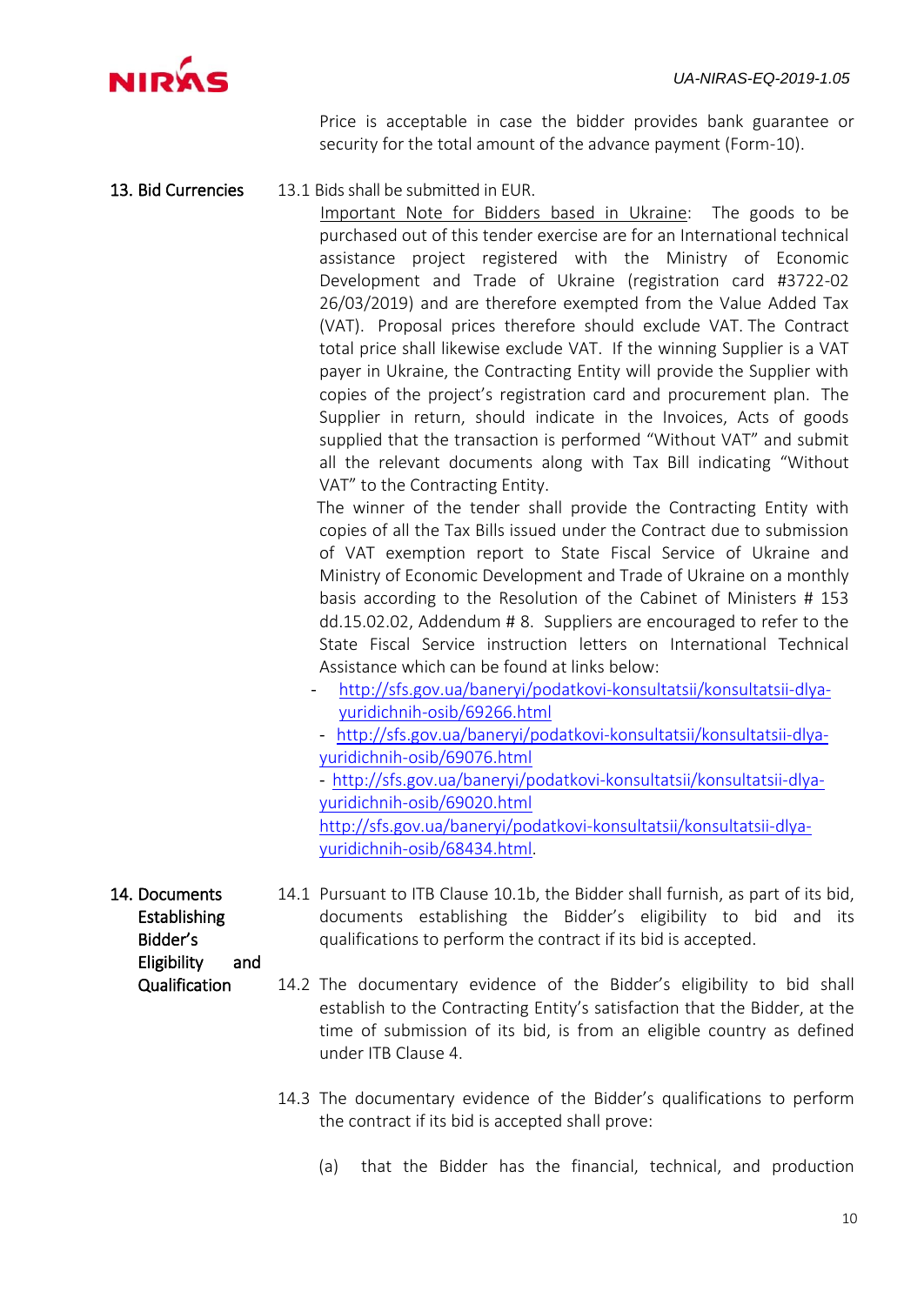

capability necessary to perform the contract;

- (b) that the Bidder or his subcontractor (-s) (if any) is duly certified by product's manufacturer and licensed for performance of specified types of required works.
- 14.4 Bidders use the Vendor Information Sheet (VIS) to establish their eligibility (Form-4), the Bidders should submit with their bids any information updating their original VIS on file or, alternatively, confirm in their bids that the originally submitted information remains essentially correct as of the date of bid submission.
- 15. Documents Establishing Goods' Eligibility and Conformity 15.1 Pursuant to ITB Clause 10, the Bidder shall furnish, as part of its bid, documents establishing the eligibility and conformity to the bidding documents of all goods, which the Bidder proposes to supply under the contract.
	- 15.2 The documentary evidence of the eligibility of the goods shall consist of a statement in the Price List of the country of origin of the goods offered.
	- 15.3 The documentary evidence of conformity of the goods and services to the bidding documents may be in the form of literature, drawings, and data, and shall consist of:
		- (a) a detailed description of the essential technical and performance characteristics of the goods;
		- (b) an item-by-item commentary on Technical Specifications of the Contracting Entity demonstrating substantial responsiveness of the goods to those specifications, or a statement of deviations and exceptions to the provisions of the Technical Specifications.
	- 15.4 For purposes of the commentary to be furnished pursuant to ITB Clause 15.3 (b) above, the Bidder shall note that standards for workmanship, material, and equipment, as well as references to brand names or catalogue numbers designated by the Contracting Entity in its Technical Specifications, are intended to be descriptive only and not restrictive. The Bidder may substitute alternative standards, brand names, and/or catalogue numbers in its bid, provided that it demonstrates to the Contracting Entity's satisfaction that the substitutions ensure substantial equivalence to those designated in the Technical Specifications.
- 16. Period of Validity of Bids 16.1 Bids shall remain valid for the period of 90 (ninety) calendar days after the date of bid opening set out by the Contracting Entity, pursuant to ITB Clause 20. A bid valid for a shorter period shall be rejected as nonresponsive.

to Bidding **Documents**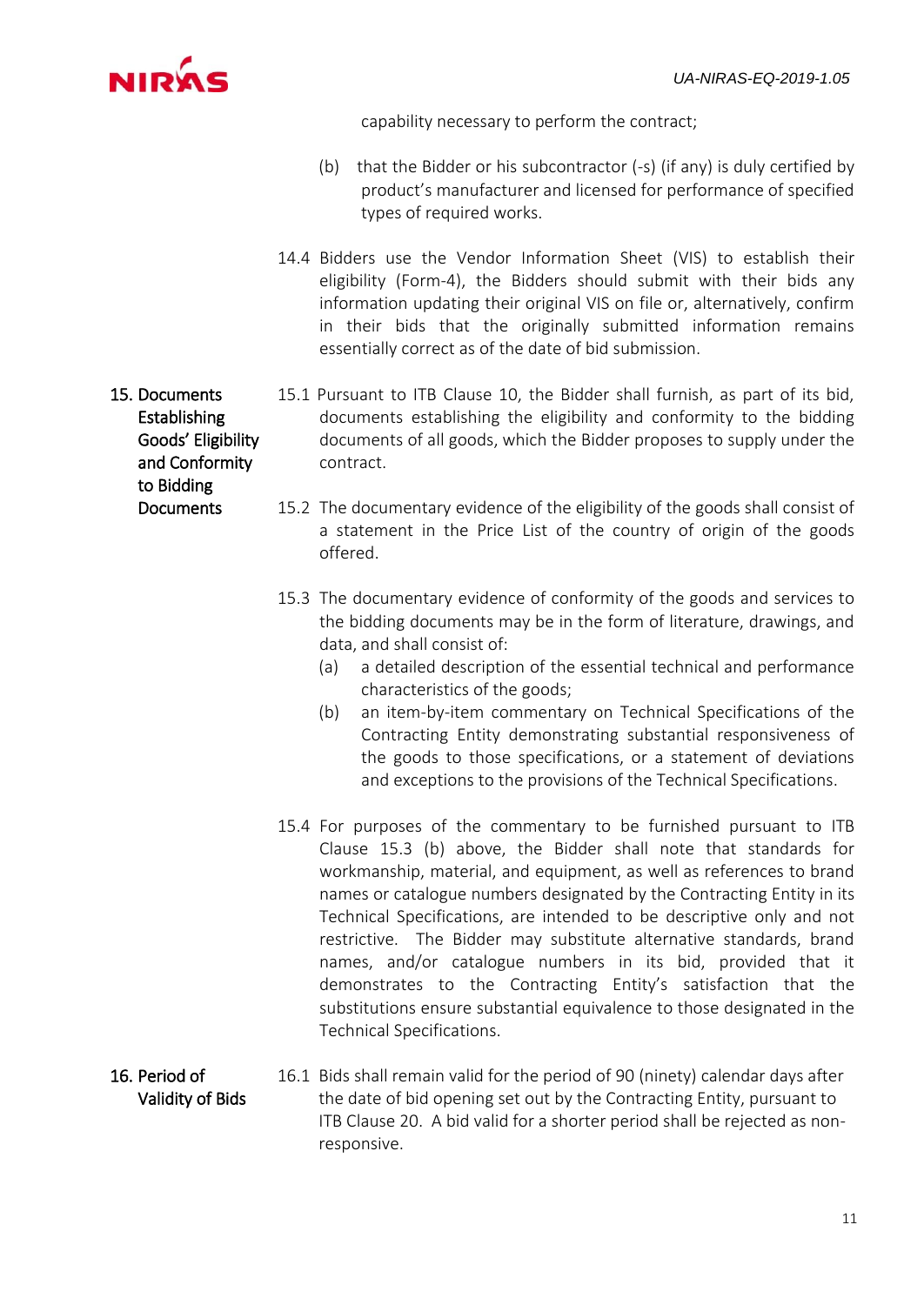

- 16.2 In exceptional circumstances, prior to expiry of the bid validity, the Contracting Entity may request that the bidders extend the period of validity for a specified additional period of 15 (fifteen) days. The request and the bidders' responses shall be made in SmartME system.
- 16.3 A Bidder may refuse the request without forfeiting the Bid Security (if any demanded by NIRAS according to this documentation). A Bidder agreeing to the request will not be required nor permitted to modify the Bid, but will be required to extend the validity of Bid Security for the period of the extension, and in compliance with Clause 17 in all respects.
- 17. Bid Security 17.1 Pursuant to ITB Clause 10, the Bidder shall furnish, as part of its bid, a bid security in the amount of 1 000,00 EUR.
	- 17.2 The bid security is required to protect the Contracting Entity against the risk of Bidder's conduct, which would warrant the security's forfeiture, pursuant to ITB Clause 17.5. The bid security shall be denominated in the form of a bank guarantee from a reputable commercial banking institution.
	- 17.3 Non-successful bidders' bid security will be discharged or returned as promptly as possible but not later than thirty (30) days after the expiration of the period of bid validity prescribed by the Contracting Entity pursuant to ITB Clause 16 (if applicable).
	- 17.4 The successful Bidder's bid security will be discharged upon the Bidder signing the contract, pursuant to ITB Clause 35, and furnishing the performance security (if any), pursuant to ITB Clause 34.
	- 17.5 The bid security may be forfeited:
		- (a) if a Bidder withdraws its bid during the period of bid validity specified by the Bidder on the Bid Form; or
		- (b) in the case of a successful Bidder, if the Bidder fails:
			- (i) to sign the contract in accordance with ITB Clause 35;
			- or
			- (ii) to furnish performance security (if applicable) in accordance with ITB Clause 34.
- 18 Format and Signing of Bid 18.1 The Bidder shall prepare the electronic bid and all supporting documents as prescribed by ITB Clause 19.2, which shall be submitted in SmartME system.
	- 18.2 All the pages of bid shall be signed by the Bidder or a person(s) duly authorized to bind the Bidder to the Contract.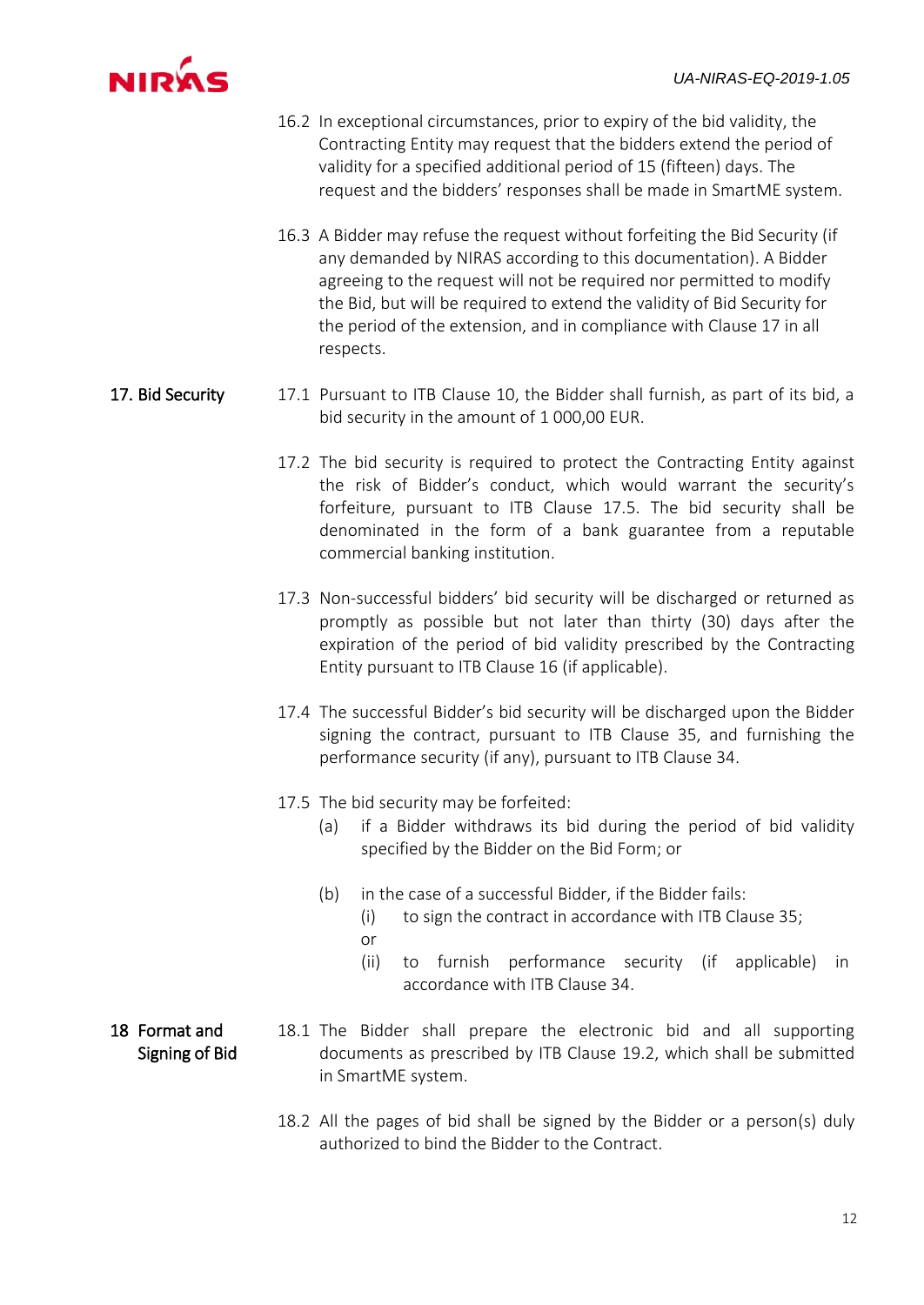<span id="page-12-0"></span>

18.3 Any correction of bid's pages not allowed.

# D. Submission of Bids

| 19. Preparing the<br><b>Bids</b>                 | 19.1 Each Bidder shall submit only one bid. If Bidder submits more than one<br>bid, the Contracting Entity reserves the rights to either disqualify the<br>Bidder or accept only the first bid received from the Bidder and reject<br>it's other proposals.<br>Bidders shall send the electronic bid through the SmartME system (and<br>optionally - additional copy of bid to ulead.procurements@niras.com.<br>The subject line of the e-mail with your bid shall clearly indicate the<br>following: «UA-NIRAS-EQ-2019-1.05 - finsert full name of the Bidder] -<br>Electronic bid»): not later than 18:00, 07 June 2019 (Kyiv time).<br>For registration in SmartME follow the instructions:<br>a) Visit https://smartme.adalia.fi/supplier/login/U-Lead and fill<br>in the registration form<br>b) Confirm your registration by following the instructions sent by<br>email<br>c) Login to SmartME (https://smartme.adalia.fi/login) and fill in<br>the bidding documents<br>The Electronic Bid shall consist of scanned pages of the original<br>hardcopy bid and signed by duly authorized representative of the<br>Bidder and sealed with company stamp (if applicable) on each page of<br>the Bid (follow the forms and instruction in SmartME system). |  |
|--------------------------------------------------|----------------------------------------------------------------------------------------------------------------------------------------------------------------------------------------------------------------------------------------------------------------------------------------------------------------------------------------------------------------------------------------------------------------------------------------------------------------------------------------------------------------------------------------------------------------------------------------------------------------------------------------------------------------------------------------------------------------------------------------------------------------------------------------------------------------------------------------------------------------------------------------------------------------------------------------------------------------------------------------------------------------------------------------------------------------------------------------------------------------------------------------------------------------------------------------------------------------------------------------------------------------|--|
| 20. Deadline for<br>Submission of<br><b>Bids</b> | 20.1 Electronic Bids must be submitted by Bidder in SmartME system not<br>later than 18:00, 07 June 2019 (Kyiv time).                                                                                                                                                                                                                                                                                                                                                                                                                                                                                                                                                                                                                                                                                                                                                                                                                                                                                                                                                                                                                                                                                                                                          |  |
|                                                  | 20.2 The Contracting Entity may, at its discretion, extend this deadline for<br>the submission of bids by amending the bidding documents in<br>accordance with ITB Clause 7, in which case all rights and obligations of<br>the Contracting Entity and bidders previously subject to the deadline<br>will thereafter be subject to the deadline as extended.                                                                                                                                                                                                                                                                                                                                                                                                                                                                                                                                                                                                                                                                                                                                                                                                                                                                                                   |  |
| 21. Late Bids                                    | 21.1 Any bid not submitted by Bidder before the deadline for submission of<br>bids pursuant to ITB Clause 20 will be rejected.                                                                                                                                                                                                                                                                                                                                                                                                                                                                                                                                                                                                                                                                                                                                                                                                                                                                                                                                                                                                                                                                                                                                 |  |
| 22. Modification<br>and Withdrawal               | 22.1 The Bidder may modify its bid ONLY before its submission by Bidder.                                                                                                                                                                                                                                                                                                                                                                                                                                                                                                                                                                                                                                                                                                                                                                                                                                                                                                                                                                                                                                                                                                                                                                                       |  |
| of Bids                                          | 22.2 Leaving the bid by Bidder as the draft means that this bid withdraw by<br>Bidder. There is no possibility to withdraw submitted bid before<br>deadline for submission of bids.                                                                                                                                                                                                                                                                                                                                                                                                                                                                                                                                                                                                                                                                                                                                                                                                                                                                                                                                                                                                                                                                            |  |
|                                                  | 22.3 No bid may be modified after its submission by Bidder.                                                                                                                                                                                                                                                                                                                                                                                                                                                                                                                                                                                                                                                                                                                                                                                                                                                                                                                                                                                                                                                                                                                                                                                                    |  |
|                                                  | 22.4 No bid may be withdrawn in the interval between the deadline for                                                                                                                                                                                                                                                                                                                                                                                                                                                                                                                                                                                                                                                                                                                                                                                                                                                                                                                                                                                                                                                                                                                                                                                          |  |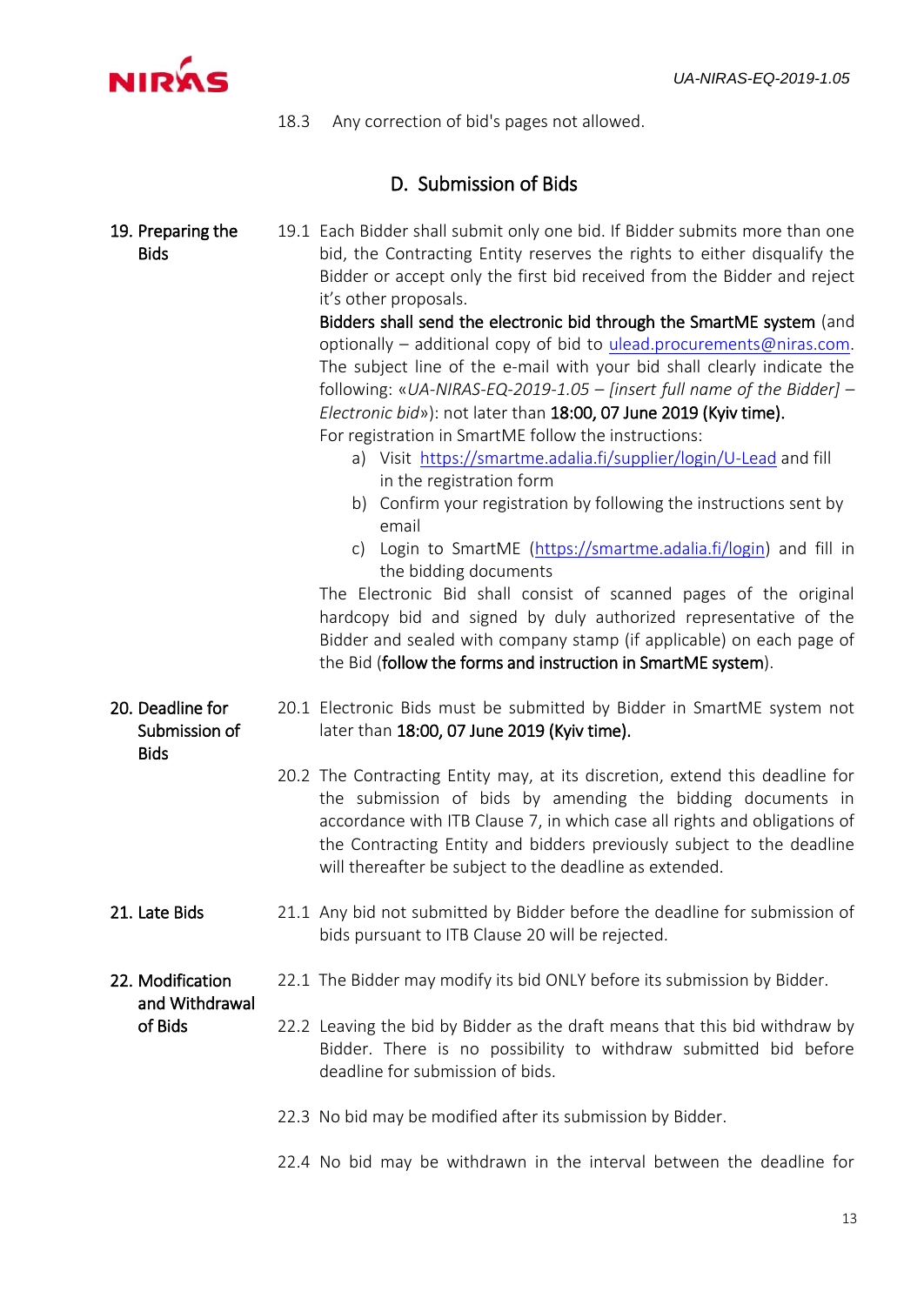

submission of bids and the expiration of the period of bid validity specified by the Bidder on the Bid Form. Withdrawal of a bid during this interval may result in the Bidder's forfeiture of its bid security, pursuant to the ITB Clause 17.6.

## E. Opening and Evaluation of Bids

- <span id="page-13-0"></span>23. Opening of Bids 23.1 The Contracting Entity will open all bids on the time and date defined as a deadline for submission of bids pursuant to ITB Clause 20.
	- 23.2 No bid shall be rejected at the bid opening, except for late bids.
	- 23.3 Bids that are submitted after deadline prescribed for submission of bids and withdrawn bids shall be rejected.
	- 23.4 The Contracting Entity will prepare minutes of the bids opening procedure comprising the following information:
		- bidders' names;
		- date and time of submission bids;
		- withdrawals of bids;
		- bid prices;
		- list of rejected bids;
		- other details that the Contracting Entity at its discretion, may consider appropriate, will be included in the minutes
- 24. Clarification of Bids and Contacting the **Contracting** Entity
- 24.1 During evaluation of the bids, NIRAS may, at its discretion, ask any Bidder for a clarification. The request for clarification and the response shall be provided via SmartME system, and no change in the prices or substance of the bid shall be sought, offered, or permitted.
- 25. Preliminary Examination 25.1 NIRAS will examine the bids to determine whether they are complete, any computational errors have been made, required guarantees have been furnished, the documents have been properly signed, the bids meet technical requirements, and whether the bids are generally in order. NIRAS will use official open resources to check the state registration of Bidder and absence of tax arrears.
	- 25.2 Arithmetical errors will be rectified on the following basis. If there is a discrepancy between the unit price and the total price that is obtained by multiplying the unit price and quantity, the unit price shall prevail, and the total price shall be corrected. If the Bidder does not accept the correction of the errors, its bid will be rejected, and its bid security may be forfeited. If there is a discrepancy between words and figures, the amount in words will prevail.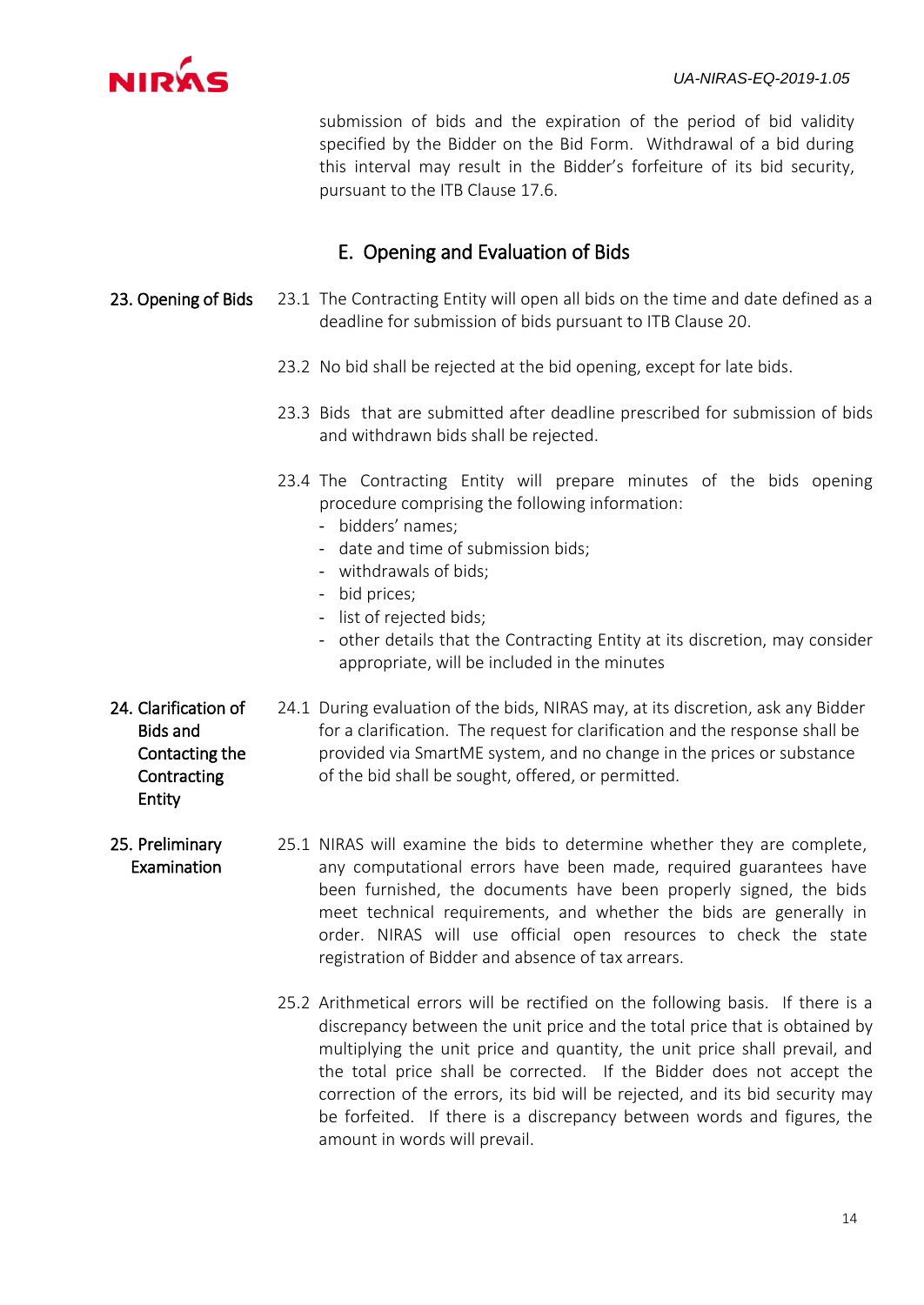

- 25.3 The Contracting Entity may waive any minor informality, nonconformity, in a bid which does not constitute a material deviation, provided such waiver does not prejudice or affect the relative ranking of any Bidder.
- 25.4 NIRAS will evaluate the acceptability of proposed goods. Any breaking of technical requirements is unacceptable. The bids containing unacceptable goods that don't meet technical requirements will be rejected.
- 25.5 Prior to the detailed evaluation, pursuant to ITB Clause 27, the Contracting Entity will determine the substantial responsiveness of each bid to the bidding documents. For purposes of these Clauses, a substantially responsive bid is one, which conforms to all the terms and conditions of the bidding documents without material deviations. Deviation from, or objection or reservations to critical provisions, such as technical unacceptability of proposed goods will be deemed to be a material deviation. Determination of a bid's responsiveness is to be based on the contents of the bid itself without recourse to extrinsic evidence.
- 25.6 If a bid is not substantially responsive, it will be rejected by the Contracting Entity and may not subsequently be made responsive by the Bidder by correction of the nonconformity.
- 26. Single Currency 26.1 Only EUR is the single correct currency for the bids. All the bids in other currencies will be rejected.
- 27. Evaluation and 27.1 NIRAS will evaluate and compare the bids, which have been determined to Comparison of be substantially responsive, pursuant to ITB Clause 25.
	- Bids
- 27.2 Bids will be evaluated using the system defined below:

| Criteria                       | Max. score |
|--------------------------------|------------|
| Offered price                  |            |
| Time of delivery of Goods      | 10         |
| Payment Terms                  | 10         |
| Experience in similar projects | 10         |
| Total                          |            |

The Price point shall calculate according the formula:

Bid#N\_1 = (BLP / price of Bid#N)\*PCoeff, where

BLP – the lowest price amongs the bids , which have been determined to be substantially responsive;

price of Bid#N – price of bid N, for which the price points is calculated; PCoeff = 70 - coefficient from the table above (Offered price); Bid#N  $1$  – quantity of points for the price of bid #N.

Contracting Entity reserve the right to reject the bids with unreasonable cheap price.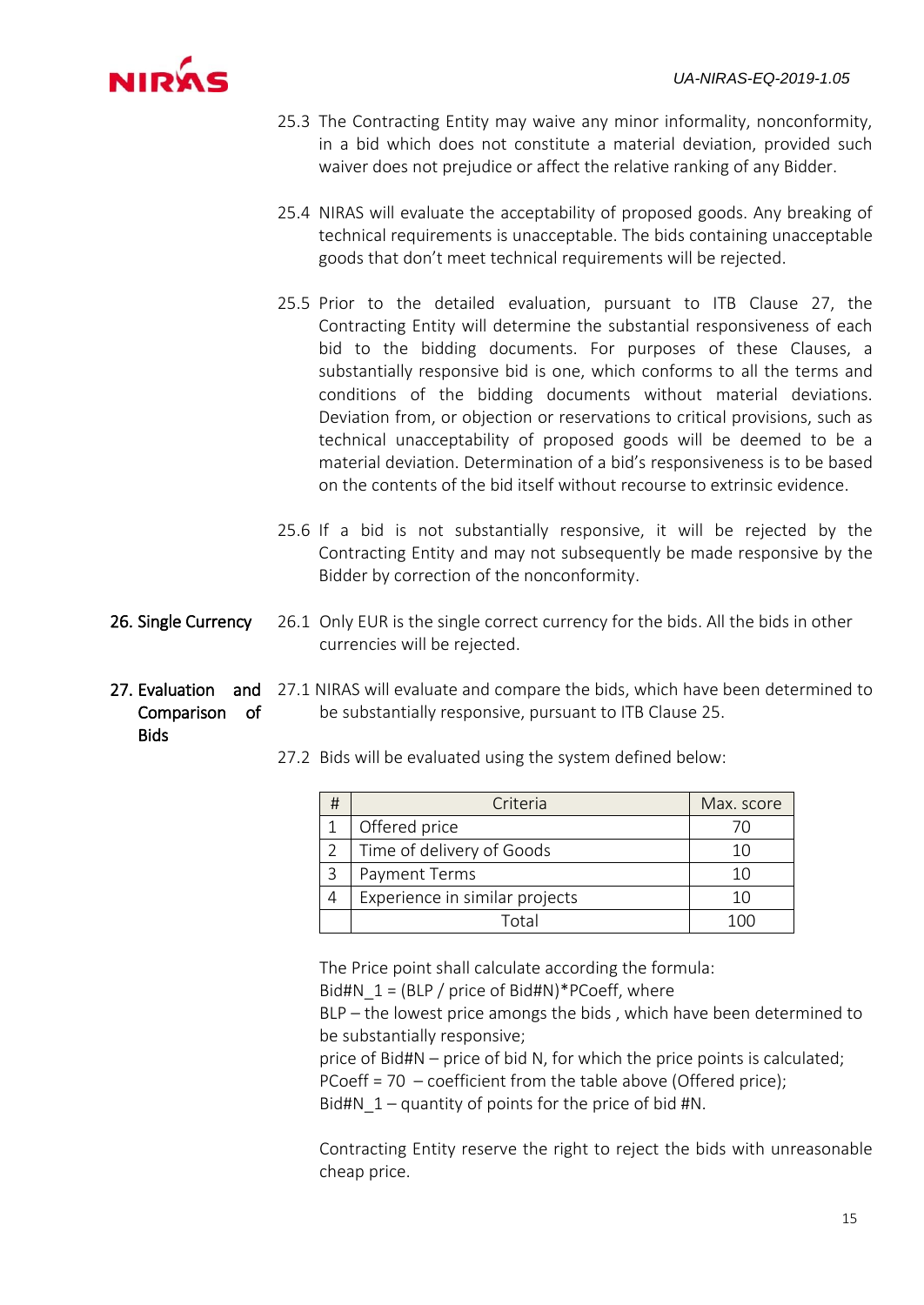

|                                                                                           | The common result of every bid define as:<br>Bid#N_R = Bid#N_1 + Bid#N_2 + Bid#N_3 + Bid#N_4,<br>where<br>Bid#N $1$ – quantity of points for the "Offered price" of bid #N;<br>Bid#N_2 - quantity of points for the "Time of delivery of Goods" of bid<br>$H N$ ;<br>Bid#N 3 - quantity of points for the "Payment Terms" of bid #N;<br>Bid#N $4$ – quantity of points for the "Experience in similar projects" of<br>bid #N.<br>The bid scoring the highest number of points will be deemed to be the<br>economically most advantageous bids. |
|-------------------------------------------------------------------------------------------|------------------------------------------------------------------------------------------------------------------------------------------------------------------------------------------------------------------------------------------------------------------------------------------------------------------------------------------------------------------------------------------------------------------------------------------------------------------------------------------------------------------------------------------------|
| 28. Clarification of<br><b>Bids and</b><br>Contacting the<br>Contracting<br><b>Entity</b> | 28.1 Subject to ITB Clause 24, no Bidder shall contact the Contracting Entity on<br>any matter relating to its bid, from the time of the bid opening to the<br>time the Contract is awarded. If the Bidder wishes to bring additional<br>information to the notice of the Contracting Entity, it should do so via<br>SmartME system, as described in ITB Clause 24.                                                                                                                                                                            |
|                                                                                           | 28.2 Any effort by a Bidder to influence NIRAS in its decisions on bid<br>evaluation, bid comparison, or contract award may result in the rejection<br>of its bid.                                                                                                                                                                                                                                                                                                                                                                             |
| 29. Post-<br>qualification                                                                | 29.1 In the absence of pre-qualification, the Contracting Entity will determine<br>whether the Bidder that has been selected as having submitted the most<br>economically advantageous bid is qualified to perform the Contract<br>satisfactorily, in accordance with the criteria listed in ITB Clause 14.                                                                                                                                                                                                                                    |
|                                                                                           | 29.2 The determination will take into account the Bidder's financial, technical,<br>and production capabilities. It will be based upon an examination of the<br>documentary evidence of the Bidder's qualifications, pursuant to ITB<br>Clause 14, as well as such other information as the Contracting Entity<br>deems necessary and appropriate.                                                                                                                                                                                             |
|                                                                                           | 29.3 Prior to award, the Contracting Entity shall verify and validate any<br>documents/ information submitted and if necessary shall conduct visual<br>inspection of the Bidder's office, plant/warehouse and equipment.                                                                                                                                                                                                                                                                                                                       |
|                                                                                           | 29.4 An affirmative determination will be a pre-requisite for award of the<br>contract to the Bidder. A negative determination will result in rejection of<br>the Bidder's proposal, in which event NIRAS will proceed to the next<br>highest evaluated bid to make a similar determination of that Bidder's<br>capabilities to perform satisfactorily.                                                                                                                                                                                        |
| 30. Contracting<br>Entity's Right to                                                      | 30.1 NIRAS reserves the right to accept or reject any bid, and to annul the<br>bidding process and reject all bids at any time prior to Contract award,                                                                                                                                                                                                                                                                                                                                                                                        |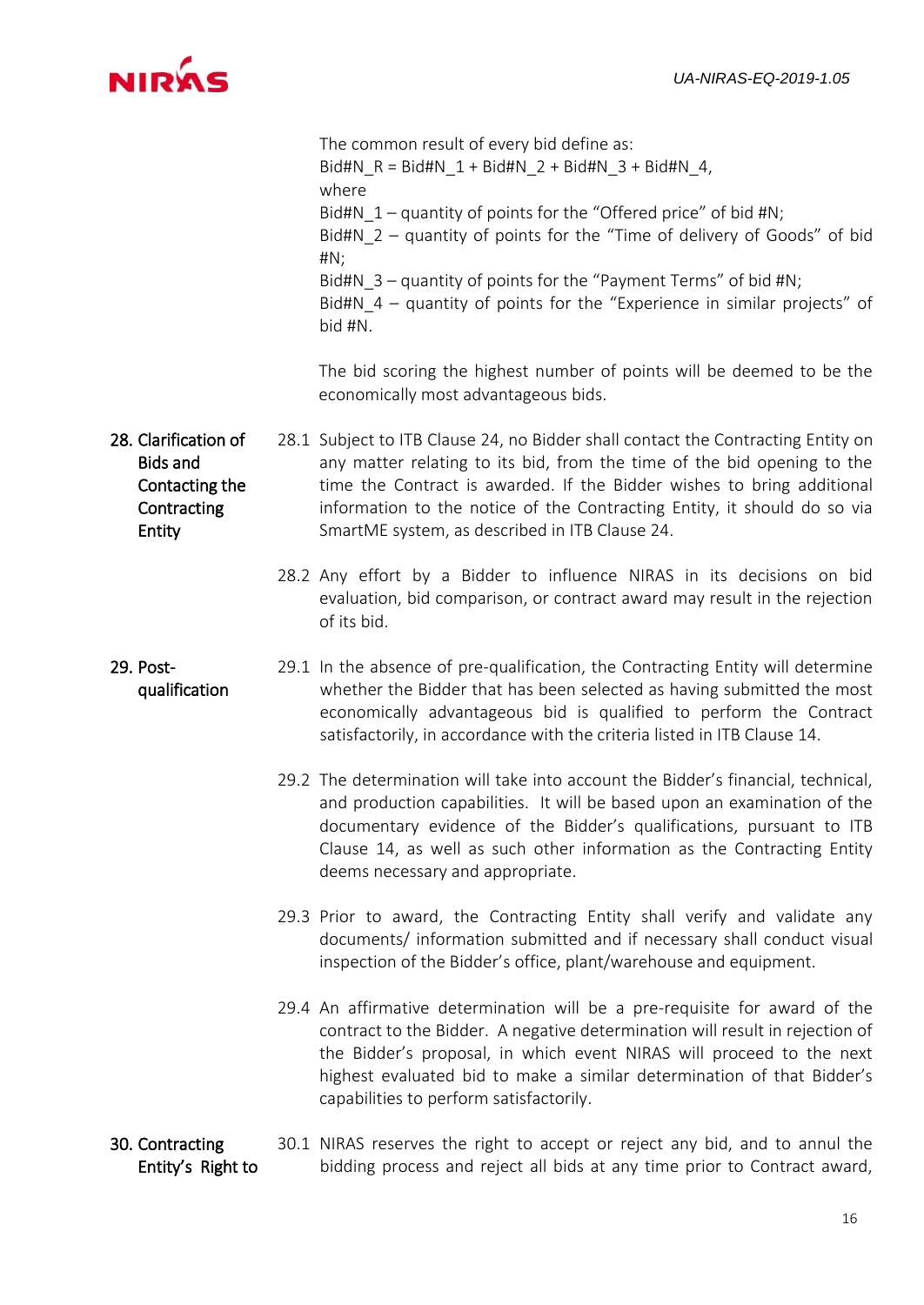

<span id="page-16-0"></span>Accept any Bid and to Reject any or All Bids and inform Bidders about reasons for such a decision. F. Award of Contract **31. Award Criteria** 31.1. NIRAS will award the Contract to the successful Bidder whose bid has been determined to be substantially responsive and most economically

qualified to perform the contract satisfactorily. 32. Contracting Entity's Right to 32.1 NIRAS reserves the right at the time of contract award to increase or decrease, by 20% (twenty percent) the quantity of goods and services originally specified in the specifications without any change in unit

price or other terms and conditions.

Vary Quantities at Time of Award 33. Notification of

> Award and Complaining Procedure

33.1 Prior to the expiration of the period of bid validity, NIRAS will notify the successful Bidder via e-mail, that its bid has been accepted.

advantageous, provided further that the Bidder is determined to be

- 33.2 The notification of award will start the process of negotiation and signing the Contract.
- 33.3 Upon the successful Bidder's furnishing of the hardcopy of its bid and the performance security pursuant to ITB Clause 35 (if applicable), the Contracting Entity will promptly notify unsuccessful Bidders and will discharge their bid securities, pursuant to ITB Clause 17.
- 33.4 During the 5 (five) working days after receiving notification according to the clause 33.3 every Bidder could submit the complaint to the Contracting Entity (in writing). The Contracting Entity sign the Contract not earlier than 5 (five) working days after this notification of bidders
- 34. Performance **Security** 34.1 Within 5 (five) days of the receipt of notification of award from the Contracting Entity, the successful Bidder shall furnish a performance security equivalent in accordance with the Conditions of Contract (if applicable), in the form provided in the bidding documents (Form-9), or in another form acceptable to the Contracting Entity.
	- 34.2 Failure of the successful Bidder to comply with the requirement of ITB Clause 33 or ITB Clause 34.1 shall constitute sufficient grounds for the annulment of the award and forfeiture of the bid security, in which event NIRAS may make the award to the next highest evaluated Bidder or call for new bids.
- 35. Signing of **Contract** 35.1 At the same time as the Contracting Entity notifies the successful Bidder that its bid has been accepted, the Bidder is furnished with the Contract provided in the bidding documents, incorporating all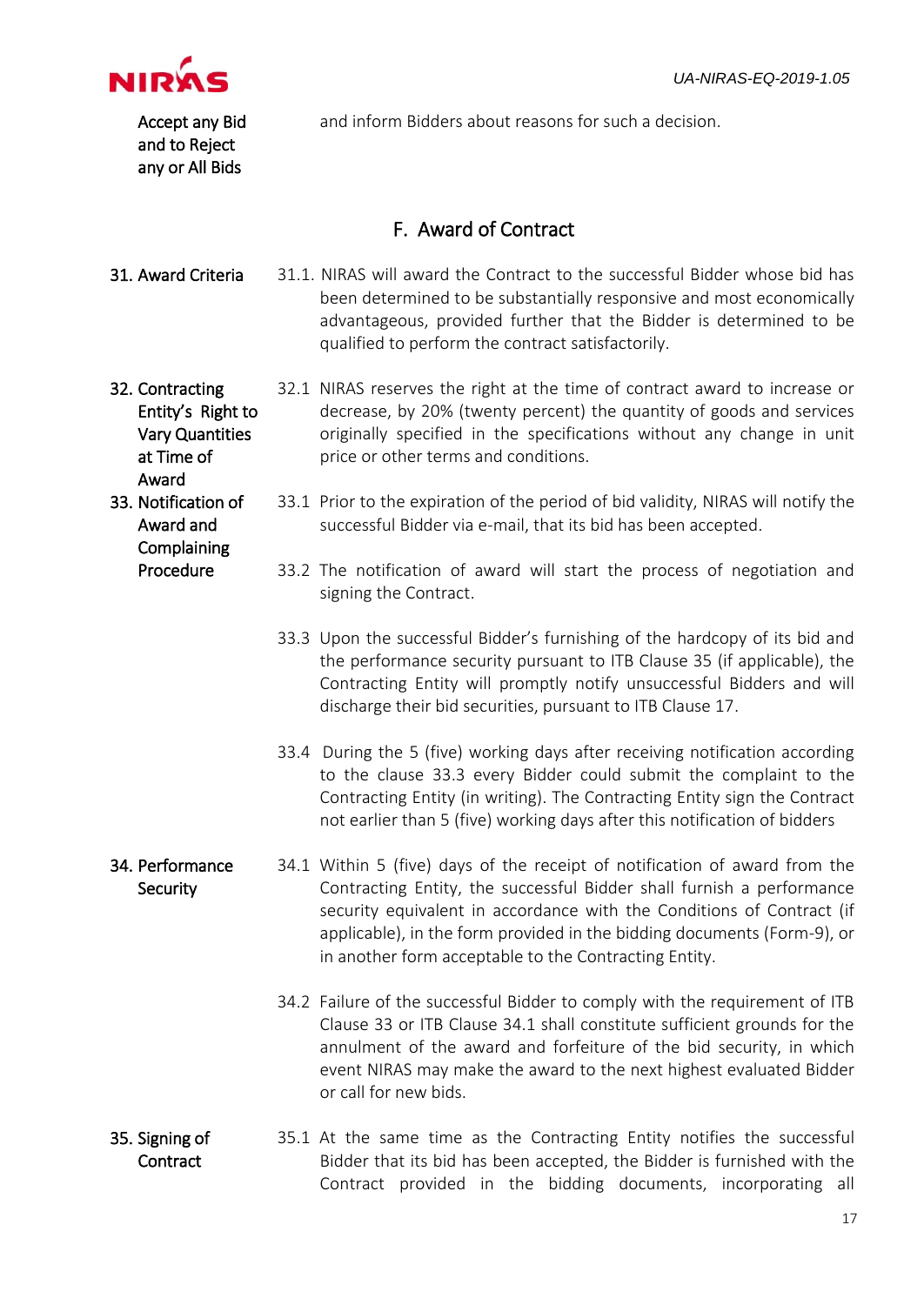

agreements between the parties.

35.2 Within 5 (five) days of receipt of the Contract, the successful Bidder shall print, sign and date the contract and return it to NIRAS.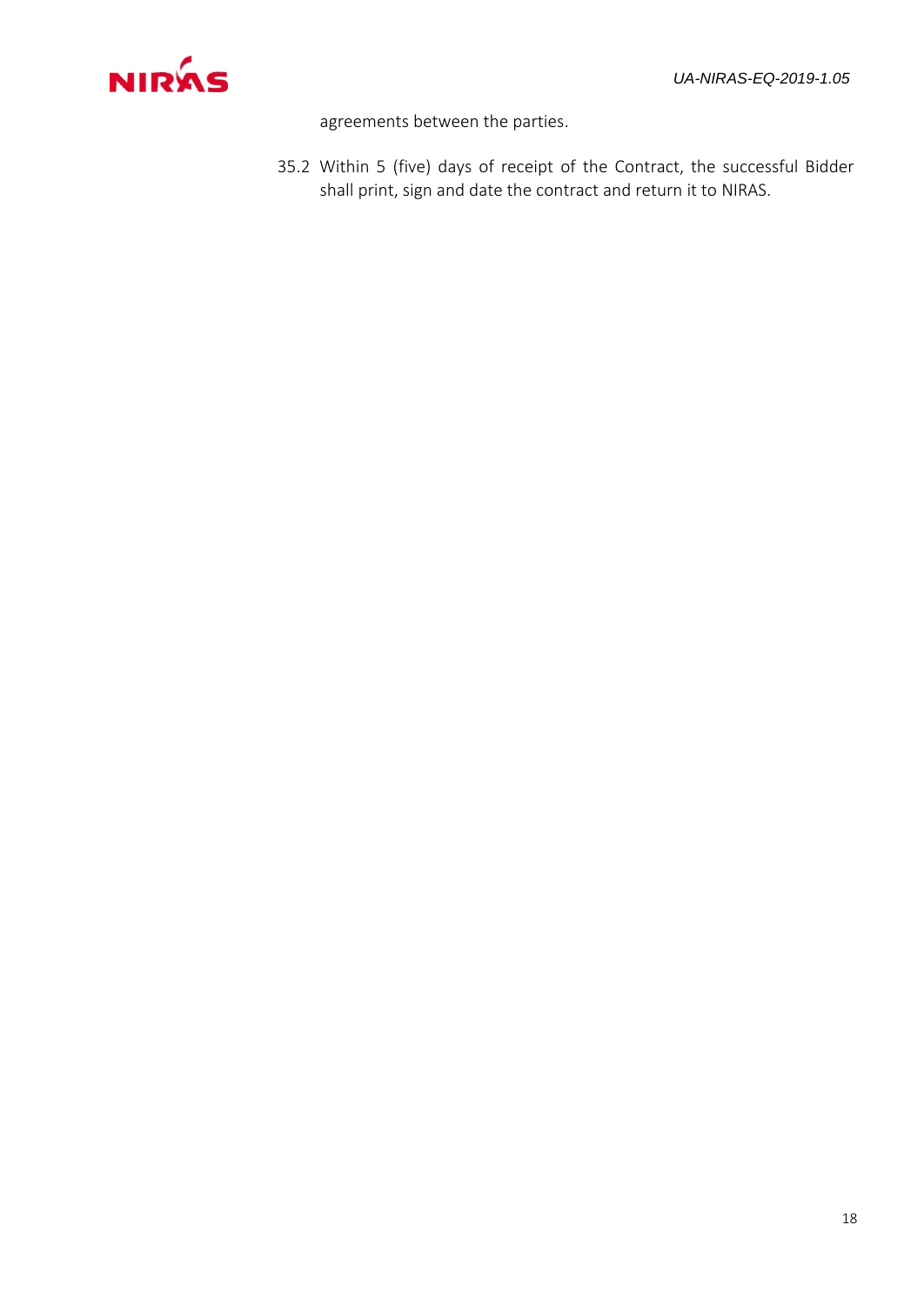<span id="page-18-0"></span>

# Section II. Technical Specification and Information

# A. Common Technical Requirement

<span id="page-18-1"></span>All the requirements of this chapter are mandatory. Failure to comply with the requirements will be cause of the rejection the Bid.

#### Table A. Common Technical Requirement

| Code           | Common technical requirements                                                                                                                                                                                                                                                                                                                                                                                                                                                                                                                | Загальні технічні вимоги                                                                                                                                                                                                                                                                                                                                                                                                                                                                                        |
|----------------|----------------------------------------------------------------------------------------------------------------------------------------------------------------------------------------------------------------------------------------------------------------------------------------------------------------------------------------------------------------------------------------------------------------------------------------------------------------------------------------------------------------------------------------------|-----------------------------------------------------------------------------------------------------------------------------------------------------------------------------------------------------------------------------------------------------------------------------------------------------------------------------------------------------------------------------------------------------------------------------------------------------------------------------------------------------------------|
| A1             | Offered Goods has to be produced within second<br>half of 2018 year or later and not be used or<br>exploited before.                                                                                                                                                                                                                                                                                                                                                                                                                         | Запропонований Товар повинен бути виробленим<br>в другому півріччі 2018 року або після, та не бути<br>таким, що вживався чи експлуатувався.                                                                                                                                                                                                                                                                                                                                                                     |
| A2             | All offered Goods that are listed as one item in the<br>list of procurement need to have the same<br>technical characteristics                                                                                                                                                                                                                                                                                                                                                                                                               | Запропонований в межах одного пункту в складі<br>закупівлі Товар повинен мати однакові технічні<br>характеристики                                                                                                                                                                                                                                                                                                                                                                                               |
| A <sub>3</sub> | Offered Goods can't have status EOL/EOS (End-of-<br>Life/End-of-Support) or a similar one                                                                                                                                                                                                                                                                                                                                                                                                                                                    | Запропонований Товар не повинен мати статус<br>EOL/EOS (End-of-Life/End-of-Support) abo<br>подібного                                                                                                                                                                                                                                                                                                                                                                                                            |
| A4             | Manufacturer of the Goods, chosen by Bidder, or<br>Bidder, has to ensure warranty services of the<br>Goods.<br>The possibility to check the guarantee status on<br>official site of manufacturer shall be provided.<br>Bidder has to describe in his tender proposal<br>model of the warranty support of the Goods, that<br>he will ensure in case of winning the tender                                                                                                                                                                     | Виробник Товару, поставленого Учасником, або<br>Учасник повинні забезпечити гарантійне<br>обслуговування товару.<br>Повинна забезпечуватися можливість перевірки<br>статусу гарантії на офіційному сайті виробника.<br>Учасник у своїй пропозиції має описати модель<br>гарантійного супроводження Товарів, яку він<br>забезпечить у разі перемоги у тендері                                                                                                                                                    |
| A <sub>5</sub> | Technical Support has to be ensured within all the<br>period of the exploitation of the Goods, as well as<br>possibility to download from the website of<br>producer of the Goods updates of the<br>comprehensive driver package for the new<br>operational systems, "firmwares" of the<br>equipment, service programs. (In a period not less<br>than three years).                                                                                                                                                                          | Має забезпечуватися наявність технічної<br>підтримки на протязі усього періоду експлуатації<br>Товару, можливість завантаження з сайту<br>виробника Товару поновлень комплексного<br>пакету драйверів під нові операційні системи,<br>«прошивок» обладнання, сервісних програм (не<br>менше трьох років)                                                                                                                                                                                                        |
| A <sub>6</sub> | Bidder need to provide the documental evidence<br>that it is the manufacturer or official partner of the<br>manufacturer of proposed Goods:<br>a) for manufacturer: letter about producing<br>proposed goods with confirmation of technical<br>characteristics signed and stamped (if applicable)<br>by duly authorized person;<br>b) for official partners of manufacturer: letter<br>provided Bidder by manufacturer of proposed<br>goods or by official representation of manufacturer<br>in Ukraine about actual partnership with Bidder | Учасник має забезпечити документальні докази<br>що це виробник або офіційний партнер<br>виробника запропонованого Товару:<br>а) для виробника: лист про вироблення<br>запропонованого Товару з підтвердженням<br>технічних характеристик з підписом та печаткою<br>(якщо наявна) уповноваженого представника;<br>b) для офіційних партнерів виробника: лист,<br>наданий Учаснику Виробником запропонованих<br>товарів чи офіційним представництвом<br>Виробника в Україні про фактичну співпрацю з<br>Учасником |
| A7             | Bidder need to provide the documental evidence<br>that all the proposed goods will have relevant<br>support during the guarantee period: letter of<br>manufacturer of proposed goods or by official<br>representation of manufacturer in Ukraine with the<br>information about certified service centres<br>provides guarantee and post-guarantee services of                                                                                                                                                                                | Учасник має надати документальні докази того,<br>що увесь запропонований Товар матиме<br>відповідну підтримку протягом гарантійного<br>терміну: лист від Виробника запропонованих<br>товарів або від офіційного представника<br>виробника в Україні з інформацією про<br>сертифіковані центри обслуговування що надають                                                                                                                                                                                         |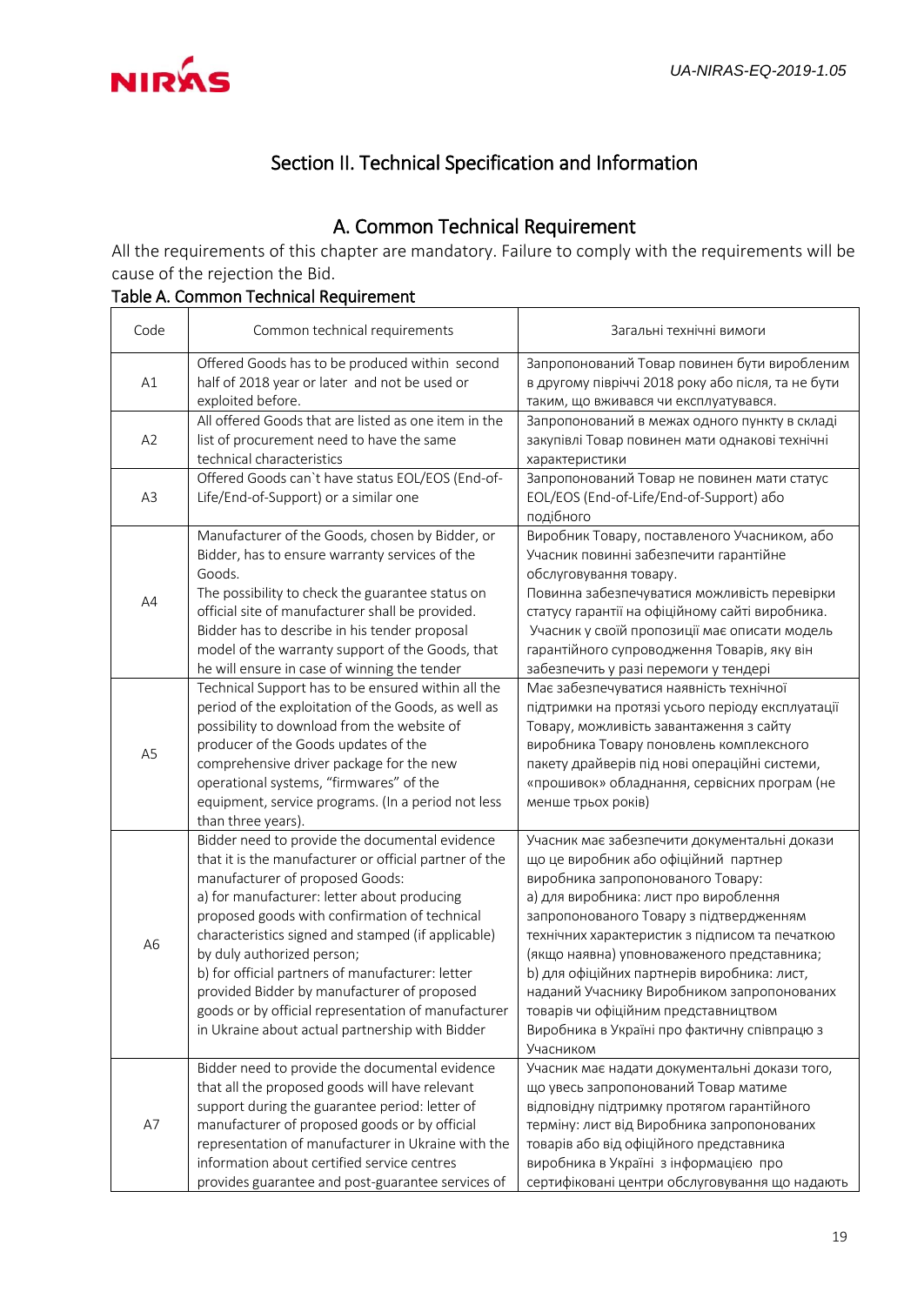

| proposed goods.<br>In the letter shall be defined:<br>phone number of call-centres (centres) (if<br>applicable);<br>table with information about authorized<br>service centres (name, address, phone number, e- | гарантійні та пост-гарантійні послуги для<br>запропонованого Товару.<br>В листі має бути зазначено:<br>номер телефону «гарячої» лінії «кол-центрів»<br>(центрів) (за наявності);<br>таблиця з відомостями про авторизовані |
|-----------------------------------------------------------------------------------------------------------------------------------------------------------------------------------------------------------------|----------------------------------------------------------------------------------------------------------------------------------------------------------------------------------------------------------------------------|
| mail) who will provide guarantee and post-<br>guarantee services of proposed goods at least 3<br>years after supplying.                                                                                         | сервісні центри (імена, адреси, номера телефонів,<br>електронні пошти) які будуть надавати гарантійні<br>та пост-гарантійні послуги для запропонованих<br>товарів протягом щонайменше 3 років після                        |
|                                                                                                                                                                                                                 | поставки                                                                                                                                                                                                                   |

# B. Technical Requirements for Goods and Related Services

<span id="page-19-0"></span>All the requirements of this chapter are mandatory. Failure to comply with the requirements will be cause of the rejection the Bid.

| Code        | Requirements                                                                                                                                                                                                                                                                                                                                                                                                                                                                                                                           | Вимоги                                                                                                                                                                                                                                                                                                                                                                                                                                                                                                                  |  |
|-------------|----------------------------------------------------------------------------------------------------------------------------------------------------------------------------------------------------------------------------------------------------------------------------------------------------------------------------------------------------------------------------------------------------------------------------------------------------------------------------------------------------------------------------------------|-------------------------------------------------------------------------------------------------------------------------------------------------------------------------------------------------------------------------------------------------------------------------------------------------------------------------------------------------------------------------------------------------------------------------------------------------------------------------------------------------------------------------|--|
| B1.1        | Goods shall meet all the requirements, listed in a<br>table B2 below.<br>Bidder, as a part of his proposal provides NIRAS<br>with the Form-6 "Technical Specification of Goods"<br>and if present- additional documents and<br>certificates for proposed by him Goods                                                                                                                                                                                                                                                                  | Товар обов'язково має задовольняти всім вимогам,<br>визначеним у таблиці В2 нижче.<br>Учасник, як частину своєї пропозиції подає NIRAS<br>Форму 6 «Технічна специфікація Товару» та за<br>наявності – додаткові документи та сертифікати на<br>запропонований ним Товар                                                                                                                                                                                                                                                 |  |
| B1.2        | Bidder shall provide related services that are listed<br>in table B3 below                                                                                                                                                                                                                                                                                                                                                                                                                                                             | Учасник зобов'язаний разом з Товаром надати<br>супутні послуги, визначені у таблиці ВЗ нижче                                                                                                                                                                                                                                                                                                                                                                                                                            |  |
| <b>B1.3</b> | Bidder shall supply Goods according to the<br>quantities, defined in table B4 below. NIRAS<br>reserves the right to correct the quantities of the<br>Goods in a limits f 10% of the total quantity                                                                                                                                                                                                                                                                                                                                     | Учасник зобов'язаний здійснити постачання Товару<br>згідно обсягів, визначених у таблиці В4 нижче.<br>NIRAS залишає за собою право корегувати обсяги<br>закупівлі Товару у межах до 10% від загальної<br>кількості                                                                                                                                                                                                                                                                                                      |  |
| <b>B1.4</b> | Bidder shall supply Goods and provide related<br>services for ATCs, that are recipients of assets and<br>are defined in table B5 below. NIRAS reserves the<br>right to reduce the list of recipients in a process of<br>performance of the Contract                                                                                                                                                                                                                                                                                    | Учасник зобов'язаний здійснити постачання Товарів<br>і надання супутніх послуг для об'єднаних<br>територіальних громад, які є отримувачами<br>матеріальних цінностей і нематеріальних активів і<br>визначені у таблиці B5 нижче. NIRAS залишає за<br>собою право корегувати список отримувачів у<br>процесі виконання Договору у сторону зменшення                                                                                                                                                                      |  |
| <b>B1.5</b> | Bidder shall perform supplying according to the<br>distribution of Goods by the places of exploitation,<br>defined by the table B5 below. NIRAS reserves the<br>right to reduce list of places of delivery points<br>within the performance of the Contract.                                                                                                                                                                                                                                                                           | Учасник зобов'язаний здійснити постачання згідно<br>розподілу товарів за місцями експлуатації, як<br>визначено у таблиці В5 нижче. NIRAS залишає за<br>собою право корегувати перелік місць поставки у<br>сторону зменшення у процесі виконання Договору                                                                                                                                                                                                                                                                |  |
| <b>B1.6</b> | Bidder shall perform a delivery of Goods and<br>provision of the related services according to the<br>schedule of deliveries, that will be concerted with<br>NIRAS within not more than 10 days from the date<br>of signing of the contract.<br>Preferred term of deliveries of the Goods and<br>provision of the related services, that are defined<br>by NIRAS for the goals of this agreement, are 45<br>calendar days.<br>Terms of deliveries of the goods and provision of<br>the related services in a full amount, in any case, | Учасник зобов'язаний здійснити постачання Товару<br>та надання супутніх послуг згідно графіку<br>постачання, який буде узгоджений із NIRAS<br>протягом не більше ніж 10 днів з дати підписання<br>договору.<br>Переважний термін постачання Товару і надання<br>супутніх послуг, який визначається NIRAS для цілей<br>цього договору, становить 45 календарних днів<br>Термін постачання Товару та надання супутніх<br>послуг у повному обсязі у будь-якому випадку не<br>може перевищувати 100 календарних днів з дати |  |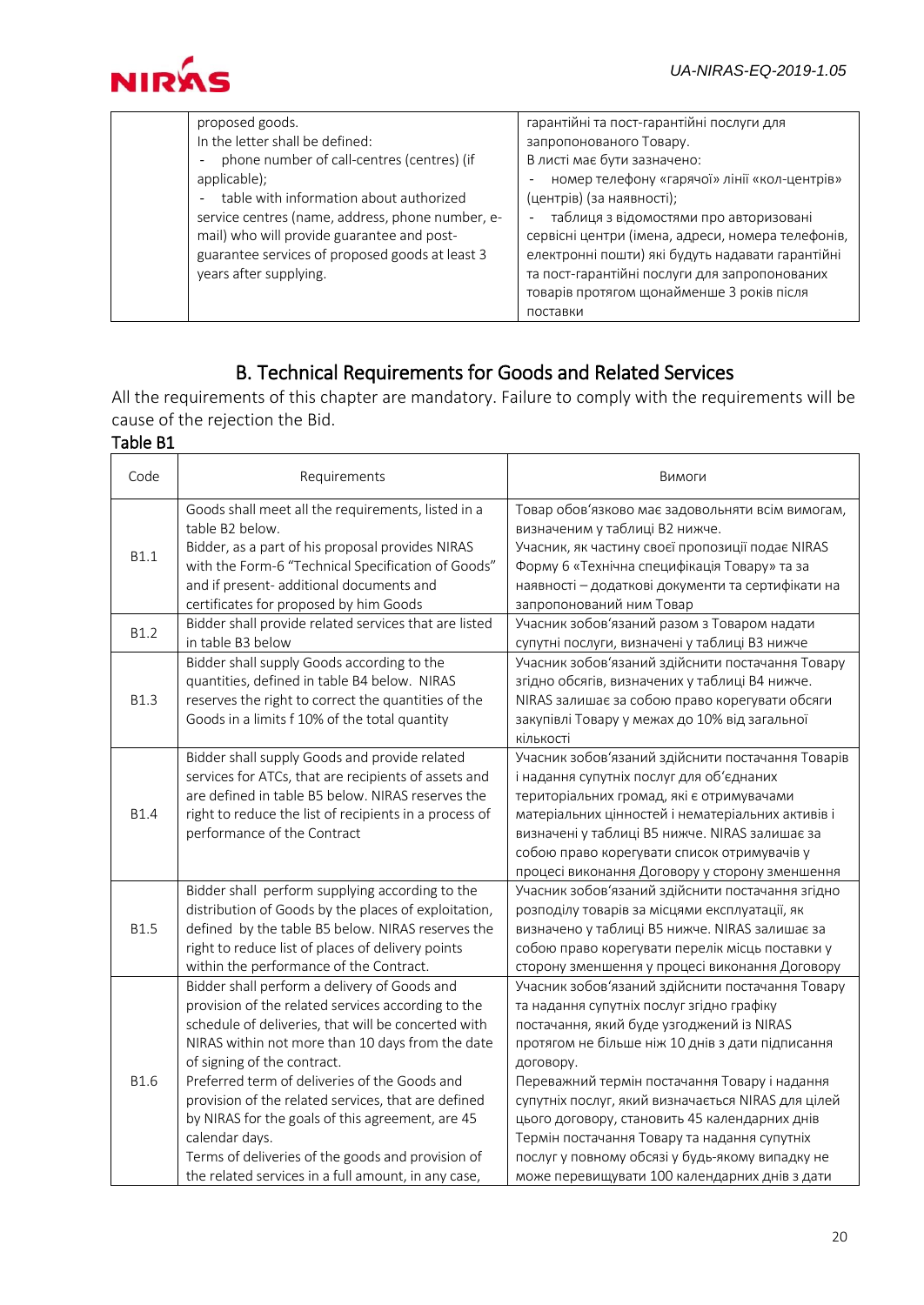

| запропонувати свої умови здійснення постачання. |
|-------------------------------------------------|
|                                                 |
|                                                 |
|                                                 |

|  | Table B2. Technical specification of Goods (minimal requirements) |  |  |  |  |
|--|-------------------------------------------------------------------|--|--|--|--|
|--|-------------------------------------------------------------------|--|--|--|--|

| Code  | Requirements                                                                                                     | Вимоги                                               |
|-------|------------------------------------------------------------------------------------------------------------------|------------------------------------------------------|
| 05.00 | Electronic Queue Management System (set)                                                                         | Система керування електронною чергою (комплект)      |
|       | Screen LED 40" - 2 units                                                                                         | Екран LED 40" - 2 шт                                 |
|       | - TV with holders                                                                                                | - Телевізор з кріпленнями                            |
| 05.10 | - at last 40"                                                                                                    | - Діагональ - не менше 40 дюймів                     |
|       | - Resolution - at least 1920x1080                                                                                | - Роздільна здатність - не менше 1920х1080           |
|       | Warranty - at least 12 months                                                                                    | Гарантія - від 12 місяців                            |
|       | POS-printer                                                                                                      | Принтер: POS-printer                                 |
|       | - thermal printing                                                                                               | - термодрук,                                         |
|       | - black and white palette                                                                                        | - палітра чорно-біла,                                |
| 05.20 | - wideness of printing area mm - 80/58                                                                           | - ширина області друку мм 80/58,                     |
|       | - barcode printing                                                                                               | - друк штрих-кодів,                                  |
|       | - cutter - automatic cutting                                                                                     | - різак - автообрізка,                               |
|       | - interface - USB / RS-232                                                                                       | - комунікаційний інтерфейс USB / RS-232              |
|       | Warranty - at least 12 months                                                                                    | Гарантія - від 12 місяців                            |
|       | Supplies:                                                                                                        | Витратні матеріали:                                  |
| 05.21 | Thermal paper 80mm (rolls) - compatible with                                                                     | термопапір 80мм (у рулонах) – сумісний з поз. 5.20 – |
|       | 05.20 - 36 rolls                                                                                                 | 36 рулонів                                           |
|       | EQMS Software (set for 1 ASC) with follow core                                                                   | Програмне забезпечення для керування                 |
|       | functions:                                                                                                       | електронною чергою (комплект на 1 ЦНАП) у з          |
|       | - administration;                                                                                                | такими основними функціями:                          |
|       | - operator (administrator ASC), who services                                                                     | - адміністрування;                                   |
|       | visitors;<br>- receptionist who provides visitors with<br>coupons;<br>- API for data exchange with other systems | - оператора (адміністратора ЦНАП), що приймає        |
|       |                                                                                                                  | відвідувачів;                                        |
|       |                                                                                                                  | - консультанта-рецепціоніста, що видає талони        |
| 05.30 |                                                                                                                  | відвідувачам;                                        |
|       | Shall supply without ant restriction of quantity                                                                 | - взаємодії (АРІ) зі сторонніми системами            |
|       | of working place in each ASC<br>Software shall be installed and configured for all                               | Постачається без обмеження за кількістю робочих      |
|       |                                                                                                                  | місць адміністраторів у одному ЦНАП                  |
|       | the working place of administrator, receptionist                                                                 | Програмне забезпечення має бути налаштоване на       |
|       | and operators<br>Technical support-12 months                                                                     | всіх робочих місцях адміністраторів ЦНАП,            |
|       |                                                                                                                  | рецепціоніста, оператора                             |
|       |                                                                                                                  | Технічна підтримка - 12 місяців з дати постачання    |
| 05.40 | Materials and components for mounting and                                                                        | Матеріали та комплектуючі для монтажу та             |
|       | adjustment (cables, connectors, jacks etc.)                                                                      | налагодження (кабелі, роз'єми і т.п.)                |

# Table B3. Technical specification of Related services (minimal requirements)

| Code             | Related Service  <br>Супутня послуга | <b>Meaning</b>                                                                                                                              | Значення                                                                                                                             |
|------------------|--------------------------------------|---------------------------------------------------------------------------------------------------------------------------------------------|--------------------------------------------------------------------------------------------------------------------------------------|
| <b>B3.1</b>      | Packing / Пакування                  | The packing should ensure the<br>integrity and safety of Goods                                                                              | Пакування має забезпечувати цілісніть<br>та збережність Товару                                                                       |
| B <sub>3.2</sub> | Installation /<br>Встановлення       | All the needed<br>assembly/installation/tuning services<br>for supplied Goods should be provided<br>by supplier (except the any electricity | Всі необхідні послуги з<br>монтажу/встановлення/налаштування<br>Товару, який постачається, мають бути<br>надані постачальником (крім |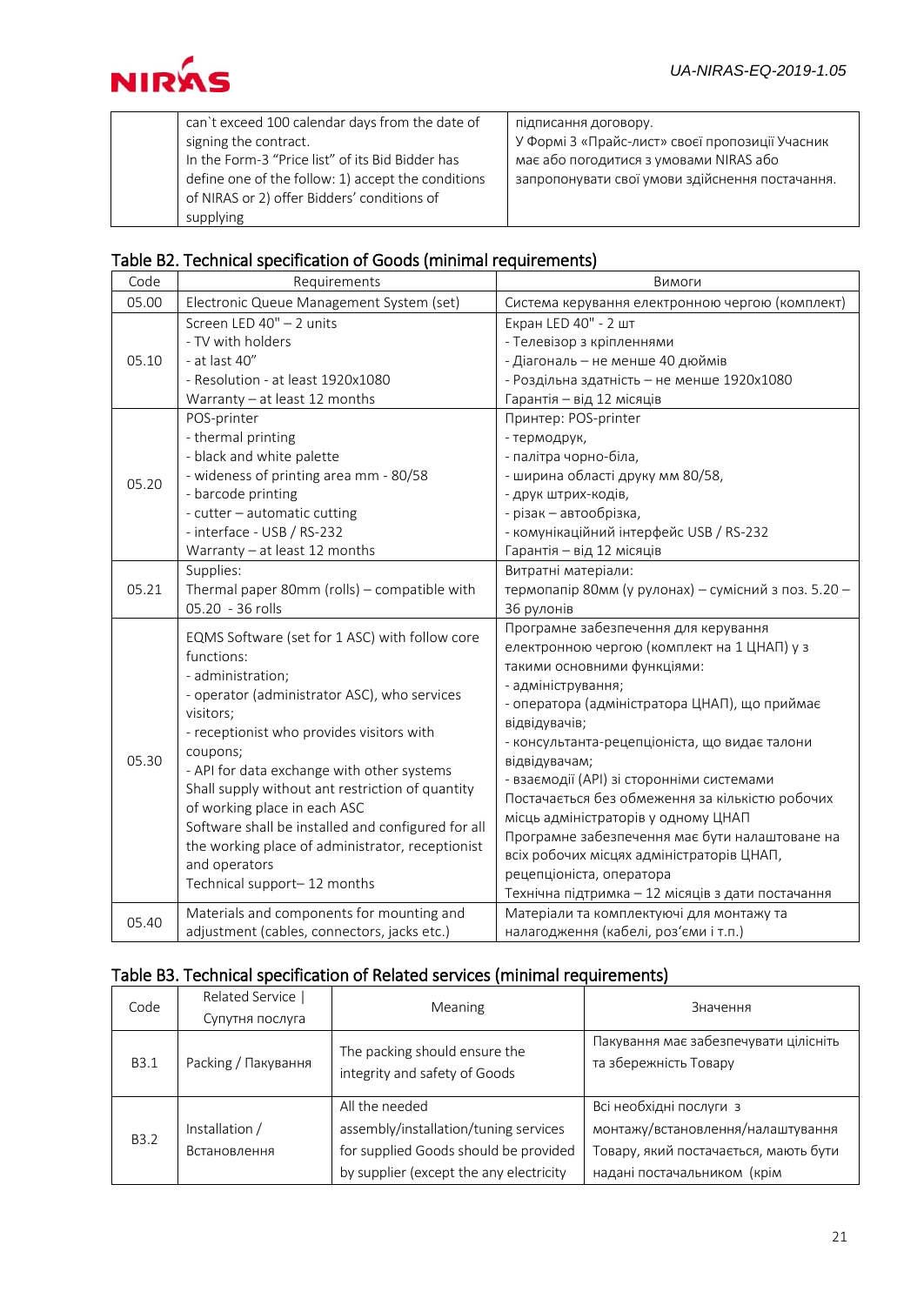

|             |                                                                                         | network, any local area networks or<br>other communications)                                                                                                                                                    | прокладання електромереж, будь-яких<br>слаботочних мереж та інших<br>комунікацій)                                                                                                         |
|-------------|-----------------------------------------------------------------------------------------|-----------------------------------------------------------------------------------------------------------------------------------------------------------------------------------------------------------------|-------------------------------------------------------------------------------------------------------------------------------------------------------------------------------------------|
| <b>B3.3</b> | User manual, License<br>providing / Надання<br>інструкції<br>користування і<br>ліцензій | Supplier should provide Goods with<br>the user manuals and other<br>instruction provided by the<br>manufacturer and any needed licenses                                                                         | Постачальник має надати Товар з<br>інструкцією користування та/або<br>іншими інструкціями від Виробника та<br>всіма необхідними ліцензіями                                                |
| <b>B3.4</b> | Warranty sheet<br>providing/<br>Гарантійний лист                                        | Supplier should provide the sealing<br>and signed warranty sheet with<br>addresses of service centers                                                                                                           | Постачальник має забезпечити<br>герметизацію та підписаний<br>гарантійний лист з адресами сервісних<br>центрів                                                                            |
| <b>B3.5</b> | Transportation /<br>Транспортування                                                     | The transportation to the places of<br>delivery is the responsibility of<br>supplier                                                                                                                            | Транспортування до місць доставки є<br>відповідальністю Постачальника                                                                                                                     |
| B3.6        | Loading - Unloading /<br>Завантаження -<br>розвантаження                                | The supplier should ensure the loading<br>and unloading services for Goods                                                                                                                                      | Постачальник має забезпечити послуги<br>завантаження та розвантаження Товару                                                                                                              |
| B3.7        | Insurance /<br>Страхування                                                              | The insurance during the all stages of<br>delivery processes is responsibility of<br>supplier. All defects and problems<br>with goods should be eliminated<br>before transferring goods to the<br>beneficiaries | Страхування протягом всіх етапів<br>процесу доставки є відповідальністю<br>постачальника. Всі дефекти та<br>проблеми товарів має бути ліквідовано<br>перед передачею товарів бенефіціарам |
| <b>B3.8</b> | Training / Тренінг                                                                      | The training for customers of EQMS<br>system shall be provided                                                                                                                                                  | Для користувачів системи має бути<br>проведений тренінг з використання<br>системи електронної черги                                                                                       |

#### Table B4. Total quantities of Goods for supplying

| Code  | Type of Good                                 | Type of Good                      | Quantity |
|-------|----------------------------------------------|-----------------------------------|----------|
| 05.00 | Electronic Queue management                  | Система керування електронною     |          |
|       | system(set) includes:                        | чергою (комплект) у складі:       | 16       |
| 05.10 | Screen LED 40"                               | Екран LED 40"                     | 32       |
| 05.20 | POS-printer                                  | POS-принтер                       | 16       |
| 05.21 | Thermopaper 80mm (rolls)                     | Термопапір 80мм (рулон)           | 576      |
|       | EQMS Software (license for 1 ASC)            | Програмне забезпечення для        |          |
| 05.30 |                                              | керування електронною чергою      | 16       |
|       |                                              | (ліцензія на використання у межах |          |
|       |                                              | одного ЦНАП)                      |          |
| 05.40 | Materials, tools, accessories for installing | Матеріали та комплектуючі для     |          |
|       | all components of the system (set)           | монтажу та налагодження системи   | 16       |
|       |                                              | (комплект)                        |          |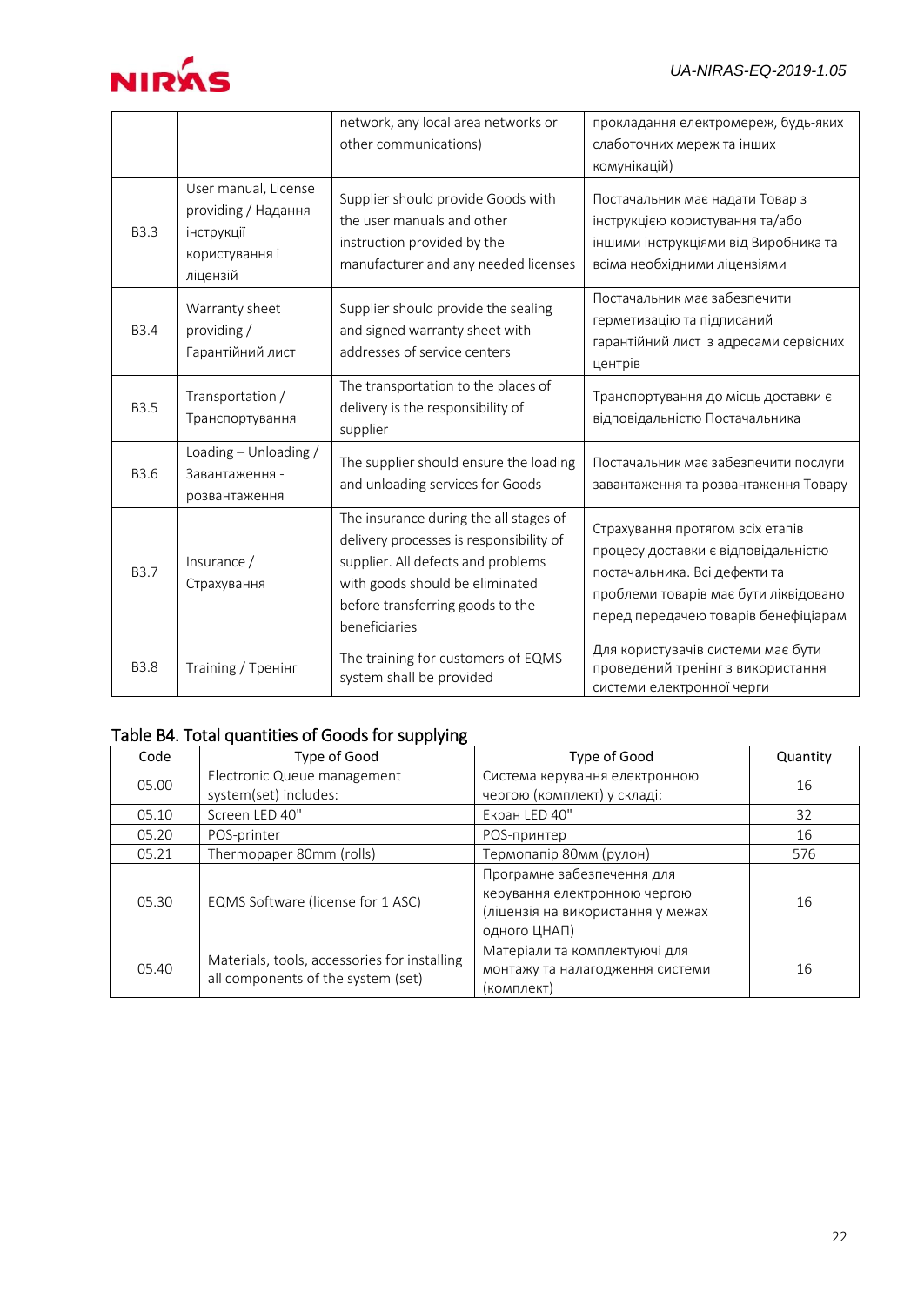

#### Table B5. Recipients of Goods

| Region           | SKL code | ATC Name                                              | Inhabitants |
|------------------|----------|-------------------------------------------------------|-------------|
| Вінницька        | 188      | Жмеринська міська рада                                | 33 871      |
| Вінницька        | 65       | Козятинська територіальна громада                     | 26835       |
| Вінницька        | 259      | Гніванська міська об'єднана територіальна громада     | 15 6 65     |
| Дніпропетровська | 56       | Покровська селищна об'єднана територіальна громада    | 18 2 14     |
| Закарпатська     | 42       | Хустська міська рада                                  | 31 259      |
| Закарпатська     | 166      | Вільховецька сільська об'єднана територіальна громада | 12 473      |
| Київська         | 147      | Тетіївська міська об"єднана територіальна громада     | 21926       |
| Київська         | 249      | Боярська об"єднана територіальна громада              | 36 150      |
| Кіровоградська   | 128      | Світловодська міська рада                             | 45 0 76     |
| Миколаївська     | 87       | Вознесенська міська рада                              | 37 104      |
| Миколаївська     | 108      | Южноукраїнська міська рада                            | 41618       |
| Полтавська       | 143      | Миргородська міська територіальна громада             | 40 000      |
| Сумська          | 274      | Кролевецька об'єднана територіальна громада           | 25 0 26     |
| Тернопільська    | 279      | Чортківська міська рада                               | 29 4 65     |
| Харківська       | 85       | Мереф'янська об'єднана територіальна громада          | 25 900      |
| Херсонська       | 213      | Чаплинська селищна об'єднана територіальна громада    | 18 0 8 0    |

#### Table B6. Places of delivery of Goods

| Region           | SKL code | <b>ATC Name</b>                                             | Address                                                                                          | <b>EQMS</b><br>set |
|------------------|----------|-------------------------------------------------------------|--------------------------------------------------------------------------------------------------|--------------------|
| Вінницька        | 188      | Жмеринська міська рада                                      | 23100, Вінницька обл.,<br>Жмеринський р-н., м. Жмеринка.,<br>вул. Училищна, 9                    | 12                 |
| Вінницька        | 65       | Козятинська<br>територіальна громада                        | 22100, Вінницька обл., м.<br>Козятин, вул. Героїв Майдану, 20                                    | 11                 |
| Вінницька        | 259      | Гніванська міська<br>об'єднана територіальна<br>громада     | Основний офіс: 23310, Вінницька<br>обл., Тиврівський р-н., м. Гнівань.,<br>вул. Соборна, буд. 64 | 9                  |
| Дніпропетровська | 56       | Покровська селищна<br>об'єднана територіальна<br>громада    | 53600, Дніпропетровська область,<br>Покровський район, смт<br>Покровське, вул. Соборна 116       | 10                 |
| Закарпатська     | 42       | Хустська міська рада                                        | 90400, Закарпатська область, м.<br>Хуст, вул. 900-річчя Хуста, 27                                | 15                 |
| Закарпатська     | 166      | Вільховецька сільська<br>об'єднана територіальна<br>громада | 90542, Закарпатська обл.,<br>Тячівський р-н, с. Вільхівці,<br>вул.Леніна,118                     | 8                  |
| Київська         | 147      | Тетіївська міська<br>об"єднана<br>територіальна громада     | Київська обл., м. Тетіїв, вул.<br>Януша Острозьського, 5                                         | 19                 |
| Київська         | 249      | Боярська об"єднана<br>територіальна громада                 | м. Боярка, вул. Молодіжна. 77. \м.<br>Боярка, вул. Грушевського, 39 а.                           | 16                 |
| Кіровоградська   | 128      | Світловодська міська<br>рада                                | вул. Героїв України, 14<br>(к.34), м. Світловодськ,<br>Кіровоградська область                    | 13                 |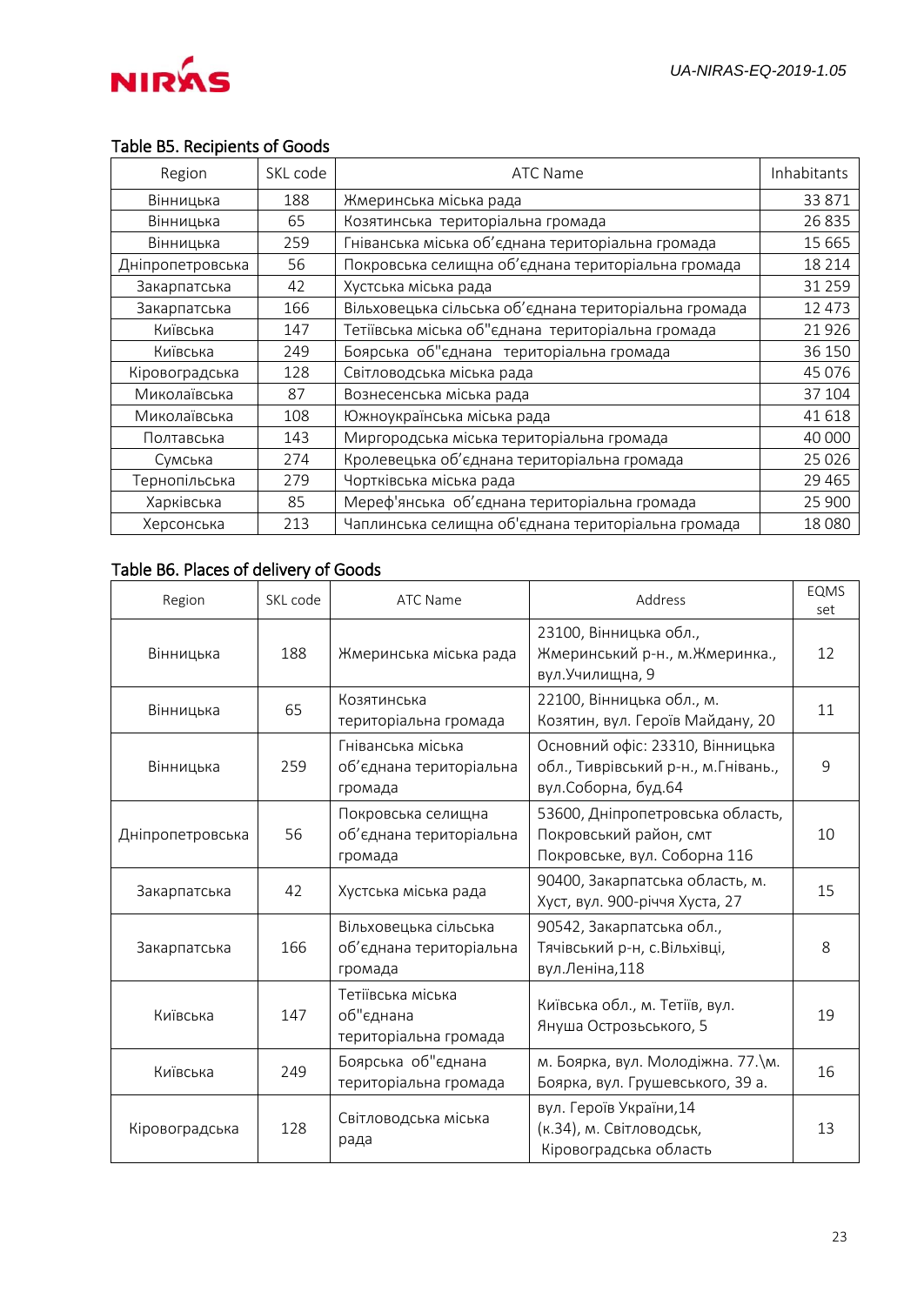

| Миколаївська  | 87  | Вознесенська міська<br>рада                              | 56500, Миколаївська область, м.<br>Вознесенськ, вул. Соборності, 4                     | 12 |
|---------------|-----|----------------------------------------------------------|----------------------------------------------------------------------------------------|----|
| Миколаївська  | 108 | Южноукраїнська міська<br>рада                            | 55002, Миколаївська область, м.<br>Южноукраїнськ, вул. Дружби<br>народів, 35 в         | 19 |
| Полтавська    | 143 | Миргородська міська<br>територіальна громада             | 37600, Полтавська обл.,<br>Миргородський р-н, м. Миргород,<br>вул. Гоголя, 171/1.      | 12 |
| Сумська       | 274 | Кролевецька об'єднана<br>територіальна громада           | 41300 Сумська область,<br>Кролевецький район м.<br>Кролевець, вул. Грушевського, 19    | 11 |
| Тернопільська | 279 | Чортківська міська рада                                  | м. Чортків, вул. Тараса Шевченка,<br>21                                                | 12 |
| Харківська    | 85  | Мереф'янська об'єднана<br>територіальна громада          | 62472, Харківська обл.,<br>Харківський р-н., м. Мерефа,<br>вул. Культури, 2 Б          | 14 |
| Херсонська    | 213 | Чаплинська селищна<br>об'єднана територіальна<br>громада | 75200, херсонська область,<br>Чаплинський район, смт<br>Чаплинка, вул. Паркова, буд.40 | 11 |

# C. Price and Payment requirements

<span id="page-23-0"></span>All the requirements of this chapter are mandatory. Failure to comply with the requirements will be cause of the rejection the Bid.

#### Table C

| Code           | Requirements                                                                                                                                                                                                                                                                                                                              | Вимоги                                                                                                                                                                                                                                                                                                                     |
|----------------|-------------------------------------------------------------------------------------------------------------------------------------------------------------------------------------------------------------------------------------------------------------------------------------------------------------------------------------------|----------------------------------------------------------------------------------------------------------------------------------------------------------------------------------------------------------------------------------------------------------------------------------------------------------------------------|
| C1             | NIRAS preferred payment schedule is defined<br>in ITB clause 12.4.<br>In Form-3 "Price list" Bidder may agree with<br>this schedule OR may define own preferred<br>schedule of payment                                                                                                                                                    | Переважний для NIRAS графік оплати<br>визначається в пункті ITB 12.4.<br>У Формі 3 «Прайс-лист» Учасник може<br>погодитись з цим графіком АБО може<br>зазначити свій бажаний графік оплати                                                                                                                                 |
| C <sub>2</sub> | Bidder in Form-1 "Price list" has to mention<br>prices for item of Goods including the costs of<br>the following related services (from the table<br>B3):<br>ВЗ.1 Packing / Пакування<br>ВЗ.2 Installation / Встановлення<br>ВЗ.3 User manual providing / Настанова<br>користувача<br>ВЗ.4 Warranty sheet providing / Гарантійний<br>ЛИСТ | Учасник має у формі 2 «Прайс-лист» зазначити<br>ціни за одиниці товару з врахуванням вартості<br>наступних супутніх послуг (з таблиці ВЗ):<br>ВЗ.1 Packing / Пакування<br>ВЗ.2 Installation / Встановлення<br>ВЗ.3 User manual providing / Настанова<br>користувача<br>ВЗ.4 Warranty sheet providing / Гарантійний<br>ЛИСТ |
| C <sub>3</sub> | Prices of logistic services (B3.5 Transportation<br>/ Транспортування, B3.6 Loading – Unloading<br>/Завантаження – розвантаження, ВЗ.7<br>Insurance / Страхування, ВЗ.8 Training /<br>Тренінг) shall be calculated by Bidder<br>according to the data in the table B6 «Places                                                             | Ціна логістичних супутніх послуг (ВЗ.5<br>Transportation / Транспортування, ВЗ.6 Loading<br>- Unloading / Завантаження - розвантаження,<br>ВЗ.7 Insurance / Страхування, ВЗ.8 Training /<br>Тренінг) розраховується учасником на підставі<br>даних таблиці В6 «Місце доставки Товарів» та                                  |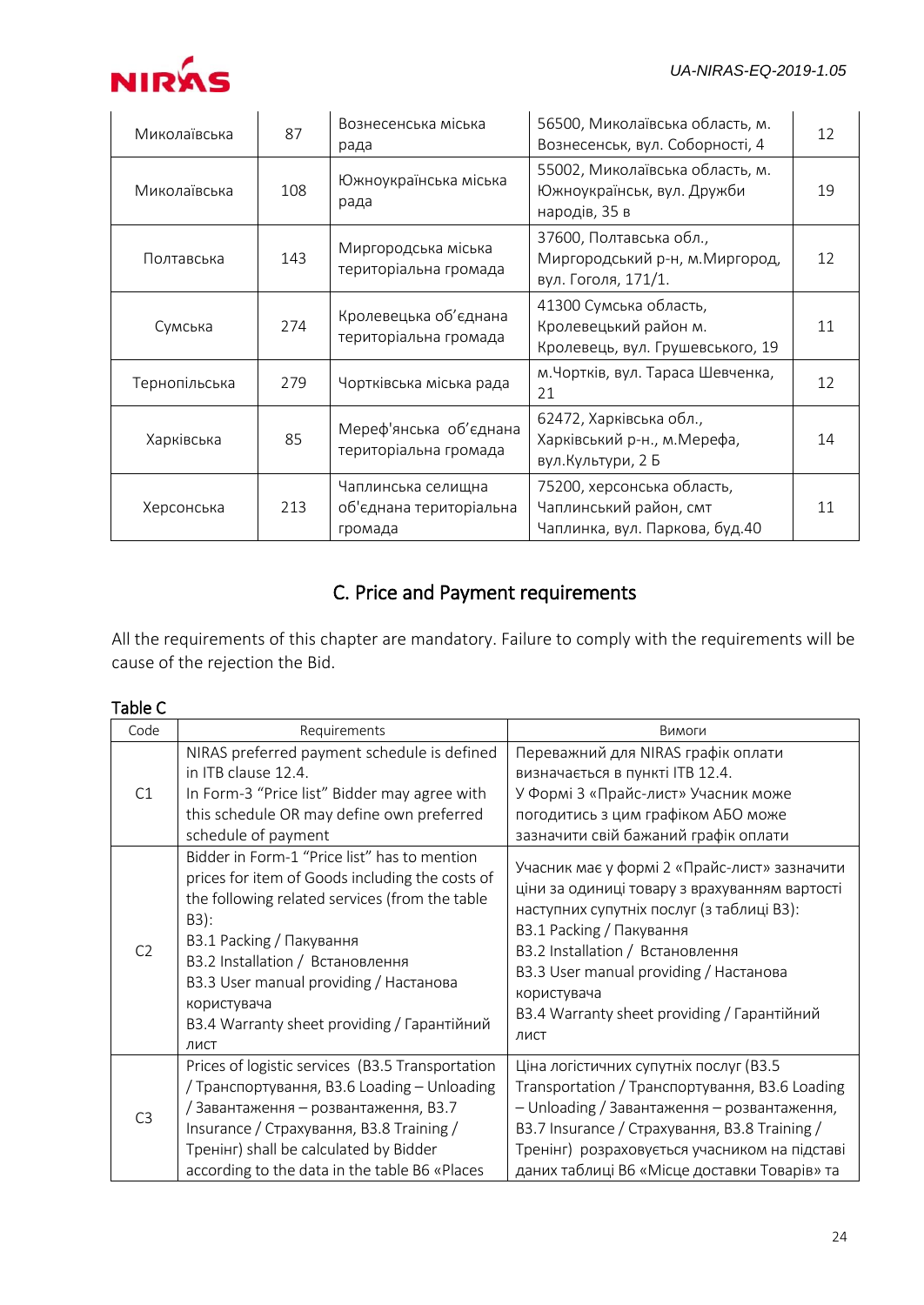

| of delivery of Goods», and shall be defined:        | зазначається:                                |
|-----------------------------------------------------|----------------------------------------------|
| - in details - in the Form-7 «Logistic Price List», | - детально - у формі 7 «Вартість логістики»; |
| - as total amount - in the Form-3 "Price list"      | - загальною сумою - у формі 3 «Прайс-лист»   |
| (row B)                                             | (рядок В)                                    |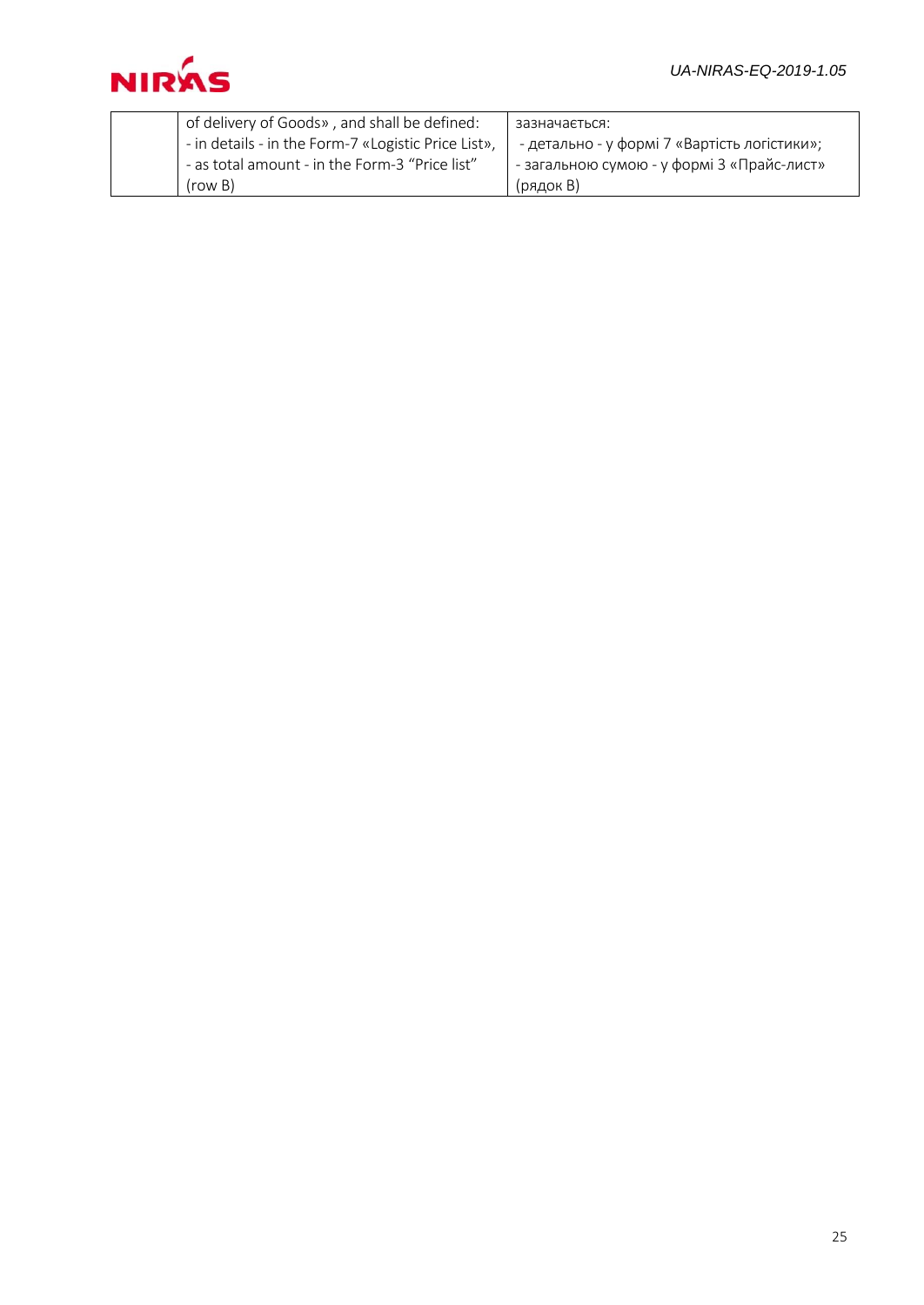# Section III. Contract for the supply and delivery of Goods

<span id="page-25-0"></span>This is a template for "Contract for Supply and Delivery of Goods" and may need to be modified according to the specific requirements of NIRAS at any time prior to signing the contract.

#### CONTRACT FOR THE SUPPLY AND DELIVERY OF GOODS/ ДОГОВІР ПОСТАЧАННЯ ТОВАРУ Between/між NIRAS Sweden AB and/та

[Name of the Supplier] / [Назва Постачальника]

| This Contract for the Supply and Delivery of Goods<br>("Contract") is entered into between NIRAS Sweden<br>AB, 00000 Sweden, _____________, represented by<br>hereinafter<br>referred to as NIRAS,<br>and [Name of the Supplier] of [insert address],<br>represented by [insert Name, Title of the representative<br>of the Supplier], hereinafter referred to as the Supplier                                                                                                                                              | Цей Договір постачання та доставку товарів («Договір»)<br>укладений між NIRAS Sweden AB («NIRAS») 00000 Швеція<br>$\begin{array}{c c} \hline \end{array}$ , у особі $\begin{array}{c} \hline \end{array}$ тут і надалі — NIRAS,<br>та [назва Постачальника], [додайте адресу], в особі<br>[додайте ПІБ, посаду уповноваженого представника<br>Постачальника], тут і надалі - «Постачальник»                                                                                               |
|-----------------------------------------------------------------------------------------------------------------------------------------------------------------------------------------------------------------------------------------------------------------------------------------------------------------------------------------------------------------------------------------------------------------------------------------------------------------------------------------------------------------------------|-------------------------------------------------------------------------------------------------------------------------------------------------------------------------------------------------------------------------------------------------------------------------------------------------------------------------------------------------------------------------------------------------------------------------------------------------------------------------------------------|
| on [insert date]                                                                                                                                                                                                                                                                                                                                                                                                                                                                                                            | [додайте дату]                                                                                                                                                                                                                                                                                                                                                                                                                                                                            |
| Introduction and Integral Documents                                                                                                                                                                                                                                                                                                                                                                                                                                                                                         | 1. Вступ та документи, які є невід'ємною частиною                                                                                                                                                                                                                                                                                                                                                                                                                                         |
| 1.                                                                                                                                                                                                                                                                                                                                                                                                                                                                                                                          | Договору                                                                                                                                                                                                                                                                                                                                                                                                                                                                                  |
| 1.1. The Supplier agrees to provide Hromadas with                                                                                                                                                                                                                                                                                                                                                                                                                                                                           | 1.1. Постачальник зобов'язується надати Громадам                                                                                                                                                                                                                                                                                                                                                                                                                                          |
| [name of tender] in accordance with the terms and                                                                                                                                                                                                                                                                                                                                                                                                                                                                           | [назва тендеру] відповідно до умов цього Договору та                                                                                                                                                                                                                                                                                                                                                                                                                                      |
| conditions of this Contract and its Annexes and NIRAS                                                                                                                                                                                                                                                                                                                                                                                                                                                                       | Додатків до нього, а NIRAS здійснить оплату наданих                                                                                                                                                                                                                                                                                                                                                                                                                                       |
| agrees to pay for provided goods and services.                                                                                                                                                                                                                                                                                                                                                                                                                                                                              | товарів і послуг.                                                                                                                                                                                                                                                                                                                                                                                                                                                                         |
| 1.2. The following documents form an integral part of<br>this Contract:<br>-list of Hromadas- recipients of Goods and Services<br>(Annex 1);<br>- price-list of Goods (Annex 2);<br>- list of the related services (Annex 3);<br>- price-list of logistics services and delivery schedule<br>(Annex 4);<br>- places for delivery of Goods and related services<br>(Annex 5);<br>- form of additional agreement to this Framework<br>Agreement between Hromada, NIRAS and Supplier and<br>forms of other documents (Annex 6) | 1.2. Наступні документи є невід'ємною частиною цього<br>Договору:<br>- перелік Громад - отримувачів Товарів та послуг<br>(додаток 1);<br>- прайс-лист Товарів (додаток 2);<br>- перелік супутніх послуг (додаток 3);<br>- прайс-лист логістичних послуг та графіку постачання<br>(додаток 4);<br>- місця доставки Товарів і супутніх послуг (додаток 5);<br>- форма додаткової угоди до цього Договору між<br>Громадою, NIRAS та Постачальником та форми інших<br>документів (додаток 6). |
| 1.3. Procurement of goods under the Contract is                                                                                                                                                                                                                                                                                                                                                                                                                                                                             | 1.3. Закупівля товарів за Договором здійснюється за                                                                                                                                                                                                                                                                                                                                                                                                                                       |
| carried out at the expense of the project of                                                                                                                                                                                                                                                                                                                                                                                                                                                                                | рахунок коштів проекту міжнародної технічної допомоги                                                                                                                                                                                                                                                                                                                                                                                                                                     |
| international technical assistance Nº 3722-02 "U-LEAD                                                                                                                                                                                                                                                                                                                                                                                                                                                                       | №3722-02 «U-LEAD з Європою: програма для України з                                                                                                                                                                                                                                                                                                                                                                                                                                        |
| with Europe: a program for Ukraine on empowerment                                                                                                                                                                                                                                                                                                                                                                                                                                                                           | розширення прав і можливостей на місцевому рівні,                                                                                                                                                                                                                                                                                                                                                                                                                                         |
| at the local level, accountability and development -                                                                                                                                                                                                                                                                                                                                                                                                                                                                        | підзвітності та розвитку - компонент 2: Створення                                                                                                                                                                                                                                                                                                                                                                                                                                         |
| component 2: Creation of centers for the provision of                                                                                                                                                                                                                                                                                                                                                                                                                                                                       | центрів надання адміністративних послуг та підвищення                                                                                                                                                                                                                                                                                                                                                                                                                                     |
| administrative services and awareness raising the                                                                                                                                                                                                                                                                                                                                                                                                                                                                           | поінформованості населення про місцеве                                                                                                                                                                                                                                                                                                                                                                                                                                                    |
| population of local self-government "registered with                                                                                                                                                                                                                                                                                                                                                                                                                                                                        | самоврядування», зареєстрованого у Міністерстві                                                                                                                                                                                                                                                                                                                                                                                                                                           |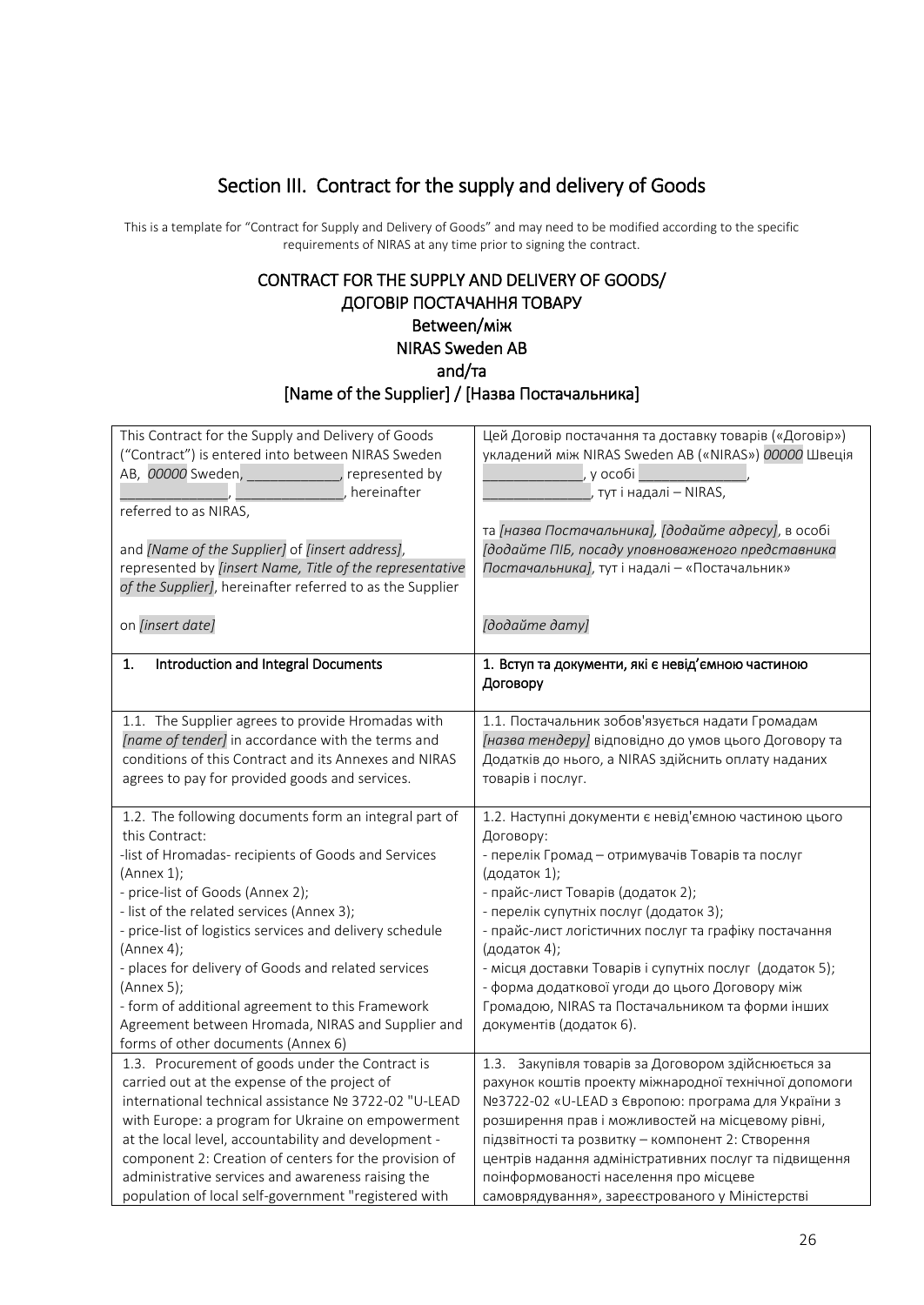| the Ministry of Economic Development and Trade of               | економічного розвитку і торгівлі України (реєстраційна     |
|-----------------------------------------------------------------|------------------------------------------------------------|
| Ukraine (registration card No. 3722-02 dated March              | картка проекту №3722-02 від 26.03.2019р.), та відповідає   |
| 26, 2019), and corresponds to the category (type) of            | категорії (типу) товарів, зазначених у плані закупівель    |
| the goods specified in the procurement plan of the              | зазначеного вище проекту міжнародної технічної             |
| aforementioned international technical assistance               | допомоги. Зазначений проект реалізується в рамках          |
| project. The said project is being implemented under            | Рамкової Угоди між Урядом України та Комісією              |
| of the Framework Agreement between the                          | Європейських Співтовариств від 03.09.2008р. (Закон         |
| Government of Ukraine and the Commission of the                 | України від 03.09.20018 №360-VI); Угоди про                |
| European Communities of September 3, 2008. (Law of              | фінансування «U-LEAD з Європою: програма для України з     |
| Ukraine dated September 3, 2002, No. 360-VI);                   | розширення прав і можливостей на місцевому рівні,          |
| Agreements on financing U-LEAD with Europe: a                   | підзвітності та розвитку».                                 |
| program for Ukraine on empowerment at the local                 | Реципієнтом Товару і послуг є Міністерство регіонального   |
| level, accountability and development.                          | розвитку, будівництва і житлово-комунального               |
| Recipients of Goods and Services are Ministry of local          | господарства України (код згідно з ЄДРПОУ - 37471928) -    |
| development, construction and utilities of Ukraine              | територіальні громади України визначені у Додатку 1 до     |
| (EDRPOU code - 37471928) - amalgamated united                   | цього Договору. Передача товарів та нематеріальних         |
| Territorial Hromadas of Ukraine defined in Annex 1 of           | активів буде оформлюватися тристоронніми                   |
| this Contract. Transfer and handing the goods and               | додатковими угодами до даного договору та іншими           |
| intangible assets will be noted by three-sided                  | документами згідно вимог діючого законодавства             |
| Additional Agreements to this Framework Agreement               | України.                                                   |
| and by other documents according to the                         |                                                            |
| requirements of the current legislation of Ukraine.             |                                                            |
| Goods/Services Supplied<br>2.                                   | 2. Товари та послуги, які постачаються                     |
|                                                                 |                                                            |
| 2.1. The Supplier agrees to supply to Hromadas the              | 2.1. Постачальник зобов'язується поставити Громадам        |
| Goods in strict accordance with the specifications, and         | товар у суворій відповідності до специфікацій та за ціною, |
| at the price stated in this Contract (Annex 2 of this           | визначеною у цьому Договорі (Додаток 2 до цього            |
| Contract).                                                      | Договору).                                                 |
|                                                                 |                                                            |
| 2.2. The Supplier agrees to provide Hromadas with               | 2.2. Постачальник зобов'язується поставити Громадам        |
|                                                                 |                                                            |
| related services in strict accordance with the                  | товар у суворій відповідності до специфікацій (Додаток 3)  |
| specifications (Annex 3), and at the price stated in this       | та за ціною, визначеною у цьому Договорі (Додаток 4).      |
| Contract (Annex 4).                                             |                                                            |
|                                                                 |                                                            |
| 3.<br>Charges and Payment                                       | 3. Вартість і порядок розрахунків                          |
|                                                                 |                                                            |
| 3.1. The total Price for the supply and delivery of the         | 3.1. Загальна сума оплати за Товар та супутні послуги за   |
| Goods and any Incidental Services under this Contract           | цим Договором становить XXX [напишіть цифрами та           |
| is XXX [write in figures and then in words] EUR exclude<br>VAT. | прописом, Јевро без ПДВ                                    |
|                                                                 |                                                            |
| 3.2. Payment for services of the Supplier shall paid            | 3.2. Оплата послуг Постачальника буде оплачена             |
| within 20 (twenty) calendar days upon signing of the            | протягом 20 (двадцяти) календарних днів після              |
| act of complete service delivery by Supplier, Hromada           | підписання Акту постачання послуг у повному обсязі -       |
| and NIRAS and providing invoice from Supplier side.             | Постачальником, Громадою-реципієнтом і NIRAS та            |
|                                                                 | надання рахунку-фактури Постачальником.                    |
| 3.3. The Supplier together with invoice has to provide          |                                                            |
| such documents as:                                              | 3.3. Постачальник разом з рахунком-фактурою має            |
| - signed by Hromada and Supplier representative act of          | надати такі документи:                                     |
| transfer of material values (in Ukrainian) and signed by        | - підписаний Громадою та представником Постачальника       |
| Hromada form "Transfer of ownership of assets" (in              | акт передачі матеріальних цінностей (українською) та       |
| English);                                                       | підписана Громадою форма "Передача права власності         |
| - signed by Hromada expenditure invoice;                        | на майно" (англійською);                                   |
| - signed by Hromada, NIRAS representative and                   | - підписана Громадою видаткова накладна;                   |
| Supplier representative act of provided services.               | - підписаний Громадою, представником NIRAS та              |
|                                                                 | представником Постачальника акт наданих послуг.            |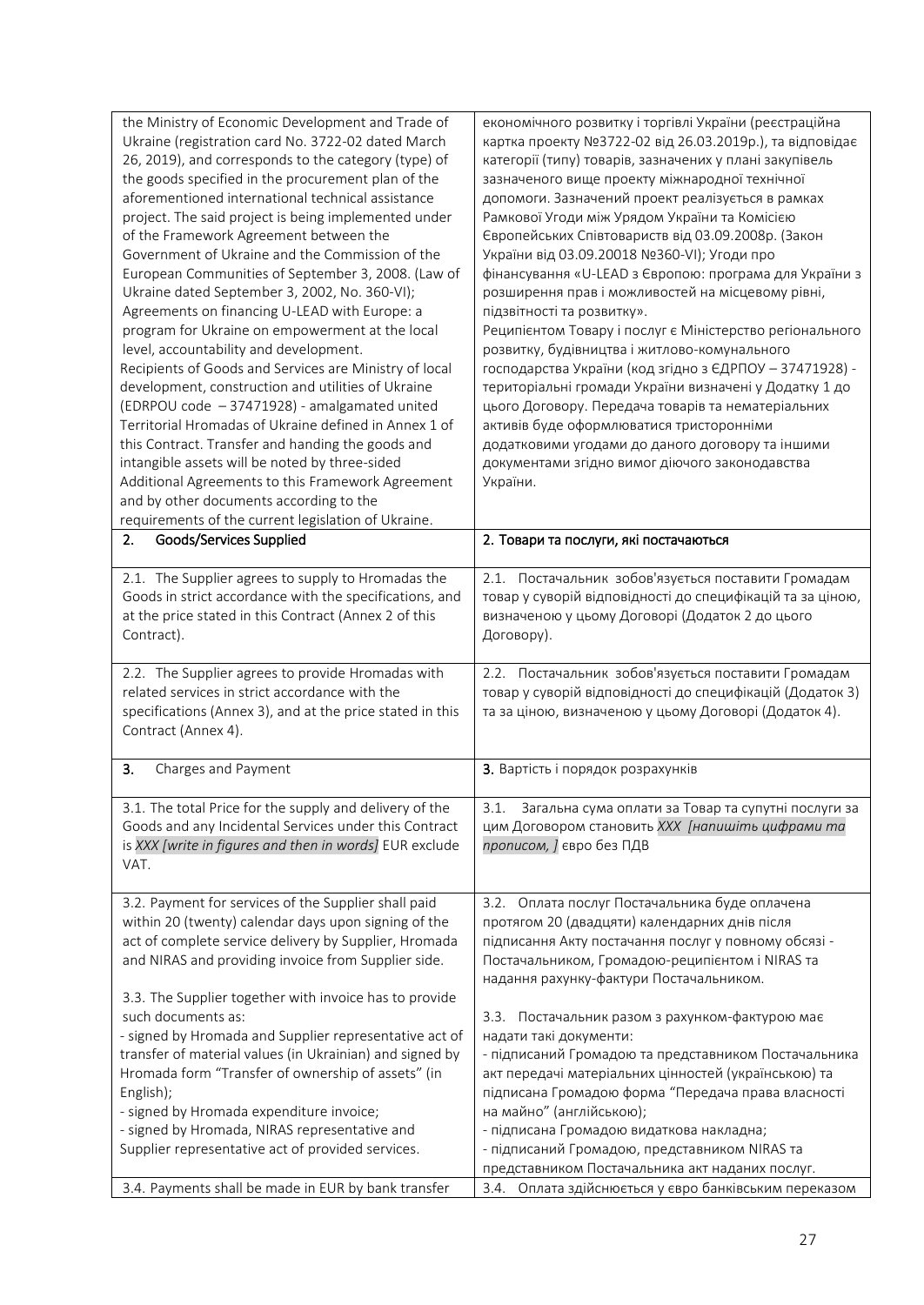| to the following bank account of the Supplier: [bank]<br>account details].                                                                                                                                                                                                                                                                                                                                                                                 | на наступний банківський рахунок: [реквізити<br>банківського рахунку Постачальника].                                                                                                                                                                                                                                                                                                                                                                                                                                     |
|------------------------------------------------------------------------------------------------------------------------------------------------------------------------------------------------------------------------------------------------------------------------------------------------------------------------------------------------------------------------------------------------------------------------------------------------------------|--------------------------------------------------------------------------------------------------------------------------------------------------------------------------------------------------------------------------------------------------------------------------------------------------------------------------------------------------------------------------------------------------------------------------------------------------------------------------------------------------------------------------|
| 3.5. The Price specified in clause 3.1 is the total charge<br>to NIRAS. The Supplier shall be responsible for the<br>payment of all taxes, duties, levies and charges<br>assessed on it in connection with this Contract                                                                                                                                                                                                                                   | Вартість, вказана у пункті 3.1 становить повну суму<br>3.5.<br>витрат, понесених NIRAS. Постачальник несе<br>відповідальність за сплату усіх податків, мит, зборів і<br>платежів, які накладаються на нього у зв'язку з цим<br>Договором.                                                                                                                                                                                                                                                                                |
| 3.6. NIRAS shall be entitled, without derogating from<br>any other right it may have, to defer payment of part<br>or all of the Price until the Supplier has completed, to<br>the satisfaction of NIRAS, the delivery of the Goods<br>and the incidental services to which those payments<br>relate.                                                                                                                                                       | 3.6. NIRAS має право, без відступу від будь-якого іншого<br>свого права, відкласти виплату частини або усієї суми<br>оплати до надання Постачальником, на вимогу NIRAS,<br>Товару та супутніх послуг, яких стосуються ці платежі.                                                                                                                                                                                                                                                                                        |
| 4. Delivery                                                                                                                                                                                                                                                                                                                                                                                                                                                | 4. Доставка                                                                                                                                                                                                                                                                                                                                                                                                                                                                                                              |
| The Goods shall be delivered to defined in Annex<br>4.1<br>5 points of delivery and according to the schedule in<br>Annex 4 to the Contract. The related services as<br>described in Annex 4 to the Contract.                                                                                                                                                                                                                                              | 4.1. Доставка Товару здійснюється у визначені у Додатку<br>5 місця доставки за графіком у додатку 4 до цього<br>Договору. Зміст супутніх послуг описано у Додатку 4 до<br>цього Договору.                                                                                                                                                                                                                                                                                                                                |
| 4.2 In the event of breach of this clause NIRAS<br>reserves the right to:<br>(a) Terminate this Contract without liability by giving<br>an immediate notice and to charge the Supplier with<br>any loss incurred as a result of the Supplier's failure to<br>make the delivery within the time specified; or<br>(b) Charge a penalty of 0,1% of the total contract<br>price for every week of delay or breach of the delivery<br>schedule by the Supplier. | 4.2 В разі порушення цього пункту NIRAS залишає за<br>собою право на:<br>(a)<br>припинення дії цього Договору шляхом негайного<br>повідомлення без будь-якої відповідальності та на<br>відшкодування Постачальником будь-яких збитків,<br>понесених внаслідок неспроможності Постачальника<br>здійснити доставку протягом визначеного часу або<br>стягнення пені у розмірі 0,1% від загальної вартості,<br>(b)<br>визначеної Договором, за кожний тиждень прострочення<br>або порушення графіка доставки Постачальником. |
| 5. Performance Security (applicable for contracts over<br>EUR 150,000)<br>Not used                                                                                                                                                                                                                                                                                                                                                                         | 5. Гарантія виконання (стосується лише договорів на суму<br>понад 150 тис. EUR)<br>Не застосовується                                                                                                                                                                                                                                                                                                                                                                                                                     |
| 6. Inspection and Acceptance                                                                                                                                                                                                                                                                                                                                                                                                                               | 6. Перевірка та прийняття                                                                                                                                                                                                                                                                                                                                                                                                                                                                                                |
| 6.1<br>Where any annexed Technical Specifications<br>state what inspections and tests are required and<br>where they will be carried out, those terms will prevail<br>in the event of any inconsistency with the provisions in<br>this clause.                                                                                                                                                                                                             | 6.1 Якщо у будь-яких технічних специфікаціях вказано, які<br>перевірки і випробування потрібні і де вони будуть<br>проводитися, ці умови будуть переважати в разі будь-<br>якої невідповідності до положень цього пункту.                                                                                                                                                                                                                                                                                                |
| NIRAS or its representative and Hromada shall<br>6.2<br>have the right to inspect and/or test the goods at the<br>premises of the Supplier or at the point of delivery. The<br>Supplier shall facilitate such inspections and provide<br>required assistance.                                                                                                                                                                                              | 6.2 NIRAS або її представник та Громада має право<br>перевіряти і / або випробувати товар у приміщенні<br>Постачальника або у місці доставки. Постачальник<br>повинен сприяти такій перевірці та забезпечити<br>необхідну допомогу.                                                                                                                                                                                                                                                                                      |
| NIRAS and Hromada shall have 2 (two) working<br>6.3<br>days after day of proper delivery of the Goods<br>purchased to inspect them and either accept or reject<br>them as non-conforming with this Contract. Based on<br>an inspection of a valid sample, NIRAS may reject the<br>entire delivery. NIRAS may also charge the cost of                                                                                                                       | 6.3 NIRAS та Громада матимуть 2 (два) робочі дні після<br>дати відповідного отримання Товару Громадою для того,<br>щоб перевірити його та або прийняти, або відмовити у<br>прийнятті, якщо він не відповідає положенням цього<br>Договору. На підставі перевірки дійсного зразка, NIRAS<br>може відмовитись від всієї поставки. NIRAS також може                                                                                                                                                                         |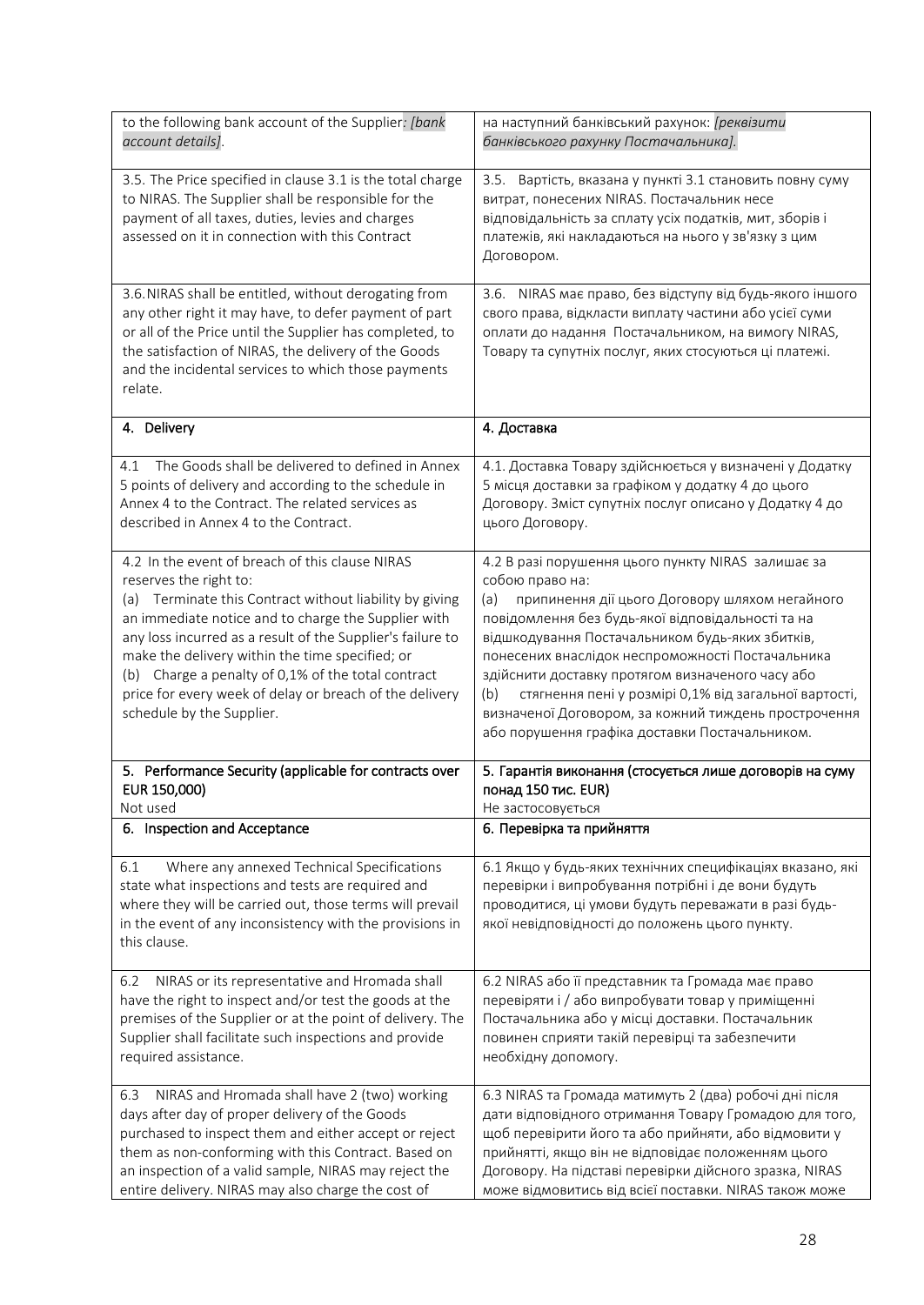| inspecting rejected Goods to the Supplier. All rejected<br>Goods will be returned to the Supplier, transportation<br>charges collect, or held by NIRAS for disposition at<br>Supplier's risk and expense. NIRAS's right to reject the<br>Goods shall not be limited or waived by the Goods<br>having been previously inspected or tested by NIRAS<br>prior to delivery.                                                                                                                                       | стягувати вартість перевірки неприйнятого Товару з<br>Постачальника. Увесь неприйнятий Товар буде<br>повернено Постачальнику за його рахунок, знято плату за<br>перевезення або буде знаходитися в NIRAS за рахунок<br>Постачальника, який буде нести всі пов'язані з цим<br>ризики. Право NIRAS відмовитися від товару, не повинно<br>бути обмежено або скасовано щодо Товару, який було<br>попередньо перевірено або випробувано NIRAS до<br>доставки.                         |
|---------------------------------------------------------------------------------------------------------------------------------------------------------------------------------------------------------------------------------------------------------------------------------------------------------------------------------------------------------------------------------------------------------------------------------------------------------------------------------------------------------------|----------------------------------------------------------------------------------------------------------------------------------------------------------------------------------------------------------------------------------------------------------------------------------------------------------------------------------------------------------------------------------------------------------------------------------------------------------------------------------|
| The Supplier agrees that NIRAS's payment under<br>6.4<br>this Contract shall not be deemed acceptance of any<br>Goods delivered hereunder.                                                                                                                                                                                                                                                                                                                                                                    | 6.4. Постачальник погоджується, що оплата NIRAS за цим<br>Договором не розглядатиметься як прийняття поставки<br>Товару.                                                                                                                                                                                                                                                                                                                                                         |
| The Supplier agrees that any acceptance by<br>6.5<br>Hromada does not release the Supplier from any<br>warranty or other obligations under this Contract.                                                                                                                                                                                                                                                                                                                                                     | 6.5. Постачальник погоджується, що будь-яке прийняття<br>Громадою не звільняє Постачальника від гарантійних чи<br>інших зобов'язань відповідно до цього Договору.                                                                                                                                                                                                                                                                                                                |
| 6.6. Title to the Goods shall pass to Hromada when<br>they are delivered and accepted by Hromada in the<br>presence of NIRAS regional specialist and Supplier's<br>representative. Risk of loss, injury, or destruction of the<br>Goods shall be borne by the Supplier until title passes<br>to Hromada.                                                                                                                                                                                                      | 6.6. Право власності на Товар переходить до Громади з<br>моменту його доставки і прийняття Громадою в<br>присутності регіонального спеціаліста NIRAS та<br>представника Постачальника. Ризики, пов'язані з<br>втратою, пошкодженням або знищенням Товару несе<br>Постачальник, до моменту переходу права власності до<br>Громади.                                                                                                                                                |
| 6.7. Final acceptance of the results of performing the<br>Contract is made by NIRAS and Hromada within 10<br>(ten) calendar days from the date of receiving the Act<br>of Provided Services from Supplier and accordant<br>invoice.<br>NIRAS and Hromada have the right to accept results of<br>performing of the Contract by the Supplier or to<br>provide Supplier with motivated refusal. In case of<br>motivated refusal sides form and sign protocol with a<br>list of defects and terms of fixing them. | 6.7. Остаточне прийняття результатів виконання<br>Договору здійснюється NIRAS та Громадою протягом 10<br>(десяти) календарних днів з дати отримання акту<br>наданих послуг від Постачальника та відповідного<br>інвойсу.<br>NIRAS та Громада мають право прийняти результати<br>виконання Договору або надати Постачальнику<br>мотивовану відмову. У разі мотивованої відмови Сторони<br>складають та підписують протокол із переліком недоліків<br>та термінами їх виправлення. |
| 7. Adjustments                                                                                                                                                                                                                                                                                                                                                                                                                                                                                                | 7. Внесення змін                                                                                                                                                                                                                                                                                                                                                                                                                                                                 |
| Where Goods are being specifically produced for<br>7.1<br>NIRAS, NIRAS may also make changes to the drawings,<br>designs or specifications.                                                                                                                                                                                                                                                                                                                                                                   | 7.1. Якщо Товар виготовляється спеціально для NIRAS,<br>NIRAS може також вносити зміни в малюнки, креслення<br>чи характеристики.                                                                                                                                                                                                                                                                                                                                                |
| The Supplier agrees to proceed with this Contract<br>7.2<br>in accordance with any such change(s) and to submit a<br>claim request for an equitable adjustment in the Price<br>or delivery terms caused by such change(s).                                                                                                                                                                                                                                                                                    | 7.2 Постачальник зобов'язується приступити до<br>виконання цього Договору у відповідності з будь-якими<br>такими змінами і подати замовлення на внесення<br>відповідних змін у ціни або умови поставки,<br>спричиненими такими змінами.                                                                                                                                                                                                                                          |
| 7.3 NIRAS may deem any claim by the Supplier for<br>equitable adjustments under this clause waived unless<br>asserted in writing within 10 days from the date of<br>receipt by the Supplier of NIRAS change(s).                                                                                                                                                                                                                                                                                               | 7.3 NIRAS може відхилити будь-яку вимогу Постачальника<br>про відповідні зміни, відповідно до цього пункту, якщо її<br>не надано в письмовій формі протягом 10 (десяти) днів з<br>дати отримання Постачальником повідомлення NIRAS<br>про внесення змін.                                                                                                                                                                                                                         |
| 7.4 No change in, modification of, or revision to this<br>Contract shall be valid unless made in writing and<br>signed by an authorized representative of NIRAS.                                                                                                                                                                                                                                                                                                                                              | 7.4 Будь-які зміни, поправки чи перегляд цього Договору<br>є чинними лише якщо зроблені в письмовій формі та<br>підписані уповноваженим представником NIRAS.                                                                                                                                                                                                                                                                                                                     |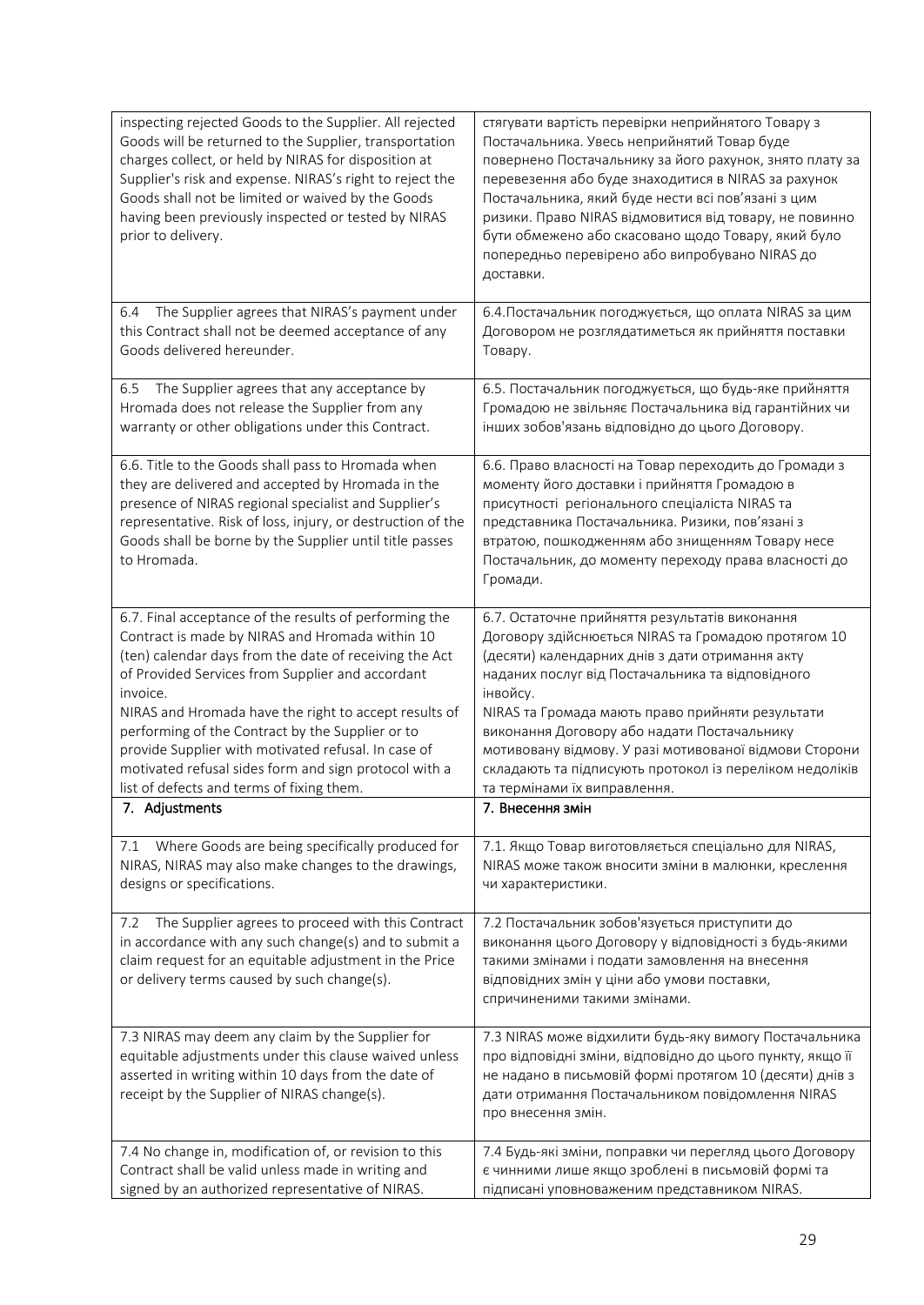| 8. Packaging                                                                                                                                                                                                                                                                                                                                                                                                                                                                                                                                                                                                                                                                                                                                                                                                                                                                                                                                                 | 8. Упаковка                                                                                                                                                                                                                                                                                                                                                                                                                                                                                                                                                                                                                                                                                                                                                                                                                                                                                                                                      |
|--------------------------------------------------------------------------------------------------------------------------------------------------------------------------------------------------------------------------------------------------------------------------------------------------------------------------------------------------------------------------------------------------------------------------------------------------------------------------------------------------------------------------------------------------------------------------------------------------------------------------------------------------------------------------------------------------------------------------------------------------------------------------------------------------------------------------------------------------------------------------------------------------------------------------------------------------------------|--------------------------------------------------------------------------------------------------------------------------------------------------------------------------------------------------------------------------------------------------------------------------------------------------------------------------------------------------------------------------------------------------------------------------------------------------------------------------------------------------------------------------------------------------------------------------------------------------------------------------------------------------------------------------------------------------------------------------------------------------------------------------------------------------------------------------------------------------------------------------------------------------------------------------------------------------|
| The Supplier must provide proper and adequate<br>8.1<br>packaging in accordance with best commercial<br>practice, to ensure that the Goods being delivered to<br>Hromada will be free of damage. Packaging must be<br>adequate to allow for rough handling during transit,<br>exposure to extreme temperatures, salt and<br>precipitation during transit and open storage, with<br>consideration for the type of Goods and transportation<br>mode. NIRAS reserves the right to reject any delivery<br>that is deemed not to have been packaged adequately.                                                                                                                                                                                                                                                                                                                                                                                                   | 8.1 Постачальник повинен забезпечити належну та<br>відповідну упаковку згідно з найкращими традиціями<br>торгівельної практики, аби забезпечити відсутність будь-<br>яких пошкоджень Товару, що постачається Громаді.<br>Упаковка повинна бути відповідною, щоб забезпечити<br>від необережного поводження під час транспортування,<br>впливу екстремальних температур, солі та опадів під час<br>перевезення та відкритого зберігання, з урахуванням<br>виду Товару і способу транспортування. NIRAS залишає за<br>собою право відхилити будь-яку доставку, яка вважається<br>такою, що була упакована неналежним чином.                                                                                                                                                                                                                                                                                                                        |
| Packing, marking and documentation shall<br>8.2<br>comply with any requirements or instructions notified<br>by NIRAS.                                                                                                                                                                                                                                                                                                                                                                                                                                                                                                                                                                                                                                                                                                                                                                                                                                        | 8.2. Упаковка, маркування та документація повинні<br>відповідати будь-яким вимогам чи інструкціям, наданим<br>NIRAS.                                                                                                                                                                                                                                                                                                                                                                                                                                                                                                                                                                                                                                                                                                                                                                                                                             |
| 9. Warranties                                                                                                                                                                                                                                                                                                                                                                                                                                                                                                                                                                                                                                                                                                                                                                                                                                                                                                                                                | 9. Гарантії                                                                                                                                                                                                                                                                                                                                                                                                                                                                                                                                                                                                                                                                                                                                                                                                                                                                                                                                      |
| 9.1 The Supplier warrants that all Goods supplied<br>under this Contract shall have no defect, arising from<br>design, materials, or workmanship or from any act or<br>omission of the Supplier that may develop under<br>normal use of the supplied Goods in the conditions<br>prevailing in the Ukraine. This warranty shall remain<br>valid during the period indicated in specification of<br>Goods after the Goods have been delivered to and<br>accepted at the points of delivery defined in the<br>Contract<br>9.2 The Supplier warrants that all Goods supplied<br>under this Contract are new, unused, of the most<br>recent or current models and that they incorporate all<br>recent improvements in design and materials unless<br>provided otherwise in this Contract. All Goods/Services<br>delivered under this Contract will conform to the<br>specifications, drawings, samples, or other descriptions<br>furnished or specified by NIRAS. | 9.1 Постачальник гарантує, що Товар, доставлений за<br>цим Договором, не має жодних дефектів, пов'язаних із<br>дизайном, матеріалами, або виробництвом, або будь-<br>якою дією чи помилкою Постачальника, які можуть<br>виникнути при нормальному використанні доставленого<br>Товару в умовах, що існують в Україні. Дана гарантія,<br>залишається дійсною протягом періоду, визначеного у<br>специфікації Товару, після того, як Товар було доставлено<br>і прийнято в місцях доставки, зазначених у Договорі<br>9.2 Постачальник гарантує, що весь Товар, доставлений<br>за цим Договором є новим, невикористаним, з<br>найостанніших або сучасних моделей і що він містить усі<br>останні вдосконалення в дизайні і матеріалах, якщо інше<br>не передбачено в цьому Договорі. Весь Товар / Послуги,<br>надані за цим Договором, будуть відповідати<br>характеристикам, кресленням, зразкам або іншим<br>описам, наданим чи зазначеним NIRAS. |
| 9.3 Hromada shall promptly notify the Supplier in<br>writing or via e-mail of any claims arising under this<br>warranty.                                                                                                                                                                                                                                                                                                                                                                                                                                                                                                                                                                                                                                                                                                                                                                                                                                     | 9.3 Громада невідкладно повідомляє Постачальника в<br>письмовій формі або належною електронною поштою<br>про будь-яких претензії, що виникають відповідно до<br>даної гарантії.                                                                                                                                                                                                                                                                                                                                                                                                                                                                                                                                                                                                                                                                                                                                                                  |
| 9.4 Upon receipt of such notice, the Supplier shall,<br>within the time period specified in the notice, repair or<br>replace the defective Goods or parts thereof, without<br>cost to Hromada.                                                                                                                                                                                                                                                                                                                                                                                                                                                                                                                                                                                                                                                                                                                                                               | 9.4 Після отримання такого повідомлення Постачальник<br>повинен протягом терміну, зазначеного у повідомленні,<br>відремонтувати або замінити дефектний Товар або його<br>частини, без додаткових витрат для Громади.                                                                                                                                                                                                                                                                                                                                                                                                                                                                                                                                                                                                                                                                                                                             |
| 9.5 Hromada's continued use of such Goods after<br>notifying the Supplier of their defect or failure to<br>conform or breach of warranty will not be considered a<br>waiver of the Supplier's warranty.                                                                                                                                                                                                                                                                                                                                                                                                                                                                                                                                                                                                                                                                                                                                                      | 9.5 У випадку, якщо Громада продовжує використовувати<br>Товар після повідомлення Постачальника про його<br>невідповідність або порушення гарантії, це не звільняє<br>Постачальника від гарантійних зобов'язань у зв'язку з<br>порушенням гарантії.                                                                                                                                                                                                                                                                                                                                                                                                                                                                                                                                                                                                                                                                                              |
| 9.6 The Supplier further represents and warrants that:                                                                                                                                                                                                                                                                                                                                                                                                                                                                                                                                                                                                                                                                                                                                                                                                                                                                                                       | 9.6 Постачальник заявляе та гарантуе, що:                                                                                                                                                                                                                                                                                                                                                                                                                                                                                                                                                                                                                                                                                                                                                                                                                                                                                                        |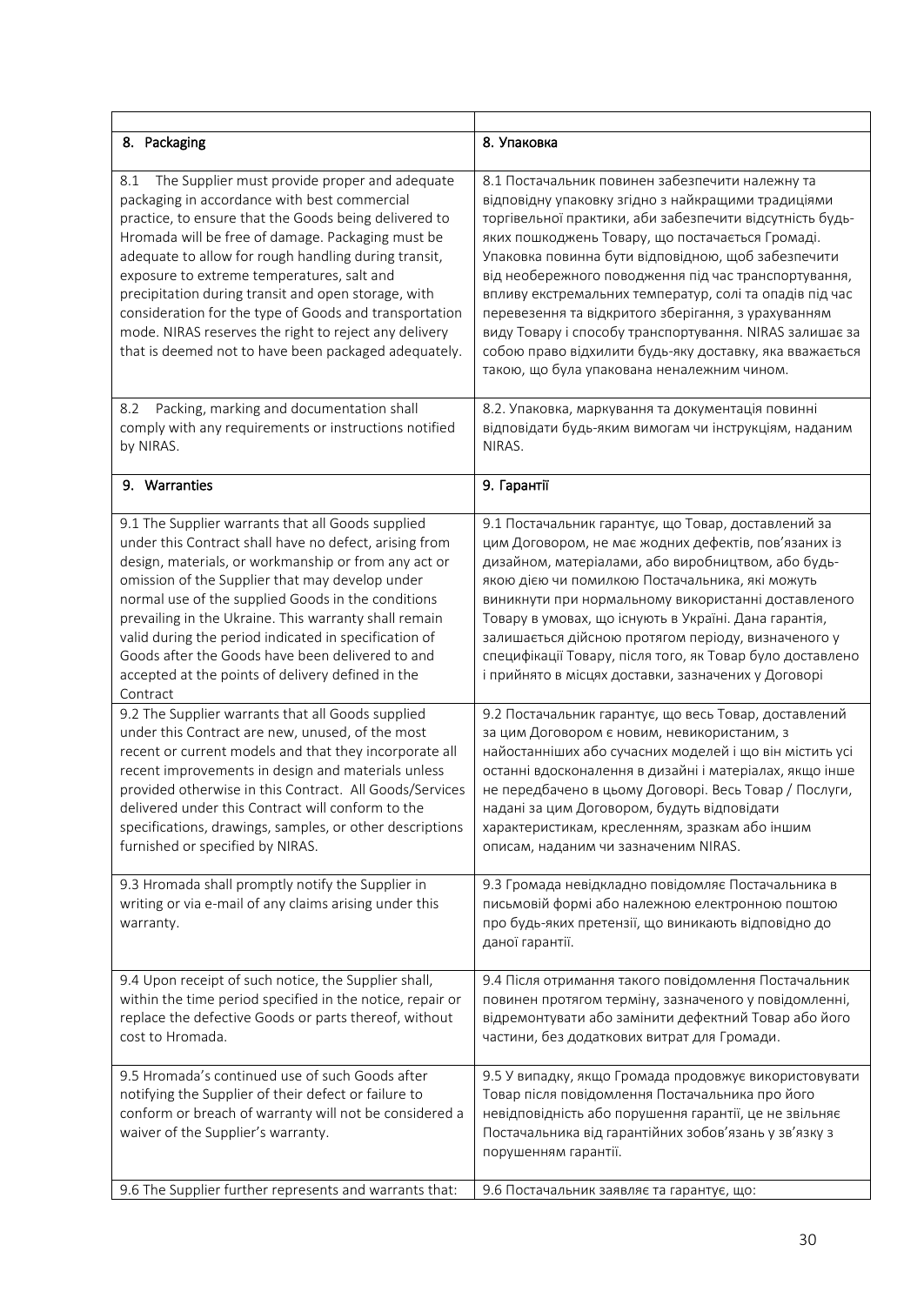| (a) It has full title to the Goods, is fully qualified to  |                                                           |
|------------------------------------------------------------|-----------------------------------------------------------|
| sell the Goods, and is a company financially sound and     | (а) Він має повне право власності на Товар, повністю      |
| duly licensed, with adequate human resources,              | кваліфікований, щоб продавати Товар, є фінансово          |
| equipment, competence, expertise and skills necessary      | спроможною і належним чином ліцензованою                  |
| to carry out fully and satisfactorily, within the          | компанією, з відповідною кількістю працівників,           |
| stipulated completion period, the delivery of the          | обладнання, відповідним рівнем компетентності, досвіду    |
| Goods in accordance with this Contract;                    | та навиків, необхідних для повного та задовільного        |
|                                                            | проведення, протягом встановленого терміну, доставки      |
| It shall comply with all applicable laws,<br>(b)           | Товару згідно з цим Договором;                            |
| ordinances, rules and regulations when performing its      | (b) Він дотримується усіх відповідних законів,            |
| obligations under this Contract;                           | розпоряджень, правил та підзаконних актів у процесі       |
| (c) In all circumstances it shall act in the best          | виконання своїх зобов'язань згідно з цим Договором;       |
| interests of NIRAS and Hromadas;                           | (с) За будь-яких обставин він діятиме в інтересах NIRAS і |
| (d) No official of NIRAS or any third party has            | Громад;                                                   |
| received or will be offered by the Supplier any direct or  | (d) Жодний співробітник NIRAS або будь-яка інша третя     |
| indirect benefit arising from this Contract or award       | сторона не отримували і не отримуватимуть від             |
| thereof;                                                   | Постачальника ніякого прямого або опосередкованого        |
| (e) It has not misrepresented or concealed any             | зиску у зв'язку з цим Договором або з його наданням;      |
| material facts in the procuring of this Contract;          | (е) Він не приховав та не перекрутив будь-які фактичні    |
| The Supplier, its staff or shareholders have not<br>(f)    | дані у процесі отримання цього Договору;                  |
| previously been declared by NIRAS ineligible to be         | (f) Постачальник, його персонал або акціонери раніше не   |
| awarded contracts by NIRAS;                                | проголошувались NIRAS неприйнятними для укладання         |
| It shall abide by the highest ethical standards in<br>(g)  | контрактів з NIRAS;                                       |
| the performance of this Contract, which includes not       | (g) Він буде дотримуватись найвищих етичних стандартів    |
| engaging in any discriminatory or exploitative practice    | у процесі виконання цього Договору, що включає відмову    |
| or practice inconsistent with the rights set forth in the  | від будь-якої дискримінаційної або експлуататорської      |
| Convention on the Rights of the Child;                     | практики, або практики, яка є несумісною з правами,       |
| The prices for the Goods under this Contract do<br>(h)     | передбаченими Конвенцією про права дитини;                |
| not exceed those offered for similar goods to              | (h) Ціни на Товар відповідно до цього Договору, не        |
| Supplier's other customers;                                | перевищують ті, які пропонуються на аналогічний товар     |
| The Price specified in clause 3.1 of this Contract<br>(i)  | іншим клієнтам Постачальника;                             |
| shall constitute the sole remuneration of the Supplier     | (i) Сума, зазначена в пункті 3.1 цього Договору є єдиною  |
| in connection with this Contract. The Supplier shall not   | винагородою у зв'язку з цим Договором. Постачальник       |
| accept for its own benefit any trade commission,           | не отримає на свою користь будь-якої комісійної           |
| discount or similar payment in connection with             | винагороди, знижки або аналогічної оплати у зв'язку із    |
| activities pursuant to this Contract or the discharge of   | заходами, що мають відношення до цього Договору або у     |
| its obligations hereunder. The Supplier shall ensure       | зв'язку з виконанням своїх зобов'язань за цим             |
| that any subcontractors, as well as the personnel and      | Договором. Постачальник забезпечує, що будь-які           |
| agents of either of them, similarly, shall not receive     | субпідрядники, а також їх персонал та агенти, також не    |
| any additional remuneration.                               | отримують ніякої додаткової винагороди.                   |
|                                                            |                                                           |
| 10. Termination and Re-procurement                         | 10. Припинення дії Договору та повторна закупівля         |
| 10.1 If NIRAS terminates this Contract in whole or in      | 10.1 Якщо NIRAS припиняє дію цього Договору цілком чи     |
| part for default on the part of the Supplier, it may       | частково з причини невиконання Постачальником своїх       |
| acquire elsewhere goods similar to those terminated        |                                                           |
|                                                            |                                                           |
| and the Supplier shall be liable for any excess costs to   | зобов'язань, то вона може придбати в будь-якому           |
|                                                            | іншому місці Товар, подібний до того, який є предметом    |
| NIRAS for the re-procurement of those Goods as well        | цього Договору. Постачальник несе відповідальність за     |
| as the removal of any or all of the Supplier's product or  | будь-які додаткові витрати з боку NIRAS на цей Товар, а   |
| equipment from the places of delivery. The Supplier        | також видалення будь-якого або всіх продуктів             |
| shall not be liable for any excess costs if the failure to | постачальника або обладнання з місць доставки.            |
| perform under this Contract arises from causes beyond      | Постачальник не несе відповідальності за будь-які         |
| its control and without fault or negligence of the         | додаткові витрати, якщо невиконання зобов'язань за цим    |
| Supplier                                                   | Договором випливає з причин, які знаходяться поза його    |
|                                                            | контролем, і не пов'язані з провиною чи недбалістю        |
|                                                            | Постачальника                                             |
| 10.2 Upon any such termination, the Supplier shall         | 10.2 У разі такого припинення, Постачальник               |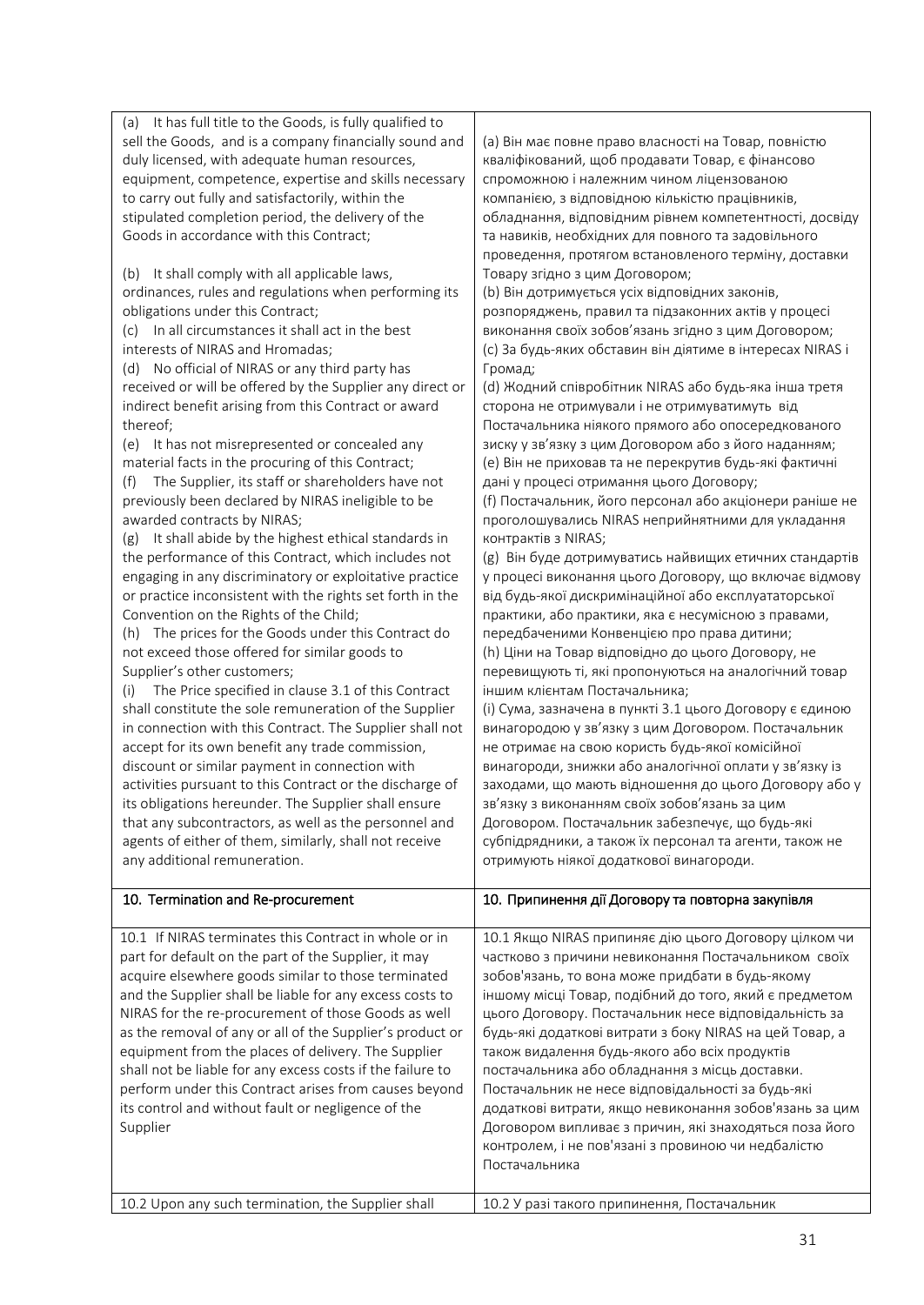| waive any claims for damages including loss of<br>anticipated profits on account thereof.                                                                                                                                                                                                                                                                                                                                                                                                                                                                                                                                                    | зобов'язаний відмовитися від будь-яких претензій щодо<br>відшкодування збитків, включаючи втраченого прибутку<br>з вказаних причин                                                                                                                                                                                                                                                                                                                                                                                                                                                                                                                                     |
|----------------------------------------------------------------------------------------------------------------------------------------------------------------------------------------------------------------------------------------------------------------------------------------------------------------------------------------------------------------------------------------------------------------------------------------------------------------------------------------------------------------------------------------------------------------------------------------------------------------------------------------------|------------------------------------------------------------------------------------------------------------------------------------------------------------------------------------------------------------------------------------------------------------------------------------------------------------------------------------------------------------------------------------------------------------------------------------------------------------------------------------------------------------------------------------------------------------------------------------------------------------------------------------------------------------------------|
| 11. Force Majeure                                                                                                                                                                                                                                                                                                                                                                                                                                                                                                                                                                                                                            | 11. Форс-мажор                                                                                                                                                                                                                                                                                                                                                                                                                                                                                                                                                                                                                                                         |
| Neither Party will be liable for any delay in performing<br>or failure to perform any of its obligations under this<br>Contract if such delay or failure is caused by force<br>majeure, such as civil disorder, military action, natural<br>disaster and other circumstances which are beyond the<br>control of the Party in question. In such event, the<br>party will give immediate notice in writing to the other<br>Party of the existence of such cause or event and of the<br>likelihood of delay                                                                                                                                     | Жодна зі Сторін не буде нести відповідальність за будь-<br>які затримки у виконанні або невиконання своїх<br>зобов'язань за цим Договором, якщо така затримка або<br>невиконання викликані форс-мажорними обставинами,<br>такими як цивільні заворушення, військові дії, стихійні<br>лиха та інші обставини, які знаходяться поза контролем<br>відповідної Сторони. У такому випадку, Сторона повинна<br>негайно повідомити у письмовій формі іншу Сторону про<br>існування таких обставин або подій та про ймовірність<br>затримки.                                                                                                                                   |
| 12. Indemnification and Insurance                                                                                                                                                                                                                                                                                                                                                                                                                                                                                                                                                                                                            | 12. Звільнення від відповідальності та страхування                                                                                                                                                                                                                                                                                                                                                                                                                                                                                                                                                                                                                     |
| 12.1. The Supplier shall at all times defend, indemnify,<br>and hold harmless NIRAS, its officers, employees, and<br>agents from and against all losses, costs, damages and<br>expenses (including legal fees and costs), claims, suits,<br>proceedings, demands and liabilities of any kind or<br>nature to the extent arising out of or resulting from<br>acts or omissions of the Supplier or its employees,<br>officers, agents or subcontractors, in the performance<br>of this Contract. NIRAS shall promptly notify the<br>Supplier of any written claim, loss, or demand for<br>which the Supplier is responsible under this clause. | 12.1 Постачальник завжди захищає та звільняє від<br>відповідальності та збитків NIRAS, співробітників,<br>найманих працівників і представників NIRAS від будь-<br>яких втрат, витрат, збитків та оплати (включно з судовими<br>зборами та витратами), позовів, судових розглядів та<br>відповідальності, наскільки вони викликаються або<br>виникають в результаті дій або бездіяльності<br>Постачальника або його співробітників, службовців,<br>агентів або субпідрядників в рамках виконання цього<br>Договору. NIRAS оперативно інформує Постачальника<br>про будь-які письмові позови, втрати або вимоги, за які<br>згідно з цим пунктом відповідає Постачальник. |
| 12.2 This indemnity shall survive the expiration or<br>termination of this Contract.                                                                                                                                                                                                                                                                                                                                                                                                                                                                                                                                                         | 12.2 Таке звільнення від відповідальності залишається в<br>силі після завершення або припинення дії цього<br>Договору.                                                                                                                                                                                                                                                                                                                                                                                                                                                                                                                                                 |
| 12.3 The Goods supplied under this Contract shall be<br>fully insured against loss or damage resulting from or<br>related to manufacture or acquisition, transportation,<br>storage, and delivery. Further insurance requirements<br>may be specified in the Technical Specifications.                                                                                                                                                                                                                                                                                                                                                       | 12.3 Товар, що поставляється у відповідності з цим<br>Договором, повинен бути повністю застрахований від<br>втрати або пошкодження внаслідок або у зв'язку з<br>виробництвом або придбанням, транспортуванням,<br>зберіганням та доставкою. Додаткові вимоги до<br>страхування може бути вказано в технічних<br>характеристиках.                                                                                                                                                                                                                                                                                                                                       |
| 13. Independent Contractor                                                                                                                                                                                                                                                                                                                                                                                                                                                                                                                                                                                                                   | 13. Незалежний підрядник                                                                                                                                                                                                                                                                                                                                                                                                                                                                                                                                                                                                                                               |
| The Supplier shall provide the Goods under this<br>Contract as an independent contractor and not as an<br>employee, partner, or agent of NIRAS.                                                                                                                                                                                                                                                                                                                                                                                                                                                                                              | Постачальник надає усі Послуги за цим Договором як<br>незалежний підрядник, а не як співробітник, партнер або<br>представник NIRAS.                                                                                                                                                                                                                                                                                                                                                                                                                                                                                                                                    |
| 14. Audit                                                                                                                                                                                                                                                                                                                                                                                                                                                                                                                                                                                                                                    | 14. Аудит                                                                                                                                                                                                                                                                                                                                                                                                                                                                                                                                                                                                                                                              |
| The Supplier agrees to maintain financial records,<br>supporting documents, statistical records and all other<br>records in accordance with generally accepted<br>accounting principles to sufficiently substantiate all<br>direct and indirect costs of whatever nature involving<br>transactions related to the supply and delivery of                                                                                                                                                                                                                                                                                                     | Постачальник повинен вести фінансовий облік, складати<br>відповідні документи, вести статистичний та будь-який<br>інший облік, відповідно до загальноприйнятих принципів<br>бухгалтерського обліку для обґрунтування усіх прямих і<br>непрямих витрат будь-якого характеру, у тому числі<br>операцій, пов'язаних з поставкою та доставкою Товару та                                                                                                                                                                                                                                                                                                                    |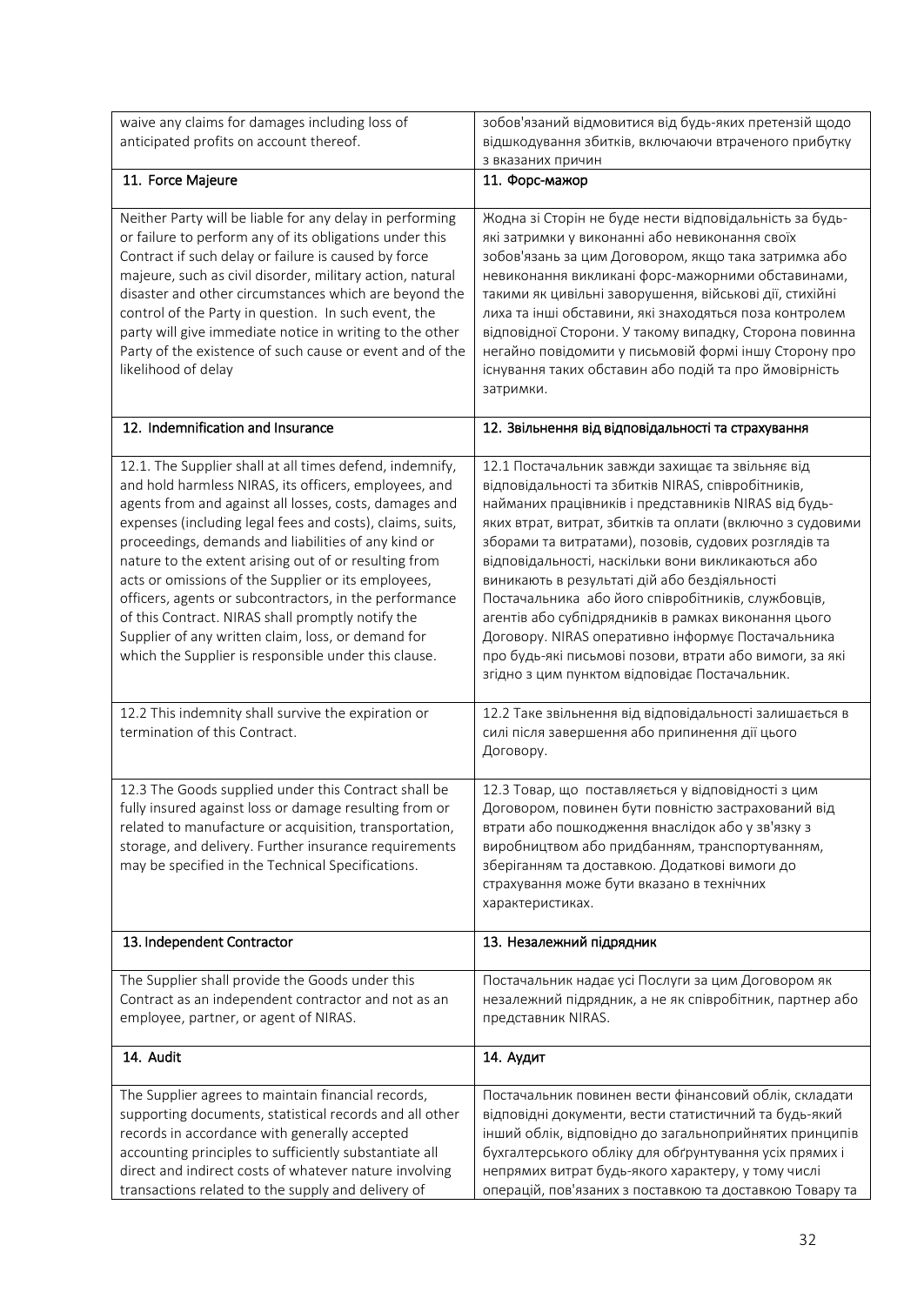| Goods and incidental services under this Contract. The<br>Supplier shall make all such records available to NIRAS<br>or its designated representative at all reasonable times<br>until the expiration of three (3) years from the date of<br>final payment, for inspection, audit, or reproduction.                                                                                                                                                                                                                                                                          | наданням супутніх послуг за цим Договором.<br>Постачальник зобов'язується надати усю вказану звітність<br>NIRAS або призначеному представникові NIRAS у будь-<br>який час протягом трьох років від дати остаточного<br>платежу для перевірки, аудиту або копіювання. На запит,                                                                                                                                                                                                                                                                                                                                                                                 |
|------------------------------------------------------------------------------------------------------------------------------------------------------------------------------------------------------------------------------------------------------------------------------------------------------------------------------------------------------------------------------------------------------------------------------------------------------------------------------------------------------------------------------------------------------------------------------|----------------------------------------------------------------------------------------------------------------------------------------------------------------------------------------------------------------------------------------------------------------------------------------------------------------------------------------------------------------------------------------------------------------------------------------------------------------------------------------------------------------------------------------------------------------------------------------------------------------------------------------------------------------|
| On request, employees of the Supplier shall be<br>available for interview.                                                                                                                                                                                                                                                                                                                                                                                                                                                                                                   | співробітники Постачальника повинні бути доступні для<br>співбесіди.                                                                                                                                                                                                                                                                                                                                                                                                                                                                                                                                                                                           |
| 15. Dispute Resolution                                                                                                                                                                                                                                                                                                                                                                                                                                                                                                                                                       | 15. Врегулювання спорів                                                                                                                                                                                                                                                                                                                                                                                                                                                                                                                                                                                                                                        |
| Any dispute, controversy or claim arising out of or in<br>relation to this Contract, or the breach, termination or<br>invalidity thereof, shall be settled amicably by<br>negotiation between the Parties. In the event that such<br>negotiation is unsuccessful, either Party may submit<br>the dispute to arbitration. The arbitration will be<br>carried out in accordance with Ukrainian laws. The<br>arbitral award will be final and binding.                                                                                                                          | Будь-які суперечки, протиріччя або вимоги, що<br>випливають або пов'язані з цим Договором, його<br>порушенням, припиненням або недійсністю, будуть<br>розв'язуватися шляхом дружніх переговорів між<br>Сторонами. У випадку, якщо ці переговори не будуть<br>успішними, будь-яка Сторона може передати суперечку<br>на арбітражний розгляд. Арбітражний розгляд буде<br>проведено у відповідності до українського<br>законодавства. Рішення арбітражного розгляду буде<br>остаточним та обов'язковим                                                                                                                                                           |
| 16. Business Integrity                                                                                                                                                                                                                                                                                                                                                                                                                                                                                                                                                       | 16. Ділова етика                                                                                                                                                                                                                                                                                                                                                                                                                                                                                                                                                                                                                                               |
| 16.1 The Supplier shall carry out its activities in<br>accordance with NIRAS' Business Integrity and Ethics<br>Policy. In this respect, no offer, payment, promotion, or<br>any benefit, which constitutes illegal or corrupt<br>practices, shall be made, either directly or indirectly, as<br>an inducement or reward in relation to (a) Bids, (b)<br>Contract, or (c) Execution of the contract. Any such<br>event is defined grounds for the immediate<br>cancellation of this Contract and for such additional<br>actions, civil and/or criminal as may be appropriate. | 16.1 Постачальник повинен здійснювати свою діяльність<br>у відповідності до Політики NIRAS «Бізнес-цілісність та<br>етика». У зв'язку з цим, будь-яка пропозиція, виплата,<br>заохочення, або будь-яка користь, що носить<br>незаконний або корупційний характер, є абсолютно<br>неприпустимою в безпосередньому або опосередковано<br>зв'язку із заохоченням або винагородою, пов'язаними з<br>(а) тендерами, (б) складанням договору, або (в)<br>виконанням договору. Будь-яка така подія визнається<br>підставою для негайного розірвання цього Договору і для<br>додаткових дій, пов'язаних з можливою цивільною та<br>/або кримінальною відповідальністю. |
| 16.2 By signing this Contract the Supplier confirms to<br>have read, understood and be willing to fully comply<br>with NIRAS' Business Integrity and Ethics Policy, as<br>presented on NIRAS' website http://niras.com/about-<br>niras/corporate-social-responsibility/ that concern<br>corruption, tax evasion, fraud, modern slavery and<br>human trafficking, discrimination, harassment, conflicts<br>of interest, and commitment to serve clients and<br>others with respect, excellence and integrity.                                                                 | 16.2 Підписавши даний Договір, Виконавець<br>підтверджує, що прочитав, зрозумів і готовий<br>дотримуватися Політики NIRAS «Бізнес-цілісність та<br>етика», що представлена на сайті NIRAS<br>http://niras.com/about-niras/corporate-social-<br>responsibility/, що стосуються корупції, ухилення від<br>сплати податків, шахрайства, сучасного рабства і торгівлі<br>людьми, дискримінації, домагань, конфліктів між собою<br>та зобов'язання обслуговувати клієнтів та інших осіб з<br>повагою, досконалістю та доброчесністю.                                                                                                                                |
| 17. Confidentiality                                                                                                                                                                                                                                                                                                                                                                                                                                                                                                                                                          | 17. Конфіденційність                                                                                                                                                                                                                                                                                                                                                                                                                                                                                                                                                                                                                                           |
| All information which comes into the Supplier's<br>possession or knowledge in connection with this<br>Contract is to be treated as strictly confidential. The<br>Supplier should not communicate such information to<br>any third party without the prior written approval of<br>NIRAS. These obligations shall survive the expiration or<br>termination of this Contract.                                                                                                                                                                                                   | Уся інформація, що потрапляє до Постачальника або стає<br>йому відомою у зв'язку з цим Договором, вважається<br>суворо конфіденційною. Постачальник не буде<br>повідомляти таку інформацію будь-якій третій стороні<br>без попередньої письмової згоди NIRAS. Ці зобов'язання<br>залишаються в силі після завершення або припинення дії<br>цього Договору.                                                                                                                                                                                                                                                                                                     |
| 18. Notices                                                                                                                                                                                                                                                                                                                                                                                                                                                                                                                                                                  | 18. Повідомлення                                                                                                                                                                                                                                                                                                                                                                                                                                                                                                                                                                                                                                               |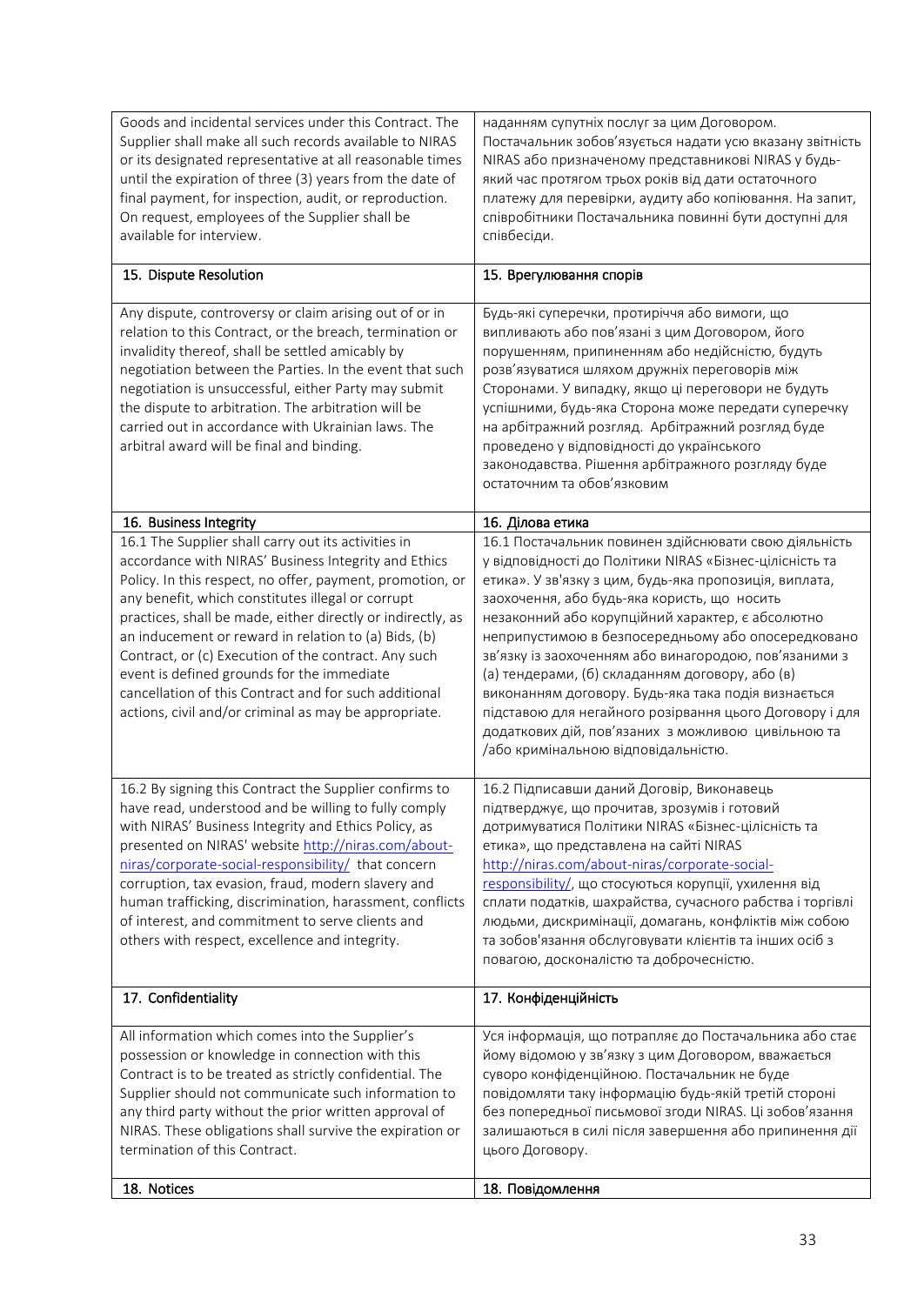| Any notice given pursuant to this Contract will be<br>sufficiently given if it is in writing and delivered, or sent<br>by prepaid post or facsimile to the other Party at the<br>following address:<br>[Insert NIRAS address]<br>[Insert Supplier's address]<br>Notices sent via e-mail as scan copies signed and<br>stamped hardcopy are acceptable if they don't change<br>any clause of this Contract:<br>[Insert NIRAS e-mail]<br>[Insert Supplier's e-mail]                                                                                                                                                                                                 | Будь-яке повідомлення в рамках цього Договору<br>вважається наданим відповідним чином за умови його<br>надання у письмовій формі і доставки, або надсилання<br>поштою чи факсиміле іншій Стороні за адресою:<br>[Вкажіть адресу NIRAS]<br>[Вкажіть адресу Постачальника]<br>Повідомлення електронної поштою у формі сканованої<br>копії паперового документу є прийнятним, якщо воно не<br>вносить змін до будь-якого положення цього Договору:<br>[Вкажіть e-mail NIRAS]<br>[Вкажіть е-таіl Постачальника]                                                                                                                                                                                         |
|------------------------------------------------------------------------------------------------------------------------------------------------------------------------------------------------------------------------------------------------------------------------------------------------------------------------------------------------------------------------------------------------------------------------------------------------------------------------------------------------------------------------------------------------------------------------------------------------------------------------------------------------------------------|-----------------------------------------------------------------------------------------------------------------------------------------------------------------------------------------------------------------------------------------------------------------------------------------------------------------------------------------------------------------------------------------------------------------------------------------------------------------------------------------------------------------------------------------------------------------------------------------------------------------------------------------------------------------------------------------------------|
| 19. Use of NIRAS Name                                                                                                                                                                                                                                                                                                                                                                                                                                                                                                                                                                                                                                            | 19. Використання назви NIRAS                                                                                                                                                                                                                                                                                                                                                                                                                                                                                                                                                                                                                                                                        |
| The official logo and name of NIRAS may only be used<br>by the Supplier in connection with this Contract and<br>with the prior written approval of NIRAS.                                                                                                                                                                                                                                                                                                                                                                                                                                                                                                        | Використання офіційного логотипу та назви NIRAS<br>дозволяється Постачальникові лише у зв'язку з наданням<br>Послуг та за умови попередньої письмової згоди NIRAS.                                                                                                                                                                                                                                                                                                                                                                                                                                                                                                                                  |
| 20. Assignment and Subcontracting                                                                                                                                                                                                                                                                                                                                                                                                                                                                                                                                                                                                                                | 20. Передоручення та субпідряди                                                                                                                                                                                                                                                                                                                                                                                                                                                                                                                                                                                                                                                                     |
| 20.1 The Supplier shall not assign or subcontract the<br>Contract or any work under this Contract in part or all,<br>unless agreed upon in writing in advance by NIRAS. Any<br>subcontract entered into by the Supplier without<br>approval in writing by NIRAS may be cause for<br>termination of the Contract.                                                                                                                                                                                                                                                                                                                                                 | 20.1 Постачальник не передоручає або не передає<br>субпідрядникам, повністю або частково, будь-які роботи<br>за цим Договором за відсутності попередньої письмової<br>згоди NIRAS. Укладання Постачальником будь-якого<br>субпідряду без письмової згоди NIRAS може бути<br>підставою для припинення дії цього Договору.                                                                                                                                                                                                                                                                                                                                                                            |
| 20.2 In certain exceptional circumstances by prior<br>written approval of NIRAS, specific jobs and portions of<br>the Contract may be assigned to a subcontractor.<br>Notwithstanding the said written approval, the Supplier<br>shall not be relieved of any liability or obligation under<br>this Contract nor shall it create any contractual relation<br>between the subcontractor and NIRAS. The Supplier<br>remains bound and liable there under and shall be<br>directly responsible to NIRAS for any faulty<br>performance under the subcontract. The<br>subcontractor shall have no cause of action against<br>NIRAS for any breach of the subcontract. | 20.2 У деяких виняткових випадках, за попередньої<br>письмової згоди NIRAS, окремі посади та частина робіт за<br>Договором можуть бути передоручені субпідрядникам.<br>Незважаючи на вказану письмову згоду, Постачальник не<br>звільняється від будь-якої відповідальності або<br>зобов'язань за цим Договором, а також не створює будь-<br>яких договірних відносин між субпідрядниками та NIRAS.<br>Постачальник залишається зобов'язаним та<br>відповідальним за цим Договором і несе безпосередню<br>відповідальність перед NIRAS за будь-яке неналежне<br>виконання робіт за субпідрядом. Субпідрядник не має<br>підстав для позову проти NIRAS за будь-яке порушення<br>договору субпідряду. |
| 21. Waiver                                                                                                                                                                                                                                                                                                                                                                                                                                                                                                                                                                                                                                                       | 21. Відмова                                                                                                                                                                                                                                                                                                                                                                                                                                                                                                                                                                                                                                                                                         |
| Failure by either Party to insist in any one or more<br>instances on a strict performance of any of the<br>provisions of this Contract shall not constitute a waiver<br>or relinquishment of the right to enforce the provisions<br>of this Contract in future instances, but this right shall<br>continue and remain in full force and effect.                                                                                                                                                                                                                                                                                                                  | Недотримання будь-якою із Сторін чіткого виконання<br>будь-якого з положень цього Договору в одному або<br>більше випадках не означає відмову від права вимагати<br>дотримання положень цього Договору у майбутньому, це<br>право продовжується і залишається у повній силі та дії.                                                                                                                                                                                                                                                                                                                                                                                                                 |
| 22. Severability                                                                                                                                                                                                                                                                                                                                                                                                                                                                                                                                                                                                                                                 | 22. Незалежність частин Договору                                                                                                                                                                                                                                                                                                                                                                                                                                                                                                                                                                                                                                                                    |
| If any part of this Contract is found to be invalid or<br>unenforceable, that part will be severed from this<br>Contract and the remainder of the Contract shall<br>remain in full force.                                                                                                                                                                                                                                                                                                                                                                                                                                                                        | Якщо будь-яка частина цього Договору виявляється<br>нечинною або такою, що не може виконуватись, то така<br>частина вилучається з Договору, а всі інші частини<br>Договору залишаються повністю чинними.                                                                                                                                                                                                                                                                                                                                                                                                                                                                                            |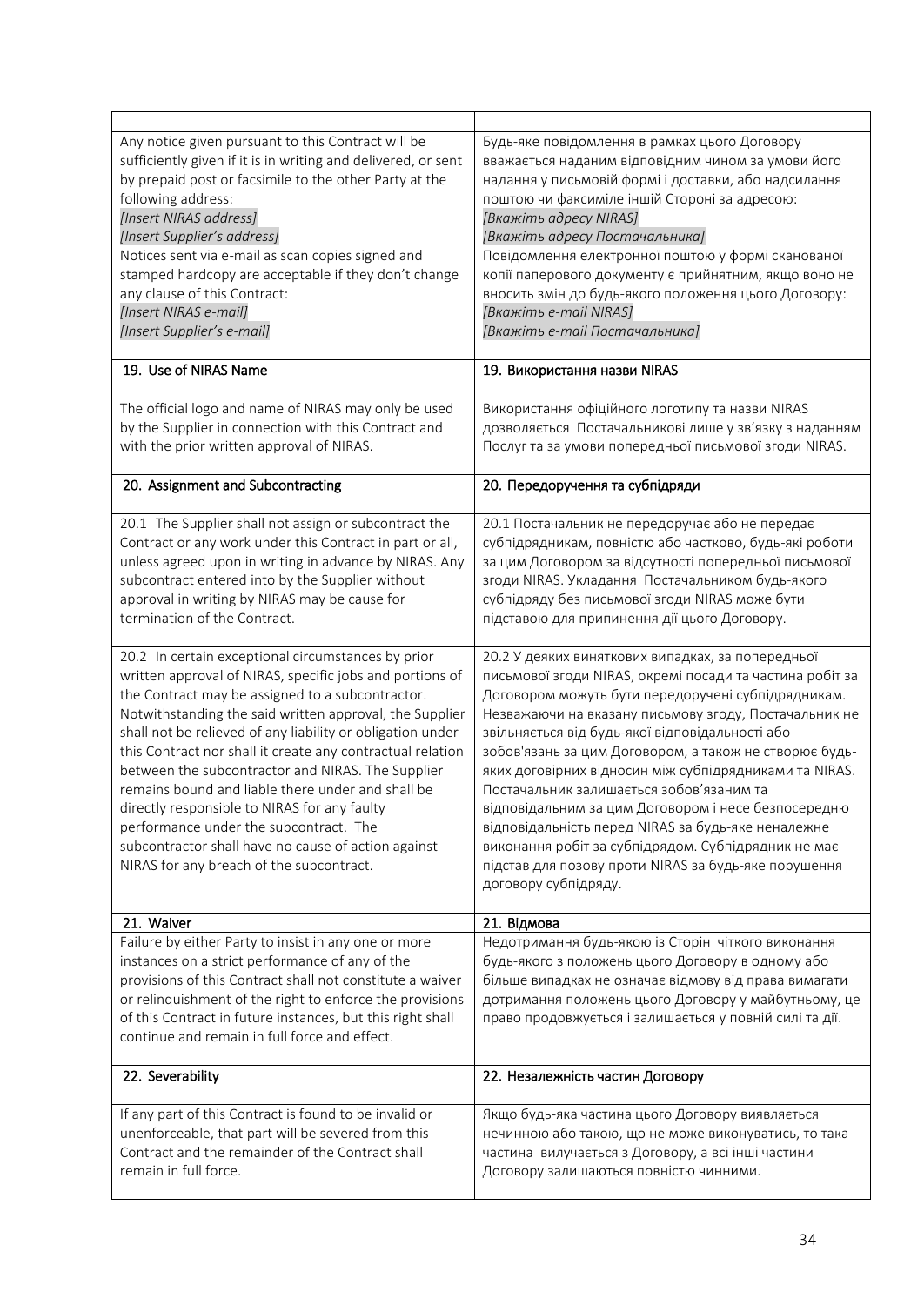| 23. Entirety                                                                                                                                                                                           | 23. Повнота Договору                                                                                                                                                                    |
|--------------------------------------------------------------------------------------------------------------------------------------------------------------------------------------------------------|-----------------------------------------------------------------------------------------------------------------------------------------------------------------------------------------|
| This Contract and any Annexes embody the entire<br>agreement between the Parties and supersede all prior<br>agreements and understandings, if any, relating to the<br>subject matter of this Contract. | Цей Договір та будь-які Додатки втілюють у собі повну<br>угоду між Сторонами і замінює усі попередні угоди і<br>домовленості, якщо такі є, що відносяться до предмету<br>цього Договору |
| 24. Final Clauses                                                                                                                                                                                      | 24. Заключні положення                                                                                                                                                                  |
| 24.1 This Contract will enter into force upon<br>signature by all the Parties and shall remain in force<br>until completion of all obligations of the Parties under<br>this Contract                   | 24.1 Цей Договір вступає в силу з моменту його<br>підписання всіма Сторонами. Він залишається в силі до<br>виконання усіх зобов'язань Сторін за цим Договором.                          |
| Amendments to this Contract may be made by<br>24.2<br>mutual agreement in writing between all the Parties                                                                                              | 24.2 Внесення змін у цей Договір може бути зроблено в<br>письмовій формі за взаємною згодою всіх Сторін.                                                                                |
| 24.3 The languages of this Contract are English and<br>Ukrainian. The English version shall prevail in the event<br>of any discrepancies between the two languages.                                    | 24.3 Мовами цього Договору є англійська та українська. У<br>випадку розбіжностей між двома версіями, англійській<br>версії надаватиметься перевага.                                     |